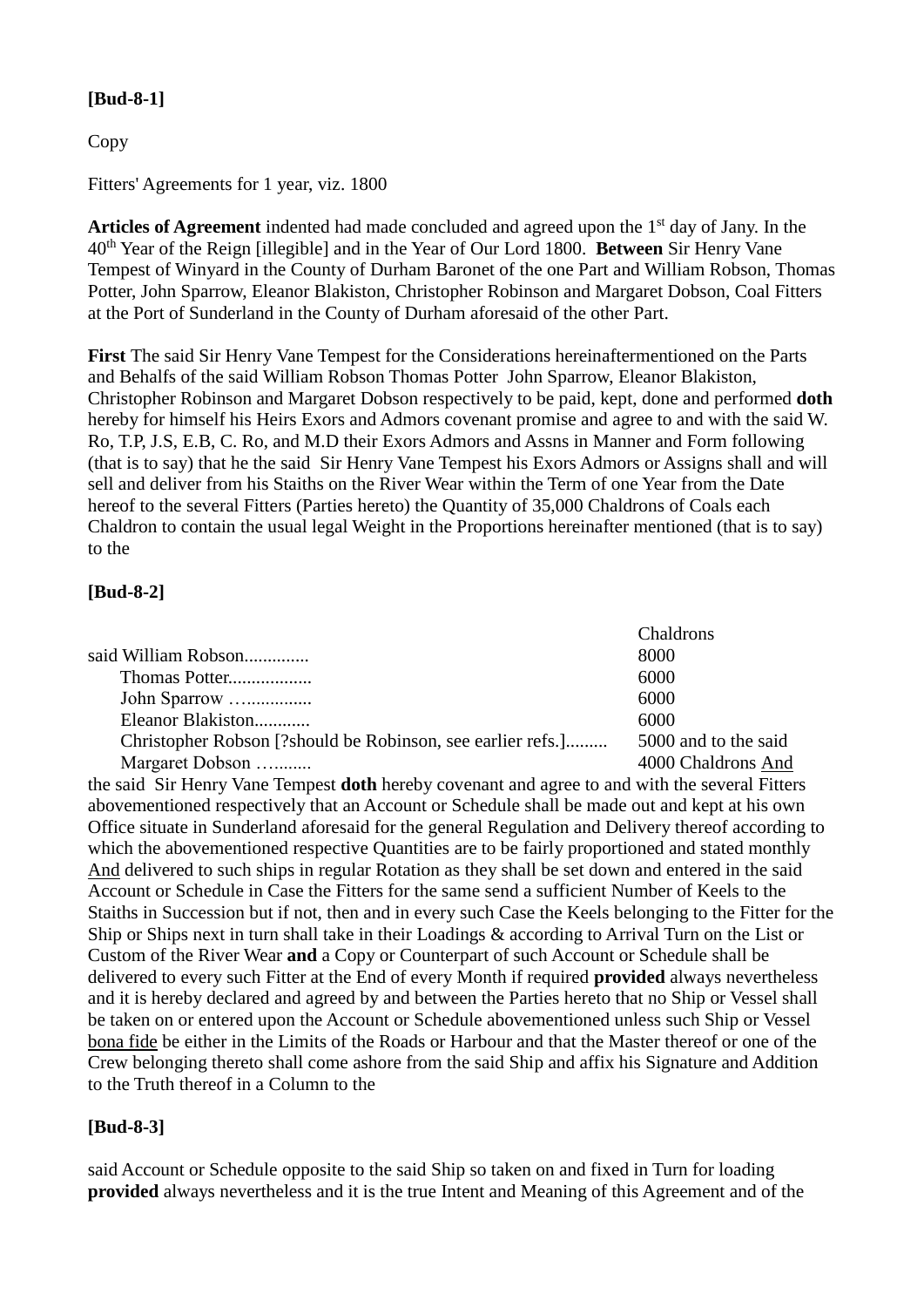Parties hereto that nothing abovementioned shall be intended to prevent any Mode or Manner of Accommodation from taking Place by general Consent or otherwise amongst the said Fitters for expediting the Loading and Dispatch of their Ships and Vessels at any Time during the Term of thia Agreement **and** the said Sir Henry Vane Tempest doth further covenant promise and agree that he shall not nor will at any Time during the said Term of One Year next ensuing the Date hereof vend or sell any Coals whatsoever to any Fitter whomsoever other than the several Fitters & Parties hereto their Exors or Admors (except and always reserved unto the said Sir Henry Vane Tempest his Exors Admors or Assns full Power and Liberty during the said Term of One Year to vend on his own Account any Quantity of Coals not exceeding the Quantity of 10000 Chaldrons provided nevertheless and upon this Condition only that he take the same in such rateable Proportions from Time to Time upon the same Terms and [crossed out] Conditions and Regulations as are hereinbefore and hereinafter mentioned for the regulating conducting and managing the Vend of the several Fitters Parties hereto their Exors or Admors **provided** always nevertheless and it is hereby declared and agreed by and between the said Parties hereto that if by Reason of any stormy Weather freezing of the River, Sticking or Idleness of Pitmen or Waggonmen Accidents from Fire, Water, Breaking of Machinery of any kind or other unforeseen Accidents or accidental Stoppages or Interruptions at his Collieries

# **[Bud-8-4]**

Waggonways or Staithes Sir Henry Vane Tempest his Exors & Admors or Assns are prevented fromWorking and Delivering the several Quantities beforementioned to the respective Fitters then and so often as it shall so happen each and every Fitter shall take such reduced Quantity of Coals as bears a fair and equal Proportion to the Number of Chaldrons above agreed to be vended and delivered to them respectively instead and in Lieu of the Quantity beforementioned to be delivered until such Time as any Accidents or Interruptions such as above stated shall be remedied and removed.

**Secondly** The said W.R., J.S., E.B., C.R. & M.D. for themselves their Heirs Exors and Admors but not jointly nor the one for the other or others of them nor for his Heirs Exors Admors or Acts of the others of them nor for his Heirs Exors Admors or Acts of the others of them covenany promise and agree to and with the said Sir Henry Vane Tempest his Exors & Admors or Assns in Manner following (that is to say) that they the said W.R., J.S., E.B., C.R. & M.D. Their Exors or Admors shall and will carry away vend or otherwise dispose of the respective Quantity of Coals hereinbefore covenanted and agreed to be delivered to them respectively and shall and will well and truly pay or cause to be paid unto the said Sir Henry Vane Tempest his Exors & Admors or Assns for every Chaldron of Coals which shall be so vended or delivered from Time to Time in such Manner as hereinbefore is mentioned the Sum of 16 12 [currency notations?] the same to be paid in such Manner as hereinafter is mentioned  $\&$  (that is to say) for all Coals delivered up to the End of every Calendar Month to be paid for on the 1<sup>st</sup> Day of the 3<sup>rd</sup> Calendar Month next ensuing such Delivery **provided** always nevertheless and it is hereby agreed and declared

# **[Bud-8-5]**

by and between the said Parties hereto that if at any time or Times during the Term of this Contract either a Reduction or Increase of the Price of Coals shall take Place on the River Wear and on those wrought out of the Seams of the same Denomination as Sir Henry Vane Tempest his Exors & Admors or Assns then and in such Case and as often as the same shall happen the said several Fitters (Parties hereto) to pay such reduced or advanced Price instead and in lieu of the Price of 16/12 above specified such eventual or contingent Price to be payable and paid in such and the same Manner as the Price of 16/12 for every Chaldron as above covenanted to be paid **provided** always nevertheless and it is the true Intent and Meaning of these Presents and of the Parties hereto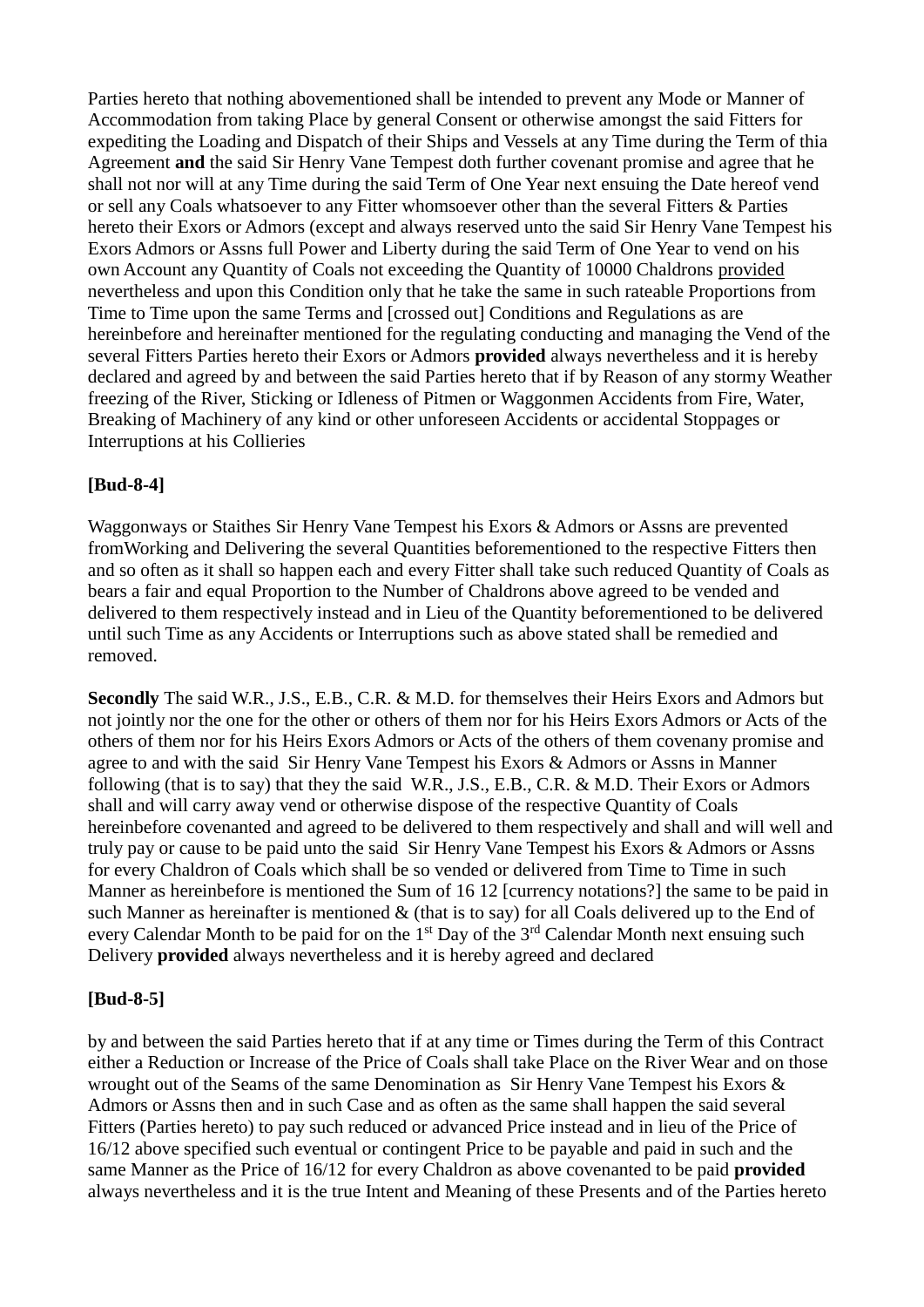that if the said several and respective Payments hereby covenanted to be paid or any of them or any Part thereof shall be in Arrear and unpaid by the Space of 10 Days next after the respective Times whereupon the same are hereby made payable and covenanted to be paid as hereinbefore is mentioned Or in Case of the Death of any Fitter or Fitters or any other Cause whatsoever no part of his respective Quantity shall be taken away vended or disposed of for the Space of One whole Calendar Month during the Time of this Agreement unless prevented from so doing by Fire Embargo, Blocking up the Port by an Enemy contrary Winds or other reasonable Cause, then and in every such Case or Cases so happening it shall and may be lawful to and for the said Sir Henry Vane Tempest his Exors & Admors or Assns to terminate this Agreement with each Fitter or Fitters respectively and to prevent him or

# **[Bud-8-6]**

them from vending or fitting any Coals after such Neglect or Default shall so happen in Case the said Sir Henry Vane Tempest his Exors & Admors or Assns shall think fit any Thing herein contained to the Contrary thereof in anywise notwithstanding such Surplussage [?] as may arise by the Discontinuance or Prevention of any Fitter or Fitters as aforesaid to be delivered to the other Fitters (Parties hereto) rateably and in Proportion to their present Contract and on their Declining or refusing to accept the same Sir Henry Vane Tempest his Exors & Admors or Assns to be at Liberty to dispose of the same in such Manner as they shall think fit and proper **and** it is hereby agreed and declared by and between the said Parties hereto that if any Fitter shall fall short of his Stipulated Quantity in any one month such Fitter not to be allowed to make up for such Deficiency in the next succeeding Month a greater Proportion then One fourth Part thereof and that only upon Condition that his or their Keels can take the same in fair and customary Turns at the Staiths in such Manner as hereinbefore is mentioned.

**and lastly** it is hereby covenanted declared and agreed by and between the said several Fitters (Parties hereto) their Exors Admors and Assns that if any of them shall vend or sell any Coals belonging to any Person or Persons whomsoever other than and except the Coals of Sir Henry Vane Tempest his Exors & Admors or Assns or shall vend or sell any of the coals of the said Sir Henry Vane Tempest his Exors & Admors or Assns as and for a Sort which they really are not or shall enter or file at the Custom House any false Certificate or Certificates of the Sort or

# **[Bud-8-7]**

Quantity of Coals shipped or laden on Board any Ship or Vessel whatsoever then and in such Case every Fitter shall respectively for every such Offence pay to the said Sir Henry Vane Tempest his Exors & Admors or Assns the sum of **500L**. **In witness, &c.**

# **[Bud-8-8]**

# **Copy.**

Indorsed.

Recital of an Agrt. Between Elizabeth Chilton & Mr. Tempest for Hall Moor Way Leave [Margin note]

23rd May 1792.

# **Deed of Covenant** concerning certain **Coal Mines, Wayleaves, &c.**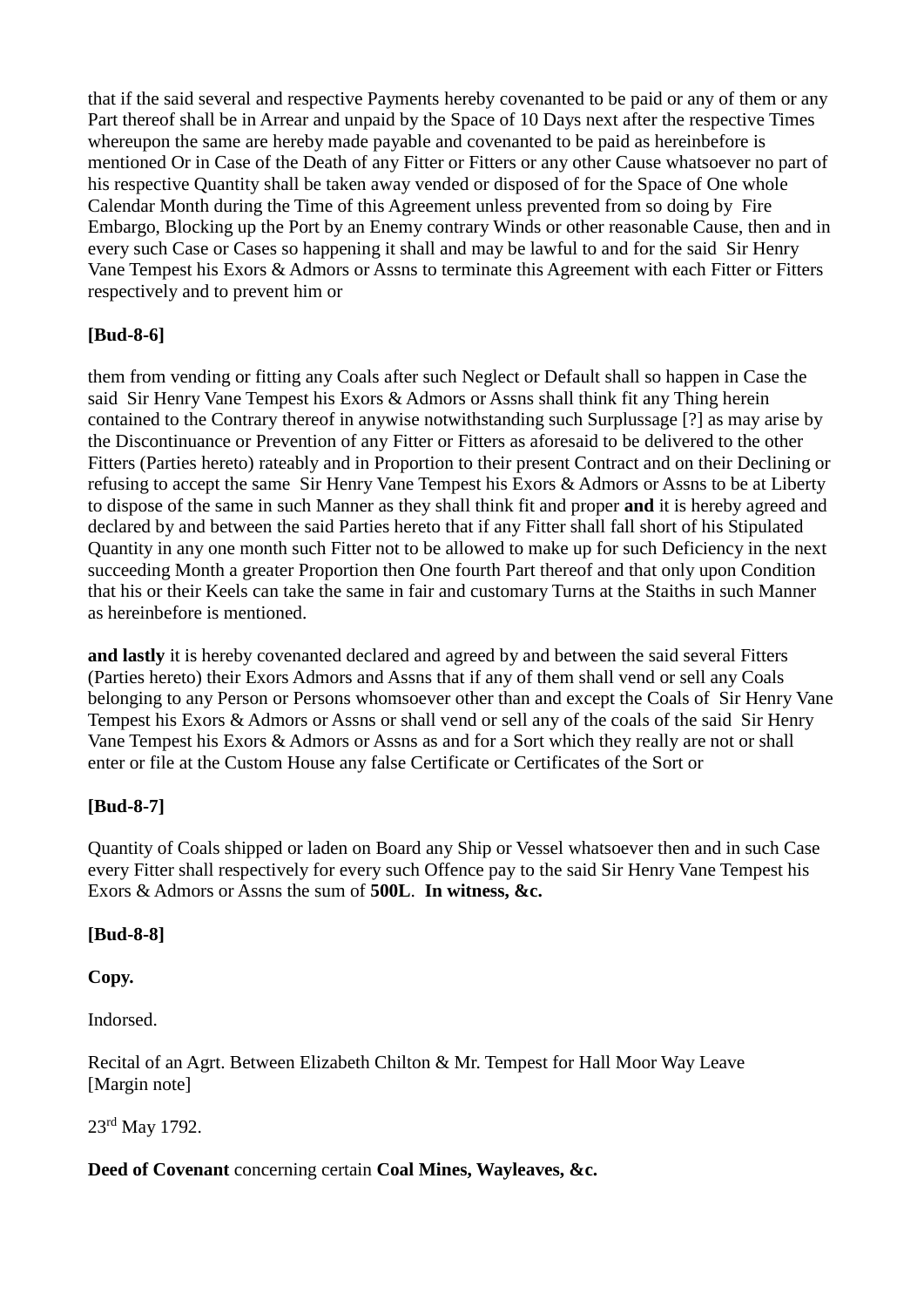**Between (**General John Lambton)  $($  and  $)$  ( John Tempest Esq. ) Wayleaves, &c. to General Lambton in a certain Event to be 300L. a Year.

**This Indenture** made the 23<sup>rd</sup> Day of May in the 32<sup>nd</sup> Year of the Reign of our Sovereign Lord George the 3, by the Grace of God of Great Britain France and Ireland King Defender of the Faith &c. and in the year of Our Lord 1792 **Between** John Lambton of Harraton Hall in the County of Durham Esquire a General of his Majesty's Forces of the one Part and John Tempest of Winyard in the said County Esquire of the other Part **Whereas** by a certain Indenture of Lease or Demise duly executed bearing Date the 23<sup>rd</sup> Day of December 1768 and made or expressed to be made between Elizabeth Chilton Spinster as therein described of the one Part and John Tempest Esquire deceased as therein also described late Father of the said John Tempest Party hereto of the other Part for the Considerations therein mentioned. She the said Elizabeth Chilton did demise to the said John Tempest deceased his Exors Admors & Assns **all** that Waggonway as the same was then used and enjoyed by the same John Tempest deceased in through over and along a certain Part or Parcel of a Close or Parcel of Ground belonging to the said Elizabeth Chilton called the **Hall Moor**

# **[Bud-8-9]**

situate lying and being within the Township Townfields and Territories of Newbottle in the Parish of Houghton in the Spring in the said County of Durham coontaining in Breadth **12 Yards** including the Gutters thereof and in Length **680 Yards** or thereabouts be the same more or less with full and free Licence Power and Authority to and for the said John Tempest deceased his Exors & Admors Workpeople Servants and Assns to pass and repass either on Foot or Horseback or with Waggons in upon and along the said Waggon Way unto and from the said Staiths at Pensher in the said County and full Power Licence and Authority to lead and carry in by and with Waggons in upon and along the said Waggon Way unto and from the said Staiths the coals that were there wrought obtained or gotten or which should be wrought obtained and gotten by the said John Tempest deceased his Heirs Exors Admors or Assns or any of them forth and out of the Colliery and Coalmines lying and being within and under the Lands Closes and Grounds at West Rainton East Rainton Pittington Moorsely or any other Lands Closes or Grounds in the Possession of the said John Tempest deceased or wherein he had then a Power or Right to work the said Mines **and also** full Power and Liberty Licence & Authority to lead and carry in the said Waggons in upon and along the said Way such Deals Timber Iron Wood and other Materials as should be used and employed in and about the Collieries aforesaid and full Power Liberty and Authority within the Limits of the sd. Waggon Way at the Costs and Charges of the said John Tempest deceased his Exors & Admors and Assns. to pull up and remove the Rails Sleepers Wood and Materials of the said Waggon Way when or where the same or any Part thereof should be decayed or worn away and to place and fix new or other Rails Sleepers Wood and Materials therein in Order to amend and repair the said Waggon Way or any part thereof

### **[Bud-8-10]**

from Time to Time as Occasion should require and for the repairing and amending thereof to take dig get and use Earth Gravel Sand Stones or Rubbish within the Limits of the said Way and the Gutters lying in each Side of the same and not elsewhere in the Lands and Grounds of the Hall-Moor aforesaid doing thereby as little Damage to the same Lands and Grounds as they possibly could or might (Except and always reserved unto the said Elizabeth Chilton or her Assns full Power & Authority to stop obstruct and hinder all and every other Person and Persons from passing or going upon or along the said Waggon Way and to take distrain and impound all such Carts Wains Waggons Cattle and Carriages whatsoever as the said Elizabeth Chilton or her Assns or her or their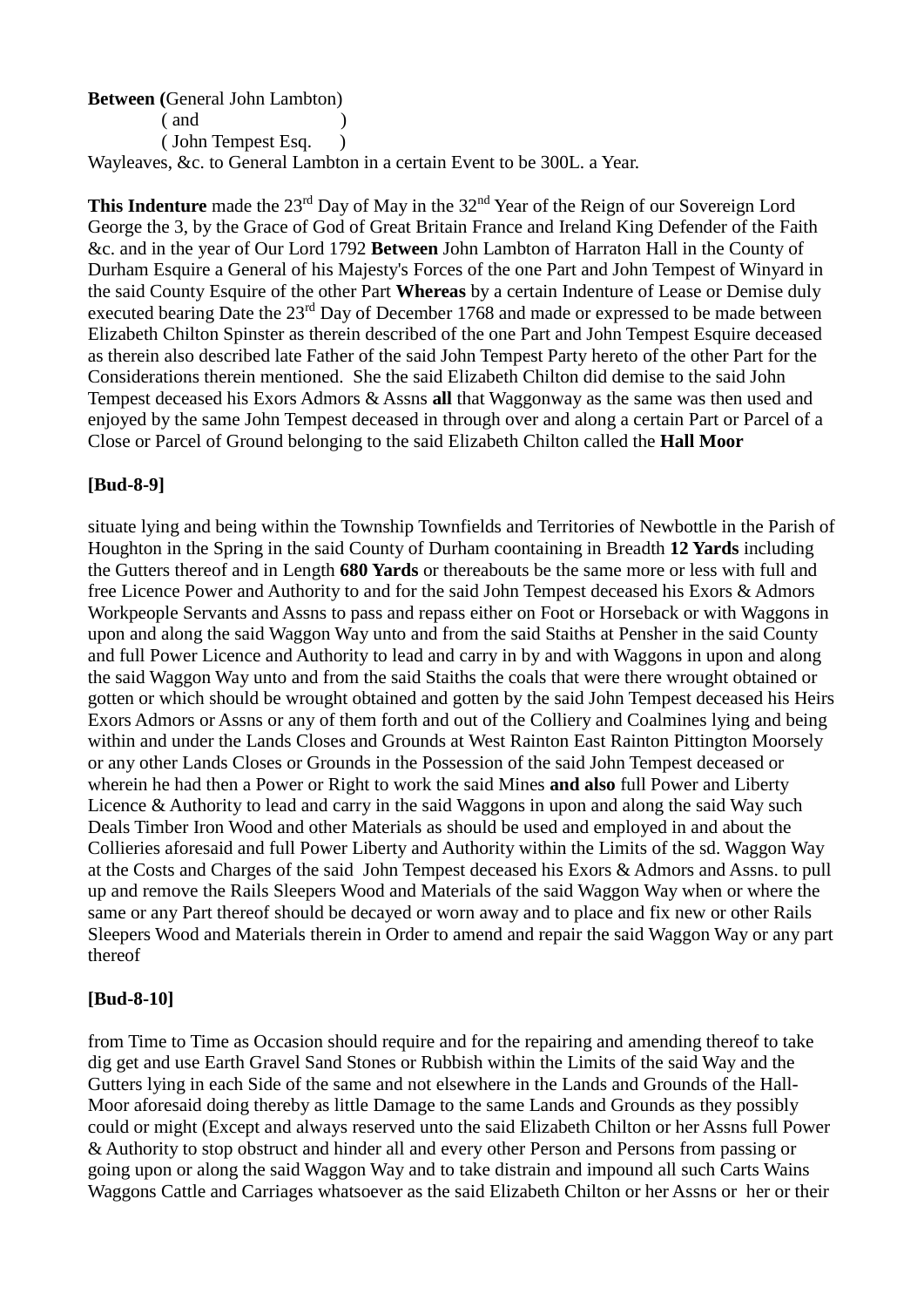Steward Tenants or Servants at any Time during the Term thereby granted should find going upon or along the said Waggon Way either empty or loaden with or carrying coals from any other Colliery or Collieries or other Matter or Thing whatsoever other than and except such Coals Deals Wood and Materials only as the said John Tempest deceased his Exors Admors or Assns were thereby empowered to lead or carry upon or along the said Way as aforesaid **and** also except and reserved to the said Elizabeth Chilton and her Assns full Power and Authority to pass and repass over and across the said Waggon Way or any other Part thereof either on Foot or Horseback or with Waggons or any other Carriages for and during such Time and Term as the said Elizabeth Chilton or her Assns should think fit and convenient so as such Place or Places of Crossing over the said Waggon Way as aforesaid for Loading Coals or other Materials should be made maintained repaired and kept at the Costs and Charges of the Person or Persons his and their Exors Admors or Assns who should make [illegible] the same and also except and reserved unto the said Elizabeth Chilton and her Assns full Power and Authority to and for her and them

# **[Bud-8-11]**

Lease of Doghole Spouts, from Oct. 29<sup>th</sup> 1782 for 21 Years [Margin Note]

or her and their Tenants and Farmers at Pleasure to pass & repass over and across the said Waggon Way or any Part thereof from the Lands and Grounds lying on the one side of the same unto or from the Lands & Grounds lying on the other side thereof and to and for the Use and Convenience of her Farms and the better Management and Improvement thereof so as not thereby to stop or obstruct the Waggons from passing or repassing upon and along the said Waggon Way. **To hold** the said Waggon Way Licence Liberties Powers Privileges Authorities and Premises thereby granted (except as before excepted) unto the said John Tempest deceased his Exors Admors and Assns from the 24<sup>th</sup> Day of March then next ensuing unto the full End and Term of 21 Years thenceforth next following fully to be compleat and ended in Case she the said Elizabeth Chilton should so long live under and subject to the Payment of the yearly Rent of 31 Pounds 15 Shillings payable at such Times and to the Performance of such Covenants Provisoes and Agreements as are therein mentioned and continued **and whereas** the said Elizabeth Chilton is since dead and the said John Lambton is now seised [?] to him and his Heirs of and in the said Lands and Grounds upon which the said Waggon Way is made **and whereas** by a certain other Indenture of Lease or Demise duly executed bearing date on or about the 29<sup>th</sup> Day of October which was in the Year of our Lord 1782 and made or expressed to be made between the said John Lambton of the One Part and the said John Tempest Party hereto of the other Part for the Considerations therein mentioned he the said John Lambton did demise to the said John Tempest Party thereto his Exors Admors and Assns all that part of the Key Wharf or Staith commonly called or known by the name of the Doghole Staith situate lying and being upon or adjoining to the River Wear at or near the West End of Pensher Wood in the Lands and Grounds of the said John

# **[Bud-8-12]**

Doghole Staith 16 Yards Length

Also the Way Leave over Pensher Wood called Holly Well Bank [Margin notes]

Lambton at Pensher aforesaid containing in Length 16 Yards or thereabouts and then in the Possession or Occupation of the said John Tempest Party thereto **and** also all those Spouts then fixed erected and used there or to be erected fixed or used by the said John Tempest Party thereto for conveying and delivering Coals forth or out of the loaden Waggons into Keels and Boats lying riding or mooring in the River Wear at or near the said Staith or Spouts with Liberty and Power to moor Keels & Boats at or near the said Staith and Spouts for the Purpose aforesaid **and** also all that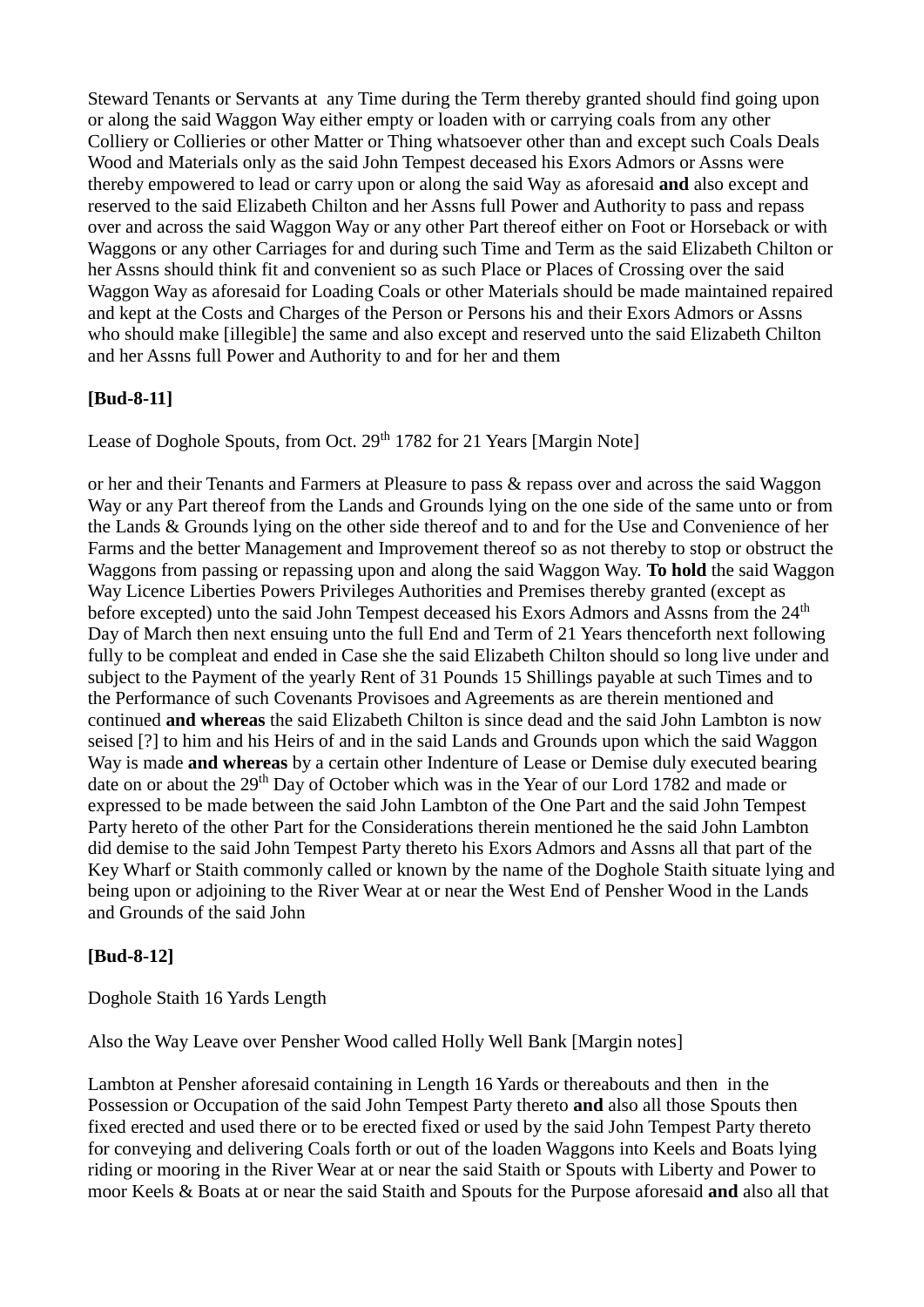Waggon Way and Wayleave used and enjoyed by the said John Tempest Party hereto in through over along the Lands and Grounds of the said John Lambton called Pensher Wood to and from the Lands and Grounds of the said John Tempest Party hereto at Pensher aforesaid called Hallywell [sic - Hollywell?] Bank unto and from the said Staith called Dog-hole Staith to and for Purposes thereinbefore and thereinafter mentioned which said Way and Passage contains in Breadth 11 Yards or thereabouts including the Gutters on each Side **and** also one other Way or Passage and Bye Way to contain in Breadth 13 Yards (the Gutters on each Side thereof included) to be chosen and set out by the said John Tempest Party hereto his Exors Admors & Assns at any Time during the Term therein after mentioned and to be used as a Wain Way or Wain Ways Cart Way or Cart Ways Waggon Way or Waggon Ways and Side Way or Side Ways in through over and along all or any of the Lands Closes and Parcels of Ground of or belonging to the said John Lambton his Heirs or Assns or any of the [illegible] lying or being at Burnt Moor and Brids [?] Nook or any Part thereof in the said County of Durham **and** also full and free Liberty Power and Authority to and for the said John Tempest Party hereto his Exors Admors and Assns from Time to Time and at all Times during the Term by the now reciting Indenture thereof granted to lay place and fix within the

### **[Bud-8-13]**

said Limits of 13 Yards in Breadth (including the Gutters)Timbers Rails Sleepers Troughs Wood Iron and all other Materials for the making amending repairing laying and placing in upon and along the said lastmentioned Lands and Grounds or any Part thereof a sufficient and convenient Waggon Way Wain Way or Cart Way or Ways and Bye Way or Side Way with full Power and Liberty to and for the said John Tempest Party hereto his Exors Admors Servants Agents Workpeople and Assns from Time to Time and at all Times during the Term thereof thereby granted to lead bring and lay suitable Materials upon the several Lands and Grounds of the said John Lambton within the Limits aforesaid or any Part thereof and to enter into and upon the same or any Part thereof with Horses Cattle Carriages and all other Things and there to abide remain and continue to work for the making amending or repairing of the said Staith and Spouts and the said several Ways or Passages for Wains & Waggons Carts or other Carriages as often as Occasion should require from Time to Time during the Term thereof thereby granted **and** also full Power to and for the said John Tempest Party hereto his Exors Admors and Assns from Time to Time b& at all Times during the Term thereby granted to use and employ the said several Ways and Passages either on Foot or on Horseback and to or with Carts Wains Waggons or any other Carriages whatsoever to be used and employed by the said John Tempest Party hereto his Exors Admors and Assns for the Uses & Purposes thereinafter mentioned **and** also full and free Liberty at all Times during the Term thereby granted to make dig or cut Gutter or Gutters Trench or Trenches in or through any Part of the said Lands and Grounds within the Limits or Bounds of the said several Ways thereby granted for carrying away and setting off the Water from the said Ways or either of them or any Part thereof and to dig out and use the Soil and Ground within the Limits aforesaid for laying and fixing making and placing the said Ways and for raising any mounts

### **[Bud-8-14]**

Wayleaves &c. granted for Coals led from the Parishes of Houghton-le-Sp. And Pittington [Margin Note]

or building Bridges and to bring lead and lay Stones Rubbish Earth or Ground there for the Purposes aforesaid **and** full Power Liberty and Authority to alter change and remove the said Way and Passage intended to be laid and used in and over the said Lands and Grounds of the said John Lambton called Burnt Moor and Bucks-Nook from Time to Time as there should be Occasion during the Term thereby granted **and** to do all such and the like Acts Matters and Things as aforesaid necessy. or convenient for the doing thereof so as only one Main Way and one Bye Way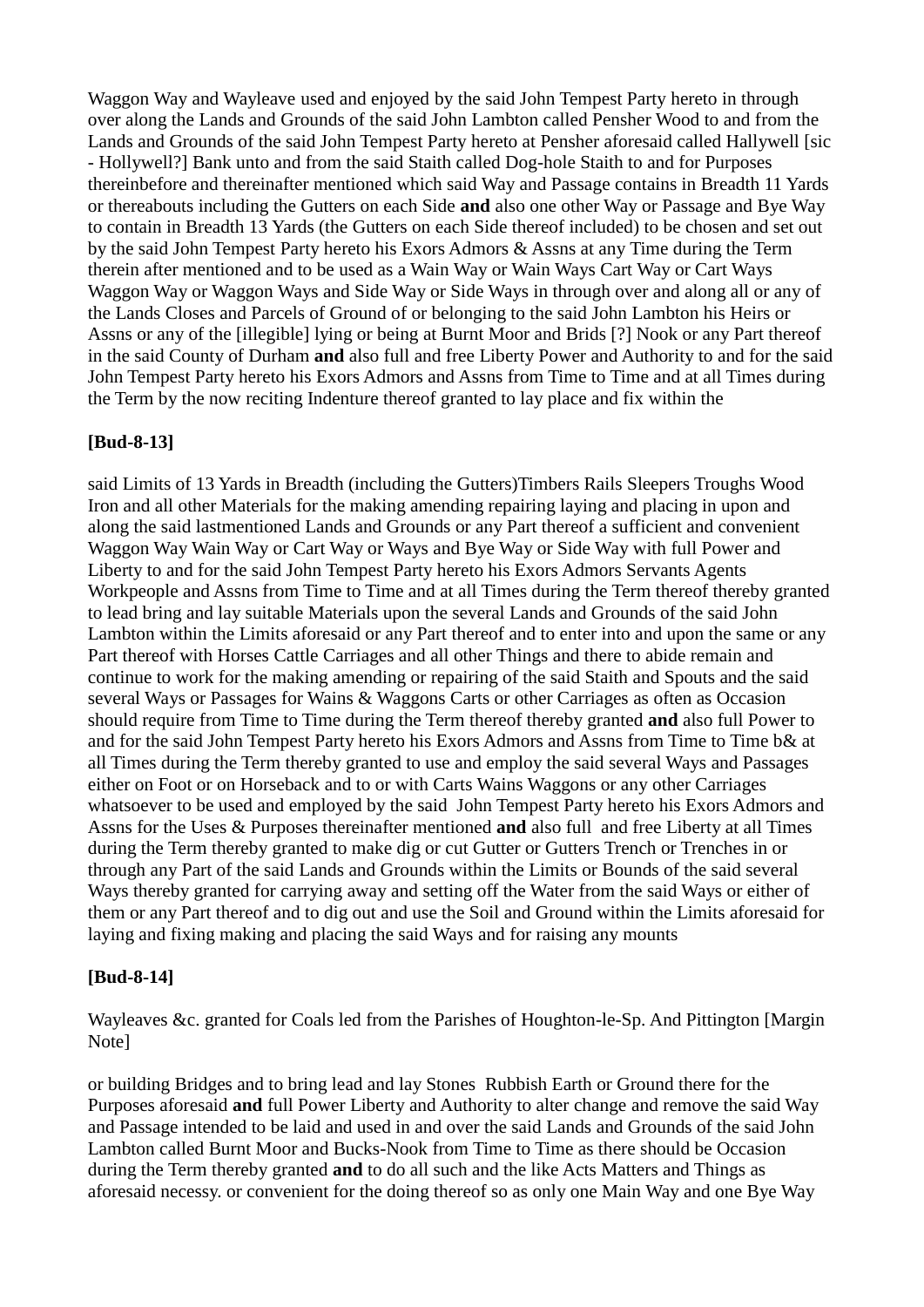be used at a Time in and through the said Lands and Grounds called Burnt Moor and Birds' Nook and not two or more Way or Ways there to and for the Uses therein mentioned **Which** Ways and Passages Liberties & Privileges last aforesaid were thereby declared to be so granted to and for the Use and Benefit of the said John Tempest Party hereto his Heirs Exors Admors and Assns for leading carrying and conveying all such Coals as he or they should during this Term thereby granted work win get and obtain forth and out of all or any Coal Mines and Collieries lying and being within and under all or any Lands Grounds Tenements Hereditams. within the several Parishes of Houghton-le-Spring and Pittington or either of them in his and their own Right and to and for his and their own Use Benefit and Advantage only and not to or for the Use of or on Partnership with any other Person or Persons or his or their Collieries or Coal Mines **and** also for loading and conveying all sorts of Timber Deals Ropes Iron and other Things and Materials to be used and employed at or about the same Collieries or Coal Mines or the Management or Carrying on of the same So [?] as the said John Tempest Party hereto his Heirs Exors Admors or Assns should do as little Spoil Waste or Damage to the same Lands and Grounds of the said John Lambton as he or they reasonably could or might in using and enjoying the said Liberties Powers and Privileges or any of them and so as the same Way so to be

# **[Bud-8-15]**

Lambton reserves Power to grant Way-leaves to pass over and cross Mr. Tempests W. Way [Margin Note]

chosen by the said John Tempest Party hereto his Heirs Exors Admors or Assns as aforesaid should not prejudice obstruct or hinder the full and free Use and Enjoyment of the Waggon**-**Ways already laid down and then used or at any Time thereafter to be laid by the said John Lambton his Heirs or Assns before such Choice should be made by the said John Tempest Party hereto his Heirs Exors Admors or Assns in upon and along the said several Lanes and Grounds of the said John Lambton or the Passage of the Waggons or other Carriages upon or along the same further than the same should be occasioned by or in crossing over the said several Waggon Ways there then laid used or enjoyed or any of them which it should and might be lawful to and for the said John Tempest Party hereto his Heirs Exors Admors and Assns and his and their Workpeople or Agents to do accordingly and so as such Place or Places ofcrossing or pasing over the said Ways or either of them should be made and from Time to Time repaired and amended by the said John Tempest Party hereto his Heirs Exors Admors and Assns at his and their own proper Costs and Charges (except and always reserved to the said John Lambton his Heirs and Assns full Power to and for him and them from Time to Time at his and their Wills and Pleasures to give grant or demise unto any other Person or Persons for any Time Term or Number of Years [illegible] Liberty Licence and Power to pass and repass over and cross the said Ways thereby demised or either of them or any Part thereof with loaden and unloaden Waggons Carts Wains or other Carriages so as the Place or Places of Crossing be made repaired maintained and kept at the Costs and Charges of the Person or Persons his and their Exors Admors and Assns that should so use the same **and** also except Liberty and Licence to [Illegible abbreviation] for the said John Lambton his Heirs and Assns and his and their Tenants and Farmers of the said Lands and Grounds and their Servants and Work People by them employed to go on

# **[Bud-8-16]**

Term 21 Years from the Date hereof. Mr. Tempests Rent 20 L [illegible – per?] Ann.

Mr. Tempest grants Way-leaves for a like Term over Pensher for Coals wrought out of Lambton; Harraton; Bowes' Biddick or Biddick Waterville; Burnt Moor; Great Lumley; Pensher; Kimblesworth; Findon Hill; Plawsworth; Harbour Moor; Morton House; or within the Township of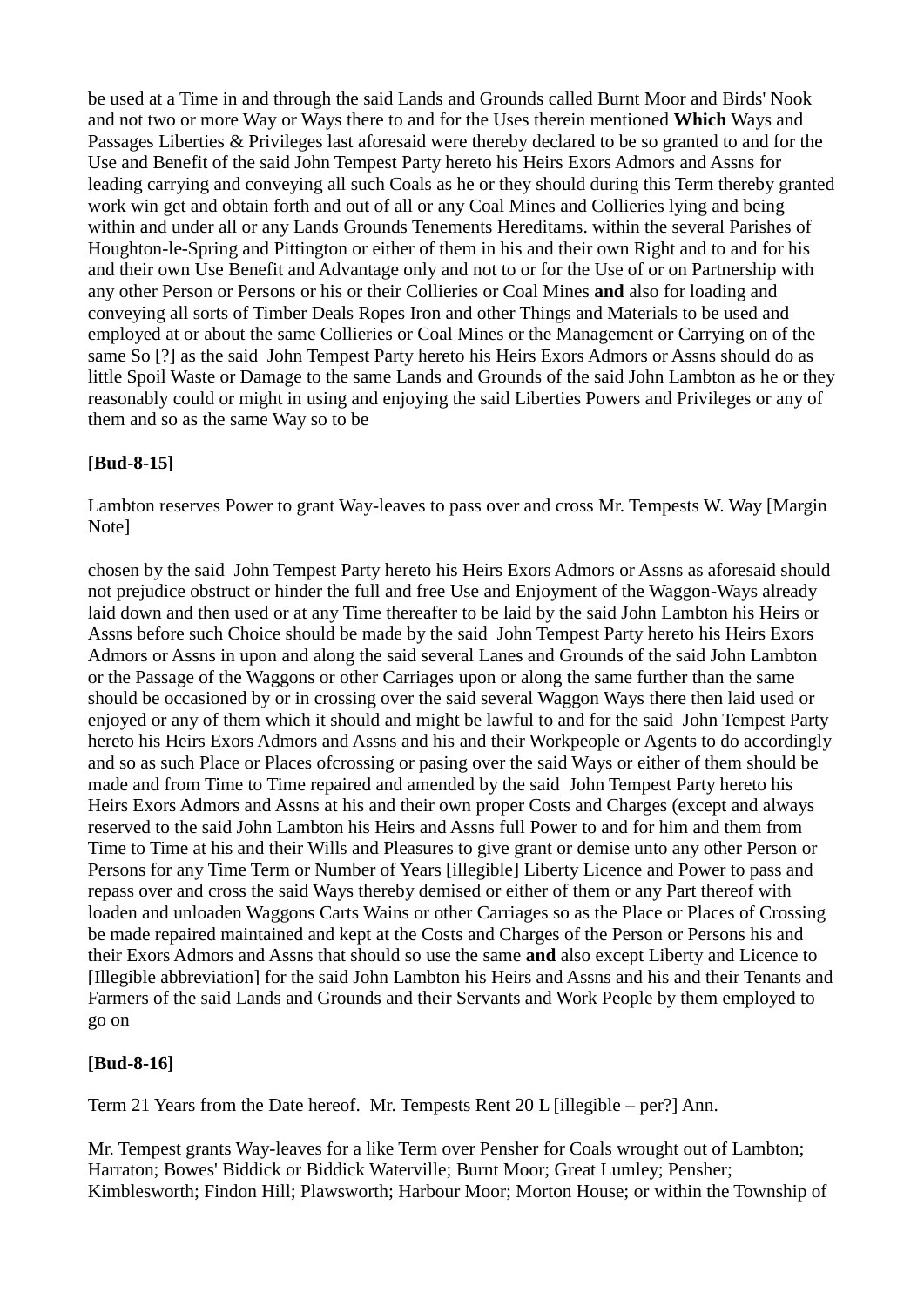### Newbottle [Margin Notes]

Foot or on Horseback or to or with Cattle Wains Carts or other Carriages loaden with any Thing (except Coal) over and along the said Ways thereby demised or any Part thereof for the Use Management Conveniency or Husbandry of his and their said Lands and Grounds or to view the same and the State or Condition thereof So as such Person or Persons should not thereby wilfully stop obstruct or hinder the Passage of the Waggons Wains Carts or other Carriages of the said John Tempest Party hereto his Heirs Exors Admors and Assns as aforesaid **To hold** the same (as before excepted) unto the said John Tempest Party hereto his Heirs Exors Admors and Assns from the Day of the Date thereof for and during the Term of 21 Years from thenceforth next ensuing fully to be compleat and ended **Under** and subject to the Payment of the yearly Rent of 20 Pounds payable at such Times and to the Performance of such Covenants Provisoes and Agreements as are therein mentioned and contained **And whereas** by one other Indenture of Lease or Demise duly executed bearing Date the said 29<sup>th</sup> Day of October 1782 and made or expressed to be made between the said John Tempest Party hereto of the One Part and the said John Lambton of the other Part for the Considerations therein mentioned he the said John Tempest Party hereto **did** demise to the said John Lambton his Exors Admors and Assns All that Waggonway Way-leave & Passage containing in Breadth 13 Yards or thereabouts (including the Gutters thereof) as the same was then laid used and enjoyed by the said John Lambton in over or along the Lands and Grounds of the said John Tempest Party hereto lying and being at Pensher afores.[sic] with full Power Liberty and Authority to lead carry and convey in Waggons Wains Carts or any other Carriages in upon or along the said Way all the Coals of the said John Lambton his Heirs Exors and Administrators which then were or at any Time during the Term thereby granted should be wrought won obtained or gotten to and for his and their own Use and Advantage only and not in Trust for or in Partnership with or for the Benefit or Advantage

# **[Bud-8-17]**

of any other Person or Persons forth or out of all or any Coal Mines Collieries Seam and Seams of Coal lying and being within and under all or any Lands Closes and Grounds lying and being within the Townships Precincts Territories or Places called Lambton Harraton Bowes' Biddick otherwise Biddick Waterville Burnt Moor otherwise Biddick Water Ville Great Lumley and Pensher or forth or out of all or any Lands and Grounds lying and being at Kimblesworth Findon Hill Plawsworth Harber Moor Morton House or the Township of Newbottle in the County of Durham aforesaid or any of them and full and free Liberty Power and Authority to & for the said John Lambton his Heirs Exors Admors Servants Work People Agents and Assigns to lead and carry upon and along the said Way Timber Deals Wood Iron and all other Materials necessary to be used in and about the said Collieries and Way or either of them or any Part thereof and to lead carry place and fix Rails Timber ch and Trenches Gutter and Gutters Bridge and Bridges when needful and necessary and to do all other Acts necessary and convenient for the Purposes aforesaid And also full and free Liberty to and for the said John Lambton his Heirs Exors Admors Servants Workpeople Agents and Assns to go along the same Way on Foot and on Horseback and with Waggons Wains Carts or any Wood Stones Gravel Rubbish Iron or other Materials in upon or along the said Lands and Grounds of the said John Tempest Party thereto within the Limits of 13 Yards in Breadth and to dig and cut the Earth and Soil thereof within the said Limits for amending and repairing the same from Time to Time and at all Times during the Continuance of that Lease or Demise and also to employ Workmen and Workpeople and to cut dig and make Trenother Carriages within the Limits aforesaid to and from the said Collieries or any of them unto and from any of (last two words crossed out] the said Staiths then built or thereafter to be built on the said Pensher Lands and Grounds aforesaid and not otherwise and full Power Liberty and Authority to alter change and remove the said Ways and Passages from Time to Time as there should be Occasion and to dl all such other [Last word crossed out] or the like Acts Matters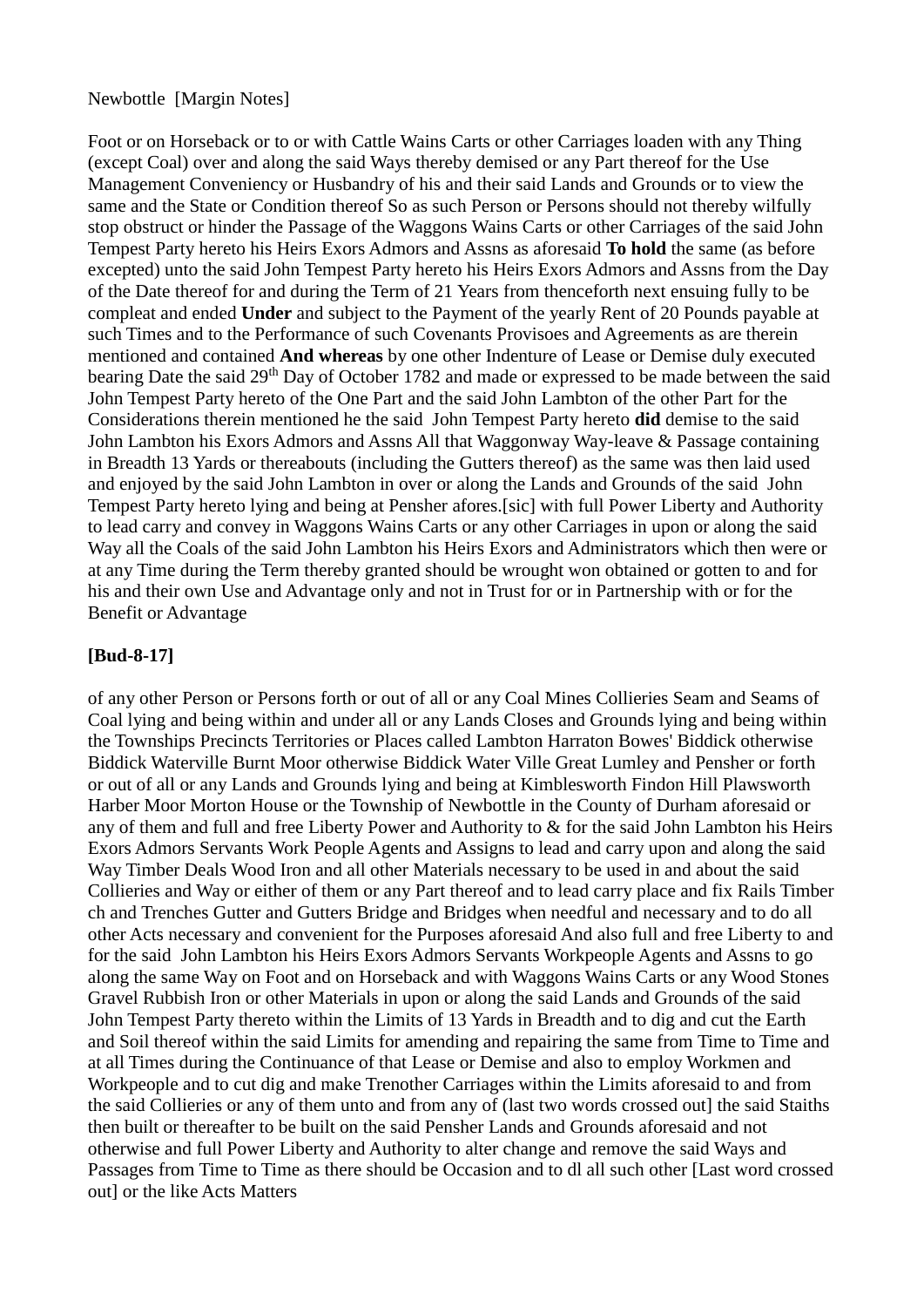### **[Bud-8-18]**

Mr. Tempest may grant Way Leaves [Margin Note]

and Things as aforesaid necessary or convenient for the doing thereof so as only one Main Way and one Bye Way should be used at the same Time and not two or more Main Ways or two or more Bye Ways within the Limits aforesaid and so as the said John Lambton his Heirs Exors Admors or Assns should do as little Damage to the same Lands and Grounds of the said John Tempest Party hereto as they reasonably could or might in using the said Liberties Powers and Privileges or any of them and so as the same should not prejudice hinder or obstruct the full and free Use and Enjoyment of the several Waggonways then laid and used or which at any Time thereafter should be made by the said John Tempest (Party hereto) his Heirs or Assns before such new Way or Ways were made by the said John Lambton his Heirs Exors Admors and Assns in upon or along the said Lands and Grounds of the said John Tempest Party thereto or the Passage of the said Waggons or other Carriages upon or along the same further than the same should be occasioned by or in crossing over the said several Waggon Ways then used or enjoyed or to be made as aforesaid by the said John Tempest Party hereto his Heirs or Assns and so as such Place or Places of crossing over the same should be made and from Time to Time repaired and amended by the said said John Lambton his Heirs Exors Admors or Assns at his and their own proper Costs and Charges (Except and always thereby reserved to the said John Tempest (Party hereto) his Heirs and Assns full Power to and for him and them from Time to Time at his and their Will and Pleasure to give grant or demise unto any other Person or Persons for any Time Term or Number of Years Liberty & Licence and Power to pass and repass over and across the said Waggon Way thereby demised or any Part thereof with loaden or unloaden Waggons Carts Wains or other Carriages so as the Place or Places of Crossing should be made repaired maintained and kept at the Costs and Charges of the Person or Persons his

### **[Bud-8-19]**

Certain Rent 20 L. p.ann:

[Diagram of pointing hand]

Agreement as to the Fire Engine [Margin Notes]

or their Exors Admors and Assns who should so use the same And also except Liberty and Licence to and for the said John Tempest Party hereto his Heirs and Assns and his and their Tenants and Farmers of his said Lands and Grounds and their Servants and Workpeople by them employed to go on Foot or on Horsebaqck or to or with Cattle Wains Carts or other Carriages loaden or unloaden with any Things (except Coals) over and along the said Way thereby demised or any Part thereof for the Use Management Conveniency or Husbandry of his and their said Lands and Grounds and to view the same and the State or Condition thereof so as such Person or Persons should not thereby wilfully stop obstruct or hinder the Passage of the Waggons Wains Carts or other Carriages of or belonging to the said John Lambton his Heirs Exors or Admors **To hold** the same (except as therein is before excepted) unto the said John Lambton his Exors Admors and Assns from the Day of the Date thereof for and during the Term of 21 Years from thence next ensuing and fully to be complete and ended under and subject to the Payment of the yearly Rent of 20L. Payable at such Times and to the Performance of such Covenants Provisoes and Agreements as are therein mentioned and contained **and whereas** the said John Tempest (Party hereto) is seized to him and his Heirs of certain Coalmines situate at Pensher aforesaid **and** the said John Lambton is also in like Manner seized of certain other Coalmines at Pensher aforesaid and which Coalmines of the said John Lambton adjoin upon those of the said John Tempest Party hereto **and whereas** the said John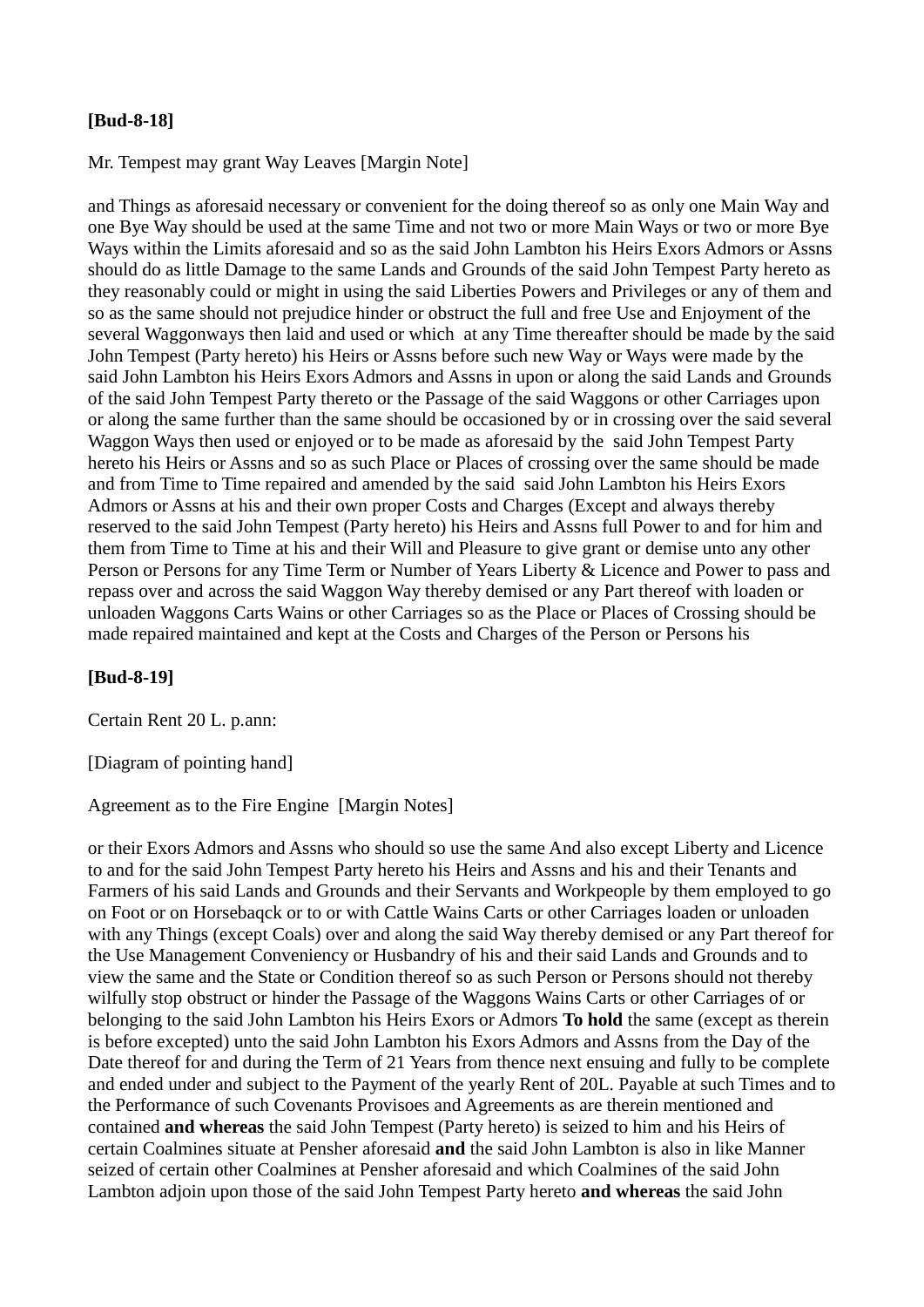Tempest Party hereto is now working his Coalmines at Pensher aforesaid and hath for the Purpose of drawing the Water thereout erected a Fire Engine upon the Grounds under which his said

# **[Bud-8-20]**

Adverts to the Dean & Chapters Lease

If the Dean & Chapter are not agreed with before the  $29<sup>th</sup>$  of October 1803; the Parties to grant each other new Leases for 9 Years from that Date on the same Conditions &c &c. [Margin notes]

Coalmines lie, but the said John Lambton hath not yet [last word crossed out] begun to work his said Coalmines **and whereas** the said John Tempest (Party hereto) by Virtue of a Lease from the Dean and Chapter of Durham is now possessed for a certain Term of Years yet unexpired of certain Coalmines and Collieries of the said Dean and Chapter lying being and remaining within and under certain Lands and Grounds situate or being within the Parishes of Houghton-le-Spring and Pittington Hall Garth in the said County of Durham And the said John Tempest (Party hereto) is now working Part of the said Coalmines and he or his Exors Admors or Assns for many Years yet to come may continue to work the same by Virtue of the said Lease or of some renewed Lease or Leases from the said Dean and Chapter in Case he or they can on reasonable Terms obtain a new Lease or new Leases thereof **and whereas** the said John Lambton and John Tempest (Party hereto) for their mutual Accommodation Benefit and Advantage have mutually and reciprocally agreed with each other for themselves and their Heirs Exors Admors and Assns respectively that in Case the said John Tempest Party hereto his Exors or Admors cannot or do not upon such Terms or Conditions as he or they shall think just and reasonable before the 29<sup>th</sup> Day of October 1803 (the Time of the Expiration of the Terms granted by the two last above recited Leases) obtain a new Lease from the said Dean and Chapter of Durham of the said Coalmines and Collieries comprised in the said present existing Lease from them to the same John Tempest In that Case they the said John Lambton and John Tempest Party hereto respectively or their respective Heirs Exors Admors or Assns shall and will upon the Request of each other or of the Heirs Exors Admors or Assns of each other of them at any Time before the said 29<sup>th</sup> Day of October 1803 grant and make Wayleave

# **[Bud-8-21]**

Tempests Rent for Chiltons' Way-leave to be 1sh p Ann: for the 9 years instead of £31 15s 0d.

If Tempest does not renew with Dean and Chapter before Oct  $29<sup>th</sup> 1803$ , to grant Lambton a new Term before Oct. 29<sup>th</sup> 1812 for 12 Years at 300L. per Ann: [Margin Notes]

Leases to each other of the several and respective Premises comprised in the said three several above recited Indentures of Lease for new Terms of 9 Years and no more to be computed from the said 29<sup>th</sup> Day of October 1803 under the same Rents and upon and subject to the like Covenants Conditions and Agreements and with such Exceptions Reservations Provisoes and Clauses as are reserved by and contained in the said three several Leaves respectively or as near thereto as the then existing Circumstances shall require or admit save and except only that the yearly Rent to be payable and paid by the said John Tempest to the said John Lambton for and in Respect of the said Way-leave Privileges and Premises demised by the said Elizabeth Chilton to the said John Tempest deceased as aforesaid shall from the  $29<sup>th</sup>$  Day of September now next ensuing be the sum of one Shilling and no more instead and in lieu of the said yearly Rent of £31 15s 0d **And** further that in Case the said John Tempest Party hereto his Exors or Admors cannot or do not upon such Terms or Conditions as he or they shall think just and reasonable before the 29<sup>th</sup> Day of October 1803 obtain a new lease from the said Dean and Chapter of Durham of the said Coalmines and Collieries comprized in the said present existing Lease from them to the said [last word crossed out] same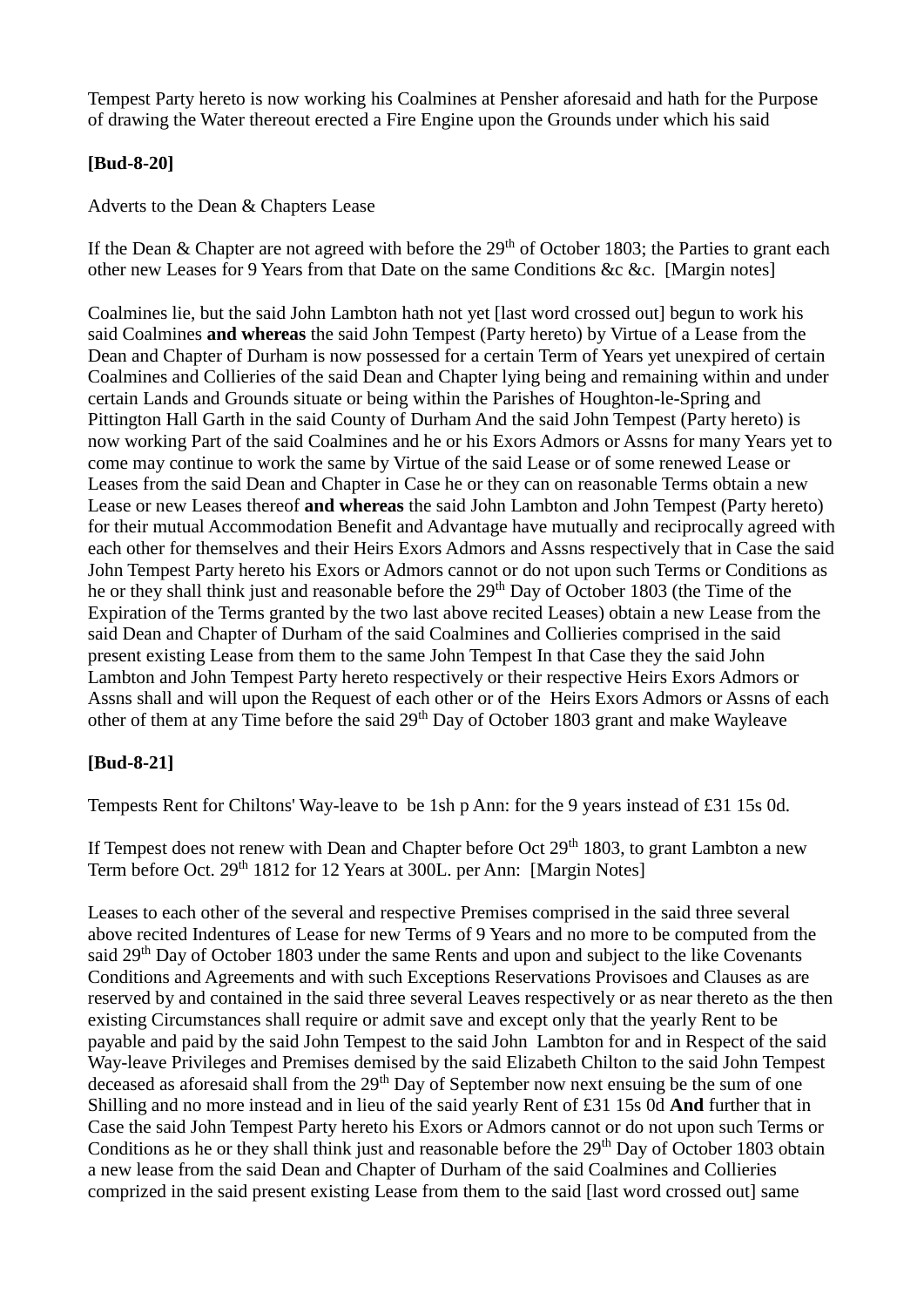John Tempest in that Case he the said John Tempest Party hereto his Heirs or Assns shall and will upon the Request and at the Costs and Charges of the said John Lambton his Heirs Exors Admors or Assns at any Time before the 29<sup>th</sup> Day of October 1812 grant and make to the said John Lambton his Heirs Exors Admors & Assns a new Lease of the Ways Wayleaves Passages Liberties Privileges Powers and Premises demised and granted by the said John Tempest Party hereto to the said John Lambton in and by the said last recited Indentures of Lease of the 29<sup>th</sup> Day

# **[Bud-8-22]**

If Tempest agrees with the Dean & Chapter before Oct. 29: 1803, Lambton to grant him a new Lease of 21 Years from that Date. Rent 1sh. Instead of £31 15s 0d. [Margin Notes]

of October 1782 for a new or further Term of 12 Years to be computed from the said 29<sup>th</sup> Day of October 1812 under the clear yearly Rent of 300L. instead and in Lieu of the said Yearly Rent of 20L. reserved and made payable by the same Indenture of Lease, payable half Yearly and to commence from the said last mentioned Day and under and subject to the like Covenants Conditions and Agreements and with such Exceptions Reservations Provisoes and Clauses as are contained in the said last mentioned Indenture of Lease or as near thereto as the then existing Circumstances shall require or admit **and further** that in Case he the said John Tempest Party hereto his Executors or Admors shall and do before the said 29<sup>th</sup> Day of October 1803 obtain from the said Dean and Chapter of Durham a new Lease of the said Coalmines and Collieries comprized in the said present subsisting Leave in that Case the said John Lambton and John Tempest Party hereto respectively and their respective Heirs Exors Admors and Assns shall and will upon the Request of each other or of their Heirs Exors Admors or Assns of each other of them at any Time before or within six Calendar Months next after the said 29<sup>th</sup> Day of October 1803 grant and make mutual Wayleave Leases to each other of the several and respective Premises comprized in the said three several above recited Indentures of Lease for new Terms of 21 Years to be completed from the said 29<sup>th</sup> Day of October 1803 under the same Rents and upon and subject to the like Covenants Conditions and Agreements and with such Exceptions Reservations Provisoes and Clauses as are reserved by and contained in the said three several Leases respectively or as near thereto as the then existing Circumstances shall require or admit; save and except only that the yearly Rents to be payable and paid by the said Johnn Tempest to the said John Lambton for and in respect of the said Way Leave

# **[Bud-8-23]**

[Diagram of pointing hand] Lambton to make Outstrokes into his Pensher Colliery.

Clause respecting Tempests Renewal with Dean & Chapter. [Margin notes]

Privileges and Premises demised by the said Elizabeth Chilton to the said John Tempest deceased as aforesaid shall from the said 29th Day of September now next ensuing be the Sum of One Shilling and no more Instead and in Lieu of the said yearly Rent of £31 15s 0d. **and** whereas the said John Tempest Party hereto has agreed (upon Application to him by the said John Lambton for that Purpose) to suffer him the said John Lambton his Heirs Exors Admors or Assns to make or drive one or more Outstroke or Outstrokes (in such Manner as hereinafter mentioned) from his the same John Tempests Colliery at Pensher aforesaid unto the Colliery of him the said John Lambton at Pensher aforesaid and also to make or e one or more Water-Level Drift or Water-Level Drifts for the Purpose hereinafter mentioned and also for the Purpose and subject to the Restrictions and Prohibitions hereinafter mentioned to make Use of the said Fire Engine of him the said John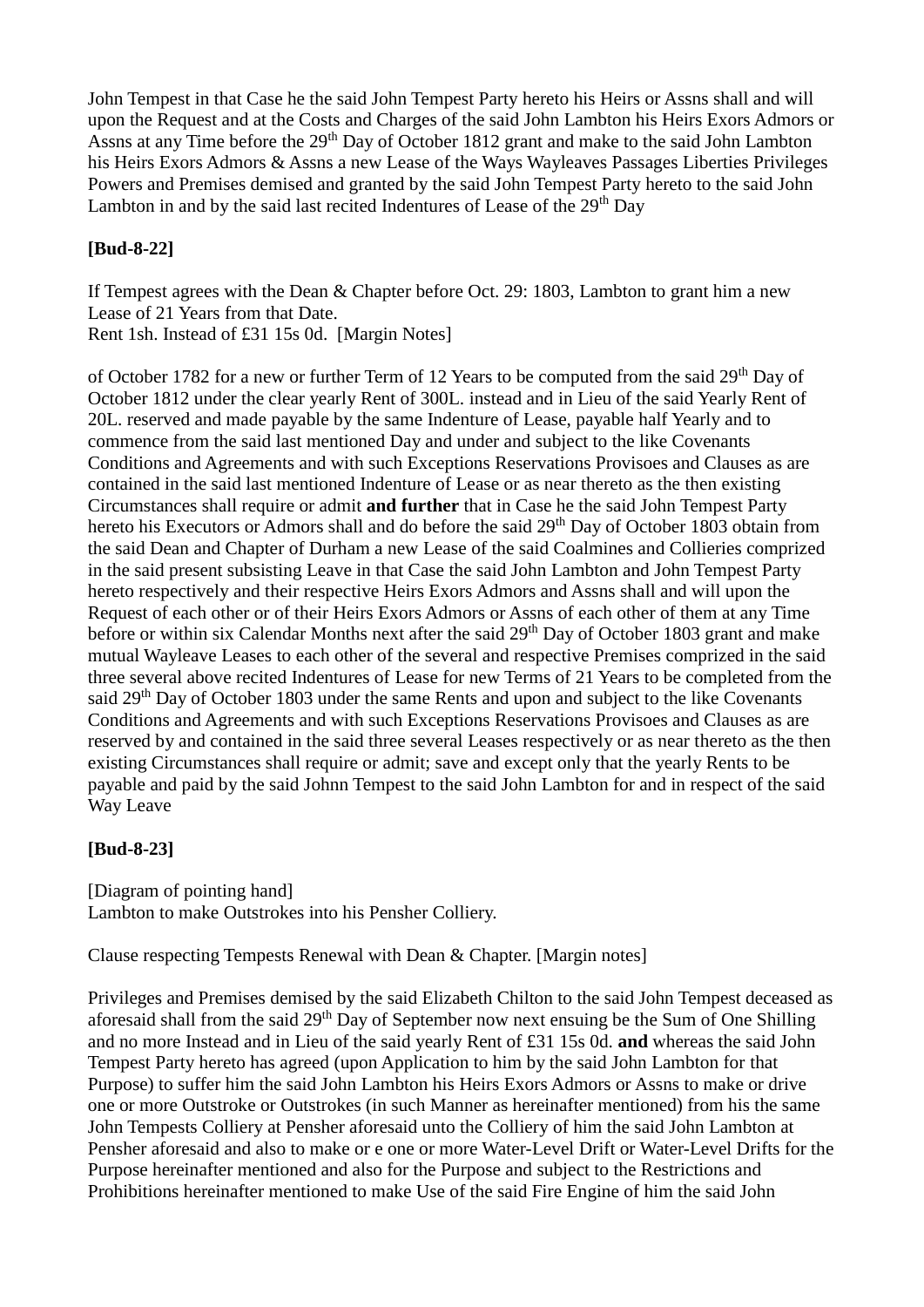Tempest Party hereto **and** whereas the said John Tempests Lease from the said Dean and Chapter of the said Coalmines situate and being under the said Lands and Grounds in the said Parishes of Pittington-Hall-Garth and Houghton-le-Spring being nearly expiring and the said Dean and Chapter or any Person or Persons to whom they may be amended to demise the said Coalmines after the Expiration of the said John Tempests Lease not being able to get the Coals to be wrought out of the said Coalmines conveyed or carried to a navigable Part of the said River Wear without a Grant of Way or Wayleave through some or other of the Estates of the said John Lambton or of the said John Tempest Party hereto lying between the said Coalmines and the navigable Part of the said River Wear it has been mutually contracted and agreed by and between the said John Lambton and John Tempest Party

# **[Bud-8-24]**

If Tempest does not agree with the Dean and Chapter, no Way Leaves to be granted for Leading their Coals for 31 Years from May 23rd 1792 which will terminate May 23rs 1823. [Margin Notes]

hereto that in Case he the said John Tempest his Exors or Admors do not come to an Agreement with the said Dean and Chapter of Durham for a Renewal or Renewals of his present subsisting Lease of the said Coalmines comprized therein he the said John Lambton his Heirs Exors or Admors nor any Person or Persons in Trust for him or them or for his or their Benefit or Advantage shall not nor will not at any Time or Times within the Space of 31 Years from the Day of the Date hereof take to farm nor win or work from or under the said Dean and Chapter or their Lessees Tenants or Assns the said Coalmines comprized in the present subsisting Lease to the said John Tempest Party hereto within the said Parishes of Houghton-le-Spring or Pittington-Hall Garth or any Part thereof nor shall or will within the Space last aforesaid grant or demise to any Person or Persons whomsoever (save the said John Tempest Party hereto his Exors Admors or Assns any Waggon Way or other Way Wayleave or Passage or any Staith or Staith Room in through or upon any Lands or Grounds which he the said John Lambton is now or which he or his Heirs Exors or Admors shall or may hereafter by Purchase Discent [?] Settlement Limitation Devise or otherwise become seized possessed of or entitled to within the Parishes of Houghton-le-Spring aforesaid and of Chester-le-Street in the said County or either of them for the Leading or Conveying Laying or Placing of any Coals to be wrought or gotten out of the said Coalmines or Collieries of the said Dean and Chapter within the said Parishes of Pittington-Hall-Garth and Houghton-le-Spring or either of them from the same Coalmines or Collieries to the said River Wear or upon any such Staith or Staiths as aforesaid contiguous or adjoining thereto nor shall or will permit or suffer any Person or Persons whomsoever to lead carry or convey any such Coals to the said River Wear in Waggons Wains or any other

# **[Bud-8-25]**

Intent of the Parties more fully explained.

If Tempest does not renew with the Dean & Chapter before Oct.  $29<sup>th</sup> 1803$  Lambton grants him a Lease of Way-leave over Chilton, and the Spouts for a Term of 9 Years from thence, viz. Chiltons Rent to be 1sh: p. Ann. [Margin Notes]

Carriages or to lay or place the same upon any such Staith or Staiths as aforesaid **and** whereas the said John Lambton and John Tempest Party hereto for better effectuating and carrying into Execution the said several Contracts and Agreements have resolved and agreed to enter into such Covenants Provisoes and Agreements as are hereinafter mentioned and contained **Now this Indenture witnesseth** that in Pursuance and Part Performance of the said recited Agreements and in Consideration of the Covenants Conditions Provisoes and Agreements hereinafter contained on the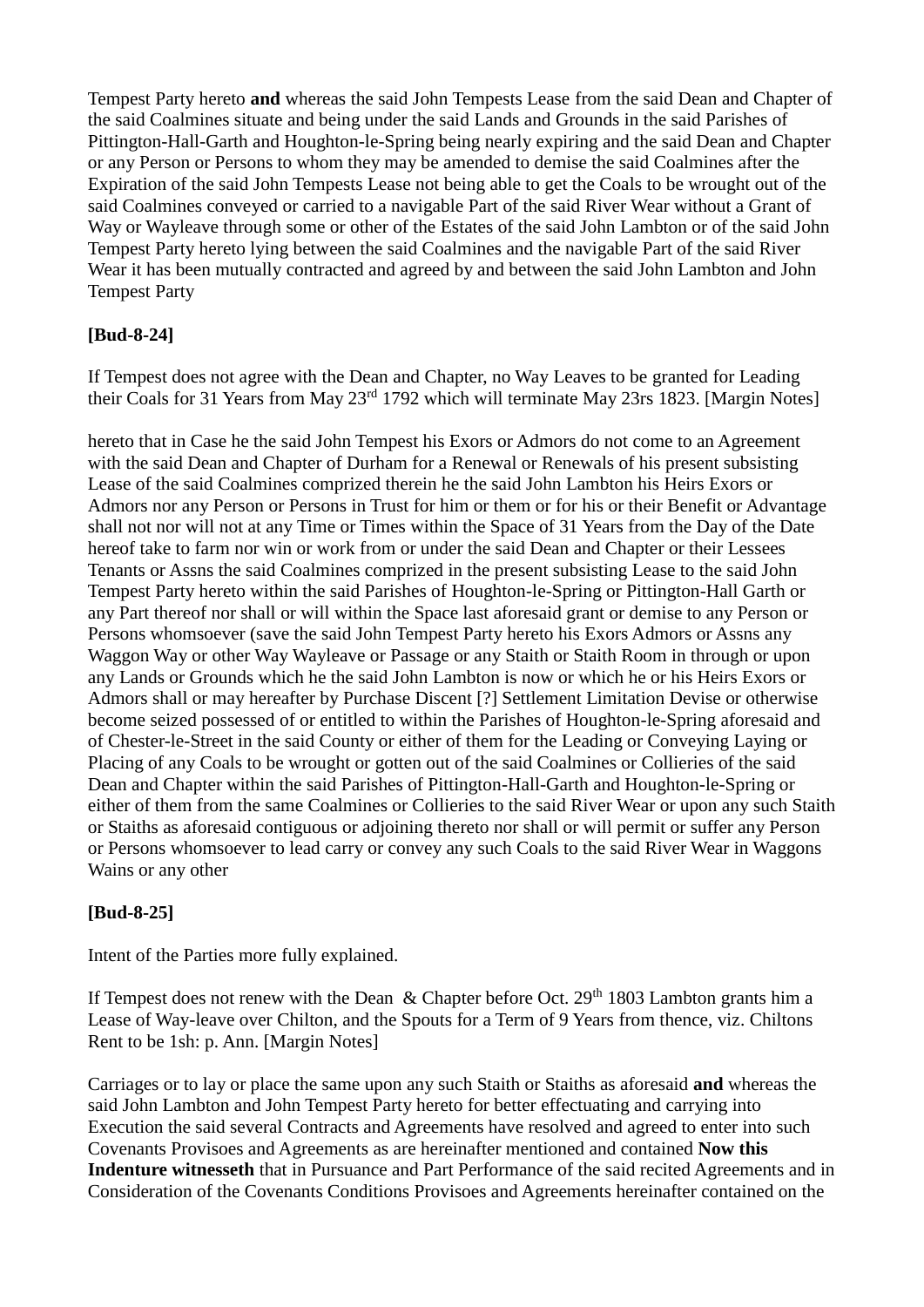Part of the said John Tempest Party hereto his Heirs Exors Admors and Assns to be done and performed he the said John Lambton for himself his Heirs Exors Admors doth hereby covenant promise and agree to and with the said John Tempest Party hereto his Heirs Exors Admors and Assns that in Case the said John Tempest Party hereto his Heirs Exors or Admors cannot or do not upon such Terms or Conditions as he or they shall think just and reasonable before the said 29<sup>th</sup> Day of October 1803 obtain a new Lease from the said Dean and Chapter of Durham of the said Coalmines and Collieries comprized in the said present subsisting Lease from them to the same John Tempest – in that Case he the said John Lambton his Heirs or Assns shall and will upon the Request and at the Costs and Charges of the said John Tempest Party hereto his Heirs Exors or Admors at any Time or Times before the said 29<sup>th</sup> of October 1803 (being duly licenced so to do by the Lord of the Manor of Houghton aforesaid or his Steward) make seal and execute to the said John Tempest Party hereto his Heirs Exors Admors & Assns a new Lease Demise or Grant of the Wayleave Privileges and Premises demised and granted by the said Elizabeth Chilton to the said John Tempest deceased in and by the said first above in part recited Indenture of Lease of the 23rd Day of

# **[Bud-8-26]**

December 1768 and also shall and will make seal and execute a new Lease Demise or Grant to the said John Tempest his Heirs Exors Admors and Assns of the said Quay Wharf or Staith Spouts Wayleaves Liberties Privileges and Premises demised and granted or mentioned or intended to be demised and granted by the said John Lambton to the said John Tempest Party hereto in and by the said second above recited Indenture of Lease bearing Date the 29<sup>th</sup> Day of October 1782 with their and every of their respective Rights Members Incidents and Appurtenances for a new Term of 9 Years and no more to commence and be computed from the said 29<sup>th</sup> Day of October 1803 under the yearly Rent of 1 shilling and in Respect of the said Wayleave Privileges and Premises demised by the said Elizabeth Chilton to the said John Tempest deceased as aforesaid and under the yearly Rent of 20L. for and in Respect of the said Quay Wharf or Staith Spouts Wayleaves Liberties Privileges and Premises demised and granted by the said John Lambton to the said John Tempest Party hereto as aforesaid And as to the Premises demised and granted by both the said Indenture of Lease upon and subject to the like Covenants Conditions and Agreements and with such Exceptions Reservations Provisoes and Clauses as are mentioned [crossed out] contained in the said respective Indentures of Lease of the 23<sup>rd</sup> Day of December 1768 and the 29<sup>th</sup> Day of October 1782 or as near thereto as the then existing Circumstances shall require or admit **and** further that in Case the said John Tempest Party hereto his Heirs Exors or Admors shall and do before the said 29<sup>th</sup> Day of October 1803 obtain from the said Dean and Chapter a new Lease of the said Coalmines and Collieries comprized in the said present subsisting Lease, in that Case the said John Lambton his Heirs and Assns shall and will at the Request Costs and Charges and in the Time and Manner last aforesaid make

### **[Bud-8 27]**

If Tempest agrees with Dean & Chapr. before Oct.  $29<sup>th</sup> 1803$ . Then Lambton grants him a new Lease for 21 Years from thence, viz: 1sh p Ann: for Chiltons' Wayleave & 20L. per Annum for the Spouts. [Margin Notes]

seal and execute one or two new Leases Demises or Grants to the said John Tempest Party hereto his Heirs Exors Admors & Assns of the Wayleaves Quay Wharf Staith Spouts Liberties Privileges and Premises demised and granted or mentioned or intended to be demised and granted by the said Elizabeth Chilton and John Lambton respectively in and by the first and second in Part recited Indenture of Lease as aforesaid with their and every of their respective Rights Members Incidents and Appurtenances for a new Term of 21 Years to commence and be computed from the said 29<sup>th</sup>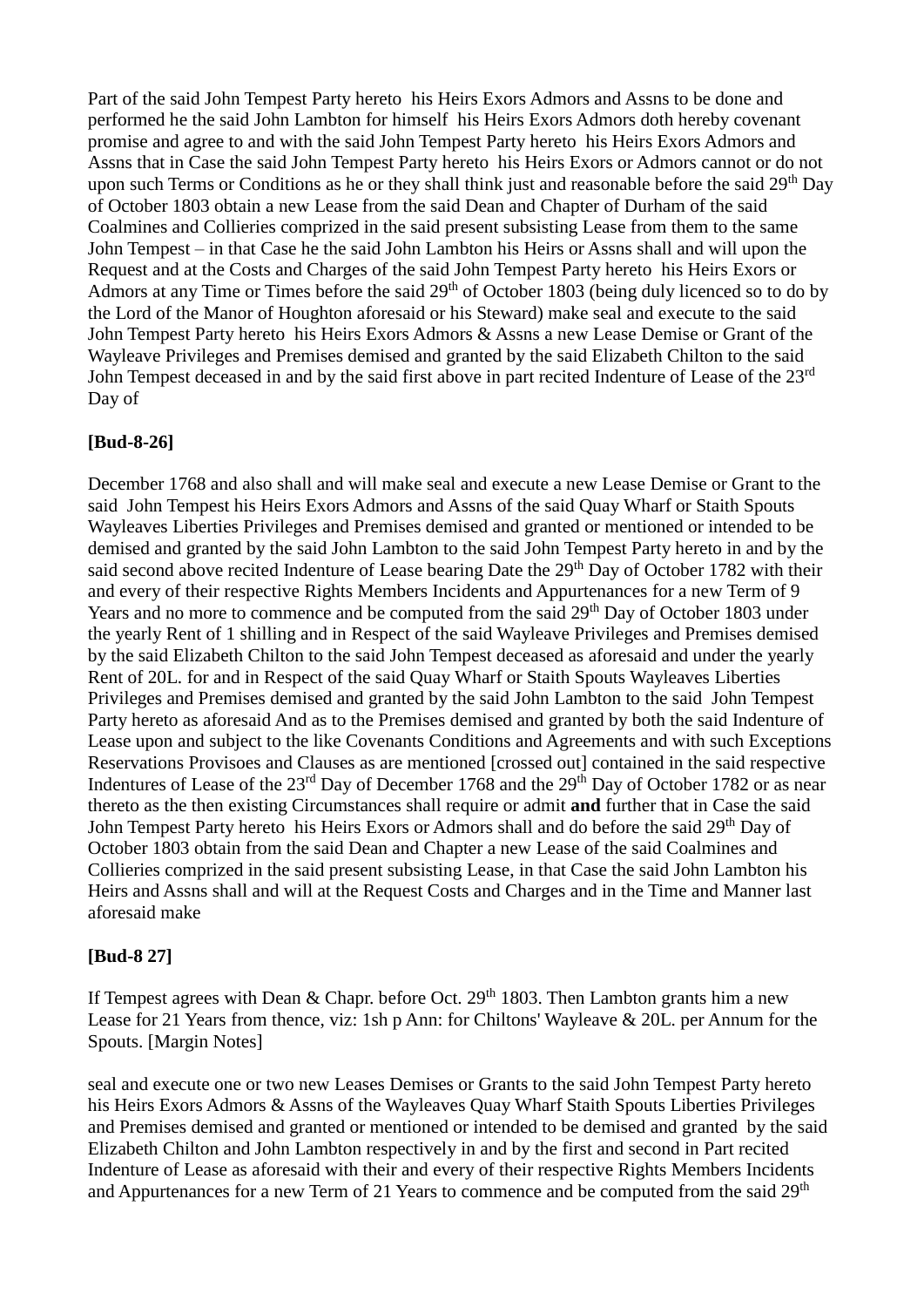Day of October 1803 at and under the like yearly Rent of One Shilling for and in Respect of the said Wayleave Premises and Privileges demised by the said Elizabeth Chilton to the said John Tempest deceased as aforesaid and at and under the same yearly Rent of 20L. for and in Respect of the said Quay Wharf or Staith Spouts Wayleaves Liberties Privileges and Premises demised and granted by the said John Lambton to the said John Tempest Party hereto as aforesaid and as to the Premises demised and granted by both the said Indentures of Lease upon and subject to the Performance of the same Covenants and Agreements and with such Exceptions Reservations Provisoes and Clauses as contained in and by the said respective Indentures of Lease of the 23rd Day of December 1768 and 29th Day of October 1782 or as near thereto as the then existing Circumstances shall require or admit **And** this **Indenture** further witnesseth that in further Pursuance and Performance of the said recited Agreements and in Consideration of the Covenant hereinbefore and of the Covenants Conditions Provisoes and Agreements hereinafter contained on the Part of the said John Lambton his Heirs Exors Admors and Assns to be done and performed he the said John Tempest Party hereto for himself his Heirs Exors and Admors doth hereby covenant promise and agree to and with the said John Lambton his Heirs Exors Admors & Assns that in Case the said John Tempest Party hereto his

# **[Bud-8-28]**

If Tempest does not agree with the Dean and Chapter before  $29<sup>th</sup>$  Oct. 1803 Tempest to grant Lambton Way-Leave for 9 Years from thence on the Terms of Lease of 1782.

If Tempest does not agree with Dean & Chapter as above, to grant Lambton a Lease of same Privileges for 12 Years from Oct. 29<sup>th</sup> 1812 at £300 per Annum in Lieu of 20L. [Margin Notes]

Exors or Admors cannot or do not upon such Terms or Conditions as he or they shall think just or reasonable before the said 29<sup>th</sup> Day of October 1803 obtain a new Lease from the said Dean and Chapter of Durham of the said Coalmines & Collieries comprized in the said present subsisting Lease from them to the said John Tempest in that Case he the said John Tempest Party hereto his Heirs or Assns shall and will at the Request Costs and Charges of the said John Lambton his Heirs Exors or Admors at any Time or Times before the said 29<sup>th</sup> Day of October 1803 make seal and execute a new Lease Demise or Grant of the said Ways Wayleaves Passages Liberties Privileges Powers and Premises demised and granted by the said John Tempest Party hereto to the said John Lambton in and by the said last above recited Indenture of Lease of the 29<sup>th</sup> Day of October 1782 with their and every of their Rights Members Incidents and Appurtenances for a new Term of 9 Years and no more to commence and be computed from the said 29<sup>th</sup> Day of October 1803 under and subject to the Payment and Performance of the same Rents Covenants and Agreements and with such exceptions Reservations Provisoes and Clauses as are reserved and contained by and in the said last above recited Indenture of Lease of the 29<sup>th</sup> Day of October 1782 or as near thereto as the then existing Circumstances shall require or admit **and** further that in Case the said John Tempest Party hereto his Exors or Admors cannot or do not upon such Terms & Conditions as he or they shall think just and reasonable before the 29<sup>th</sup> Day of October 1803 obtain a new Lease from the said Dean and Chapter of Durham of the said Coalmines and Collieries comprized in the said present existing Lease from them to the same John Tempest in that Case he the said John Tempest his Heirs or Assns shall and will upon the like Request and at the like Costs and Charges of the said John Lambton his Heirs Exors Admors or Assns at any Time before the 29<sup>th</sup> Day of October 1812

# **[Bud-8-29]**

If Tempest agrees with Dean & Chap: before Oct: 29:1803: To grant Lambton a new Lease for 21 Years from the Time at same Rents, &c. as in Lease of 1782. [Margin Notes]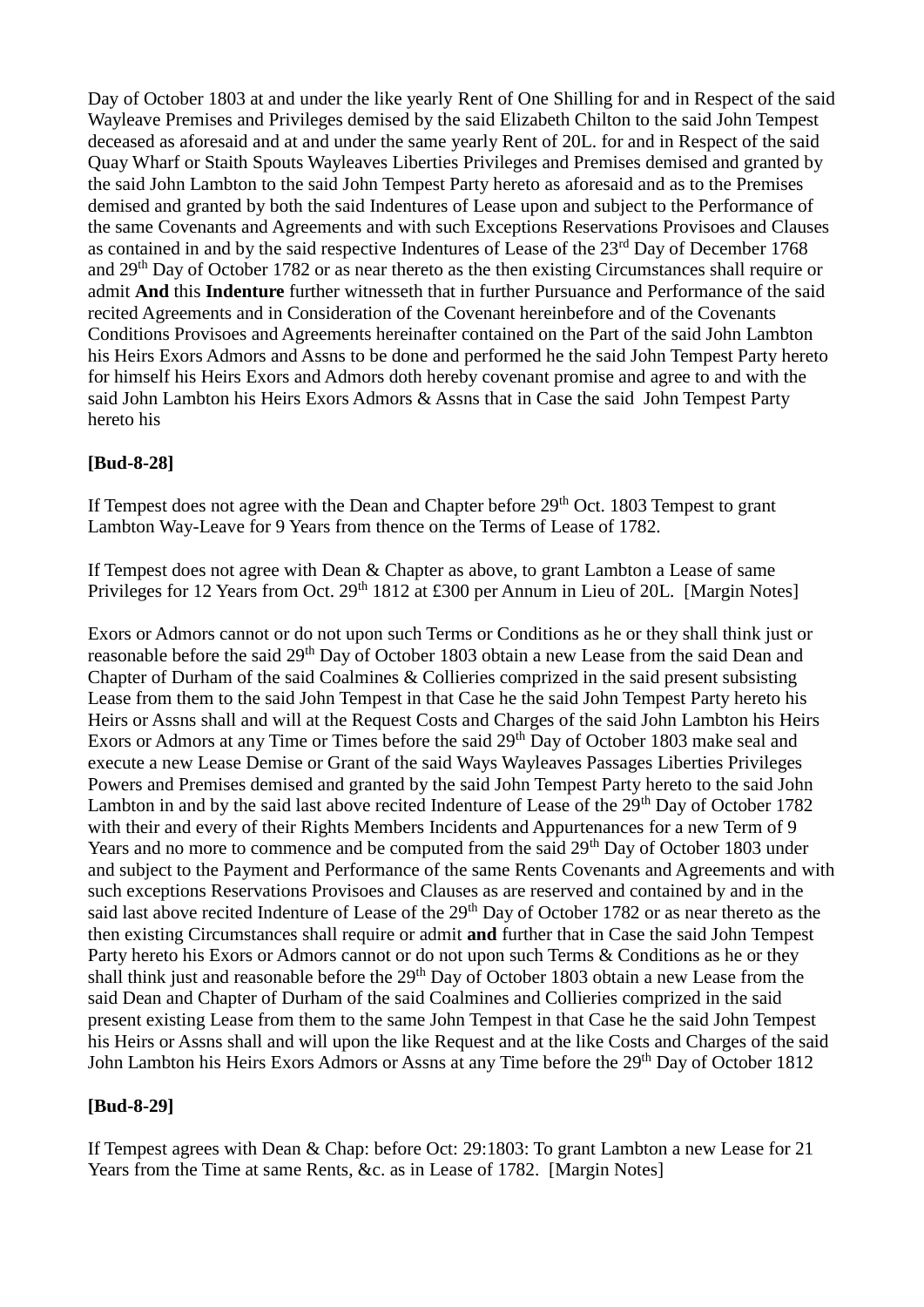grant and make to the said John Lambton his Heirs Exors Admors and Assns a new Lease of the Ways Wayleaves Passages Liberties Privileges Powers and Premises demised and granted by the said John Tempest Party hereto to the said John Lambton in and by the said last above recited Indenture of Lease of the 29<sup>th</sup> Day of October 1782 for a new or further Term of 12 Years to be computed from the said 29th Day of October 1812 under the clear yearly Rent of £300 (instead and in lieu of the said yearly Rent of £20 reserved and made payable by the same Indenture of Lease) payable half-yearly and to commence from the said last mentioned Day and under and subject to the like Covenants Conditions & Agreements and with such Exceptions Reservations Provisoes & Clauses as are contained in the said last mentioned Indenture of Lease or as near thereto as the then existing Circumstances shall require or admit **and** further that in Case the said John Tempest Party hereto his Exors or Admors shall  $\&$  do before the said 29<sup>th</sup> Day of October 1803 obtain from the said Dean and Chapter a new Lease of the said Coalmines and Collieries comprized in the said present subsisting Lease in that Case he the said John Tempest his Heirs or Assns shall and will at the like Request Costs and Charges and in the Time and Manner last aforesaid make seal and execute a new Lease Demise or Grant to the said John Lambton his Heirs Exors Admors and Assns of the Ways Wayleaves Passages Liberties Privileges Powers and Premises last hereinbefore mentioned for a new Term of 21 Years to commence and be computed from the said 29<sup>th</sup> Day of October 1803 under and subject to the Payment and Performance of the same Rents Covenants and Agreements and with such Exceptions Reservations Provisoes and Clauses as are reserved & contained in and by the last above recited Indenture of Lease of the 29<sup>th</sup> Day of October 1782 or as near thereto as the then existing Circumstances shall require or admit And this **Indenture**

### **[Bud-8-30]**

Agreements as to the Water Course betwixt Lambtons Pensher and Mr. Tempests Engine.

Lambton has 2 Years from the Date to make his Winning from Tempests Colliery.

The Openings to be fit for the putting in of Frame Dams &c &c. [Margin Notes]

further **witnesseth** that in Pursuance and further Performance of the said recited Agreements and in Consideration of the Covenants hereinbefore and of the Covenants Conditions and Agreements hereinafter mentioned and contained on the Part of the said John Lambton his Heirs Exors Admors and Assns to be done and performed he the said John Tempest Party hereto doth hereby for himself his Heirs Exors and Admors covenant promise and agree to and with the said John Lambton his Heirs Exors and Admors or Assns or his or their Viewers Agents or other Persons by him or them appointed and employed for that Purpose at any Time or Times within the Space of two Years next ensuing the Date hereof at any of the Pits or Shafts of any of the said or Coalmines of the said John Tempest Party hereto situate at Pensher aforesaid where any Coals shall be drawn to bank by the Gins Ropes Rollers or other Engines used at any of the said Pits or Shafts to descend into the same Collieries or Coalmines and there to make or drive or cause to be made or driven one or more Outstroke or Outstrokes in through or from any one of the Seams of Coal in the said Collieries of the said John Tempest Party hereto commonly called the Five Quarter Coal Seam the Main Coal Seam and the Maudlin Coal Seam into the adjoining Coalmines or Collieries of the said John Lambton at Pensher aforesaid for the Purpose of Conveying the Water which shall be or arise in the said Coalmines or Collieries of the said John Lambton into the Water-level Drift or Water-level Drifts to be made in the said Collieries of the said John Tempest Party hereto by Virtue of the Covenant next hereinafter contained if necessary or so and in such Manner as that the same Water may be drawn by the Fire Engine of the said John Tempest Party hereto his Heirs or Assns as hereafter mentioned But so and in such Manner as that such Outstroke or Oustrokes be made and formed in a fit & proper Manner to receive and admit of good and sufficient Frame-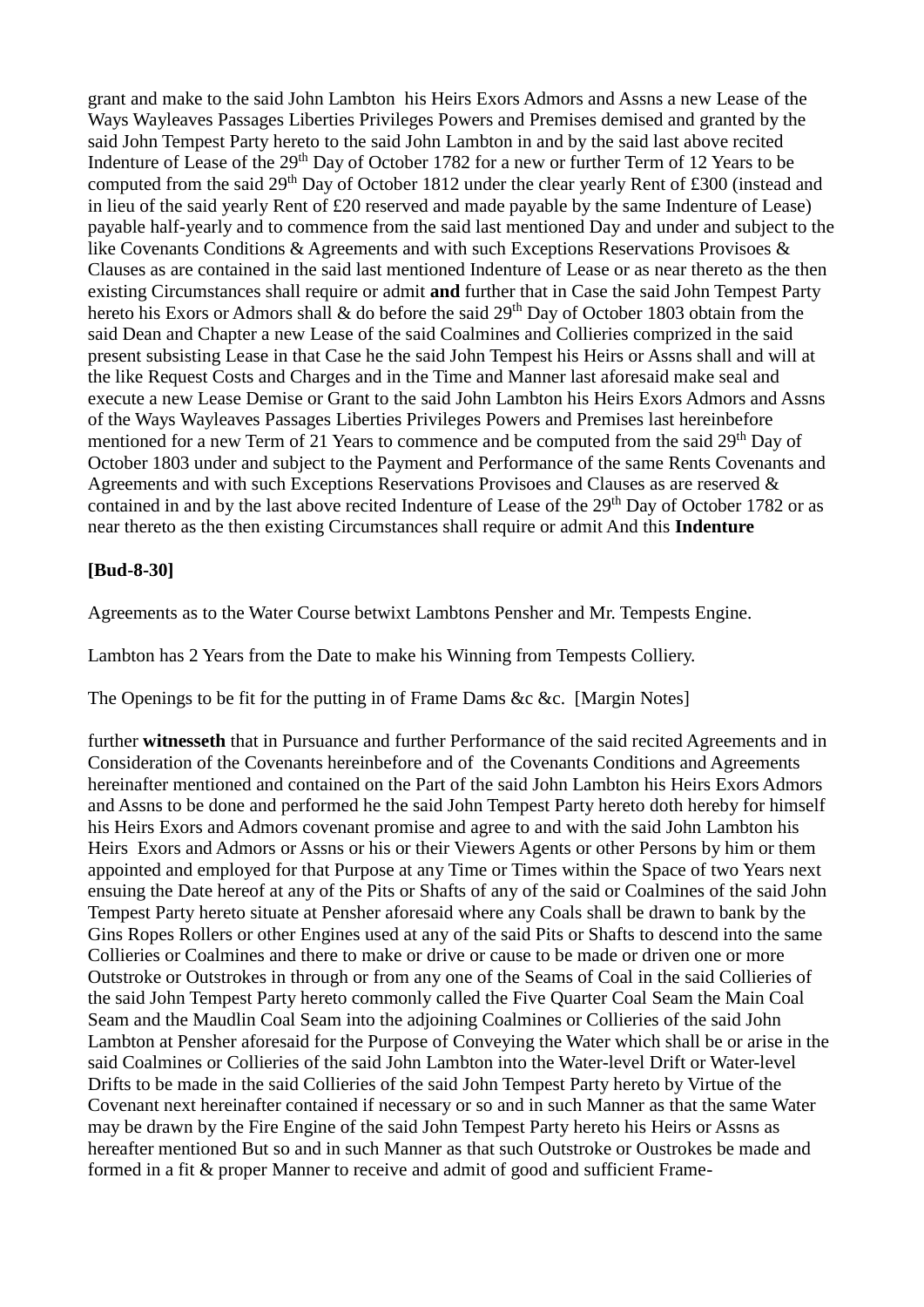# **[Bud-8-31]**

Lambton may use Tempests Fire Engine for 31 Years from the date hereof.

Lambton to use &c. the Drifts till the Engine is over-burthened with Water. [Margin Notes]

Dams or other Works or Things to be placed therein for the Stopping and Filling up of such Outstroke or Outstrokes and the Preventing of all Communication between the said Collieries of the said John Tempest Party hereto and the said Collieries of the said John Lambton whenever the same shall be necessary to be made Use of and fixed and placed therein **and** also that it shall and may be lawful to and for the said John Lambton his Heirs Exors Admors & Assns or his or their Viewers Agents or other Peersons by him or them employed at any Time or Times within the Space of two Years next ensuing the Date hereof to make or drive any Water-level-Drift or Water-level-Drifts in the said Coalmines or Collieries of the said John Tempest Party hereto his Heirs or Assns at Pensher aforesaid for the Purpose of conveying the Water which shall arise or come by Means of or through the said Outstroke or Outstrokes from the said Collieries or Coalmines of the said John Lambton his Heirs or Assns at Pensher aforesaid to the Fire Engine of the said John Tempest Party hereto his Heirs or Assns at Pensher aforesaid so as that such Engine may draw the same Water pursuant to the Covenant hereinafter contained **and also** that it shall and may be lawful to and for the said John Lambton his Heirs and Assns to keep or continue the said Outstroke or Outstrokes and Water-level-Drift or Water-level-Drifts (save and except in the Case hereinafter mentioned) free and open for the Uses and Purposes aforesaid for and during the full Term of 31 Years to be computed from the Day of the Date hereof **and** that he the said John Tempest Party hereto his Heirs Exors Admors or Assns shall not and will not within the said Term of 31 Years on any Account whatsoever (unless the Fire Engine of the said

# **[Bud-8-32]**

Power for Lambtons Agents &c. come to Bank at Tempests Pits.

Mr. Tempest to draw the Water so long as the present Engine is able, &c &c. [Margin Notes]

John Tempest Party hereto his Heirs or Assns upon its present Construction and with such Powers as the same now possesses shall not be able to draw all the Water coming through such Outstrokes and Water-Level Drifts and also the Water of the said Coalmines or Collieries of the said John Tempest Party heretoat Pensher aforesaid) shall fill or block up the said Outstrokes and Water-level Drifts or any of them but shall and will give Directions to his and their Viewers Agents and other Persons by him and them employed for their permitting and [crossed out] or suffering the said John Lambton his Heirs Exors Admors and Assigns to help the same free and open for and during the whole of the Term last mentioned if he or they shall think it necessary so to do and to use all proper Means for that Purpose but so as not to prejudice or injure the said John Tempest Party hereto his Heirs or Assns or to drown or hazard the Drowning of his or their Coalmines or Collieries at Pensher aforesaid **and** that it shall and may be lawful to and for the said John Lambton his Heirs Exors Admors or Assns or his or their Viewers Agents or other Persons by him or them appointed by the Means by which they descended the said Pits or Shafts for their safe Return to ascend and come up the same **and also** that he the said John Tempest Party hereto his Heirs & Assns shall and will from Time to Time and at all Times hereafter so long as the Outstroke or Outstrokes and Drifts hereinbefore agreed to be made and granted shall remain open cause or permit and suffer the said Fire Engine to draw all the Water which shall be or arise in the said Coalmies or Collieries of the said John Lambton his Heirs or Assns and shall run or be conveyed into and through such Drift or Drifts out of such Coalmines or Collieries and shall and will give Directions to his and their Viewer or Viewers Agents and Workmen by him or them employed accordingly in Case the said Fire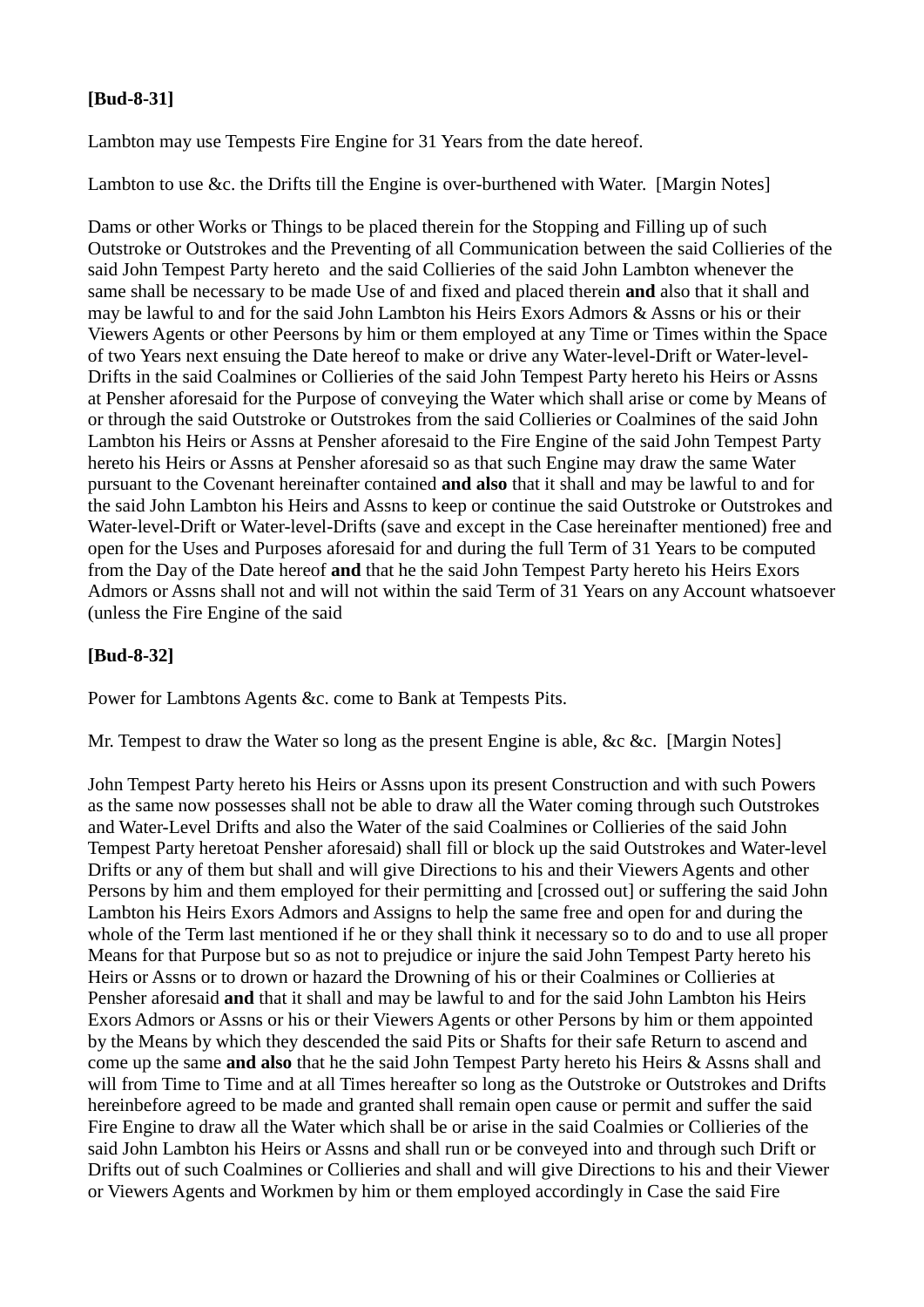Engine upon its present Construction and with such Powers as the same now possesses shall be found

# **[Bud-8-33]**

Lambton to pay Tempest the Proportion of the Engine Keeping.

Disputes as to the Engine Charge to be settled by Arbitration. [Margin Notes]

capable of Drawing such Water and also the Water of the said Coalmines or Collieries of the said John Tempest Party hereto at Pensher aforesaid but not otherwise **and** the said John Lambton for the Considerations aforesaid doth hereby for himself his Heirs Executors Admors and Assns further covenant promise & agree to and with the said John Tempest Party hereto his Heirs and Assns in Manner following (that is to say) That he the said John Lambton his Heirs Exors or Admors shall and will for and during so long Time as he or they shall have the Use and Benefit of the said Fire Engine well and truly pay or cause to be paid unto the said John Tempest Party hereto his Heirs and Assns a proportionable Part of the Expence of Repairing the said Fire Engine from Time to Time as there shall or may be Occasion and also of Working and Managing the same and of finding and providing Coals and other Things for that Purpose in Proportion and according to the Quantity of Water drawn by the same Engine out of the said Coalmines or Collieries of the said John Lambton and the Quantity of Water thereby drawn out of the Coalmines and Collieries of the said John Tempest Party hereto at Pensher aforesaid **provided** always and it is hereby declared and agreed by & between the said Parties to these Presents That in Case at any Time or Times hereafter any Dispute or Difference shall arise between the said John Tempest Party hereto his Heirs or Assns and the said John Lambton his Heirs Exors Admors or Assns touching or concerning the Sum and Sums of Money from Time to Time to be paid by the said John Tempest Party hereto his Heirs and [crossed out] or Assns for the Use and Benefit of the said Fire Engine in the Manner and Proportion aforesaid such Dispute or Difference shall from Time to Time be referred to the Award and Determination of two indifferent Persons being Viewers of or skilful in Collieries the one to be nominated by the said John Tempest Party hereto his

# **[Bud-8-34]**

Lambton in Case of Tempests Engine being overcharged with Water to put in Frame Dams &c. [Margin Notes]

Heirs or Assns and the other by the said John Lambton his Heirs Exors Admors or Assns And in such Case such two Persons do not agree in their Judgement within one Calendar Month next after the Matter shall be so referred to them then the same to be settled and determined by a third Person being a Viewer of or skilful in Collieries to be nominated and appointed by the said two Persons and the Award or Determination of the said two Persons to be made within one Calendar Month next after any such Dispute or Difference shall be referred to them and the Award of such third Person to be made within one Calendar Month next after his Nomination or Appoint:t is to be final and conclusive to both the said Parties **provided** also and it is hereby further agreed and declared by and between the said Parties to these Presents that in Case by Means of any Outstroke or Outstrokes being made from the said Coalmines or Collieries of the said John Tempest Party hereto his Heirs or Assns into the said Coalmines or Collieries of the said John Lambton his Heirs or Assns or in Case by Means of making any such Water-level Drift or Water-level Drifts as aforesaid a greater Quantity of Water shall be brought into or arise in the said Collieries and [crossed out] or Coalmines of the said John Tempest Party hereto his Heirs or Assns at Pensher afores:d than the said Fire Engine is capable of Drawing upon its present Construction and with such Powers as the same now possesses Then and in such Case so happening he the said John Lambton his Heirs Exors Admors or Assns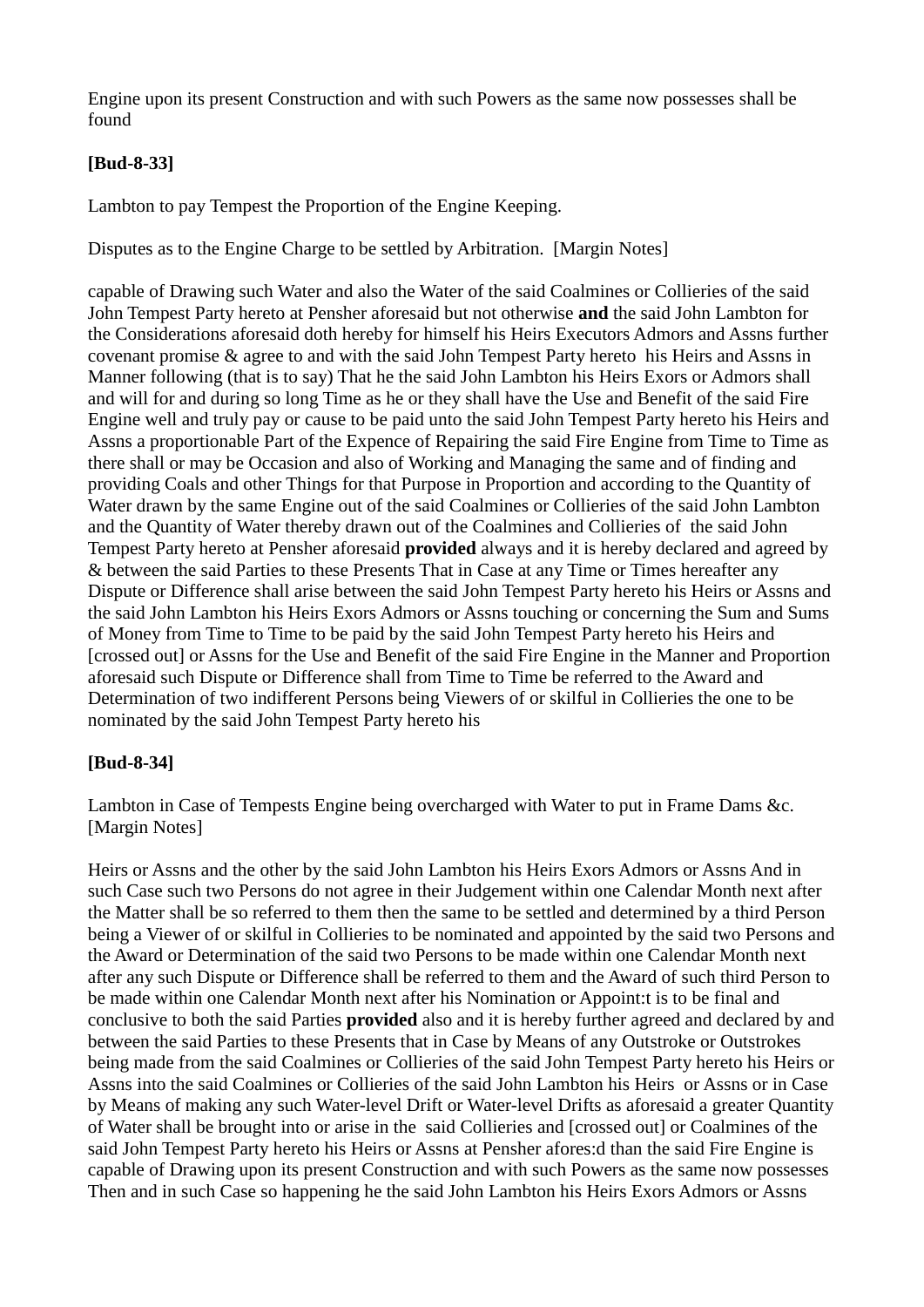shall and will upon the Request and Notice of the said John Tempest Party hereto his Heirs or Assns or his or their Viewer or Agent to be made and given to the said John Lambton his Heirs Exors or Admors or his or their Viewer or Agent at the proper Costs and Charges of him the said John Lambton the said John Lambton his Heirs Exors Admors or Assns or Assns forthwith will and sufficiently place and fix in every such Outstroke and Drift which by

# **[Bud-8-35]**

Lambton to pay for any Injury sustained by Tempest on Acc:t of this Communication being made. [Margin Notes]

him the said John Lambton his Heirs Exors Admors or Assns shall have been made or used by Virtue of the Covenant and Agreement hereinbefore for the Purpose contained good and effectual Frame Dams or other Works or Things so as totally to prevent any Kind of Communication between the said Coalmines or Collieries of the said John Tempest Party hereto his Heirs or Assns and the said Coalmines or Collieries of the said John Lambton his Heirs or Assns **and** the said John Lambton for himself his Heirs Exors and Admors doth hereby further covenant promise and agree to and with the said John Tempest Party hereto his Heirs and Assns that in case by [crossed out] by Means of any such Outstrokes or Drifts as aforesaid being made or driven by the said John Lambton his Heirs Exors Admors or Assns by Virtue by Virtue [last two words crossed out] of the Covenant & Agreement hereinbefore for that Purpose contained any Accident Misfortune or Injury shall be brought upon or done to the said Coalmines or Collieries of the said John Tempest Party hereto or whereby the same John Tempest his Heirs or Assns shall sustain any Loss or Damage or be necessarily put to any extraordinary Expence whatsoever Then and in such Case so happening he the said John Lambton his Heirs Exors Admors or Assns shall and will pay and make full Satisfaction and Compensation to the said John Tempest Party hereto his Heirs or Assns for all such Loss or Damage & all such extraordinary Expence **provided always &** it is hereby declared and agreed by and between the said Parties to these Presents that in Case in Consequence of any such Accident Misfortune or Injury or any such extraordinary Expence happening any Dispute or Difference shall arise between the said John Tempest Party hereto his Heirs or Assns and the said John Lambton his Heirs Exors Admors or Assns touching the Quantum of such Loss or Damage or extraordinary Expence or otherwise relating thereto then and in every such Case so happening such Dispute or Difference shall from Time to Time be referred

# **[Bud-8-36]**

Lambton not to take the Dean and Chapters Collieries &c. &c. [Margin Notes]

to the Award and Determination of two indifferent Persons being Viewers of [missing word? or?] skilful in Collieries, the one of them to be named by the said John Lambton his Heirs Exors Admors or Assns and the other of them by the said John Tempest his Heirs or Assns to adjudge and determine within the Space of one Calendar Month next after such their Appointment what Loss or Damage or extraordinary Expence shall have been sustained or suffered by the said John Tempest his Heirs or Assns by Means of such Accident Misfortune or Injury and what Sum or Sums of Money ought to be paid by the said John Lambton his Heirs Exors Admors or Assns to the said John Tempest his Heirs or Assns for or on Account of the same **and** if the said two Persons do not agree in their Judgement within the Calendar Month next after such their Appointment then the same shall be referred to and determined within the Space of one Calendar Month then next after by the one other indifferent Person being a Viewer of or skilful in Collieries to be named and appointed by the said two Persons and the Award or Determination of the said two Persons or of the said one Person in Manner aforesaid is to be final and conclusive to both the said Parties **And this Indenture further witnesseth** that in Pursuance and full Performance of the said recited Agreements and in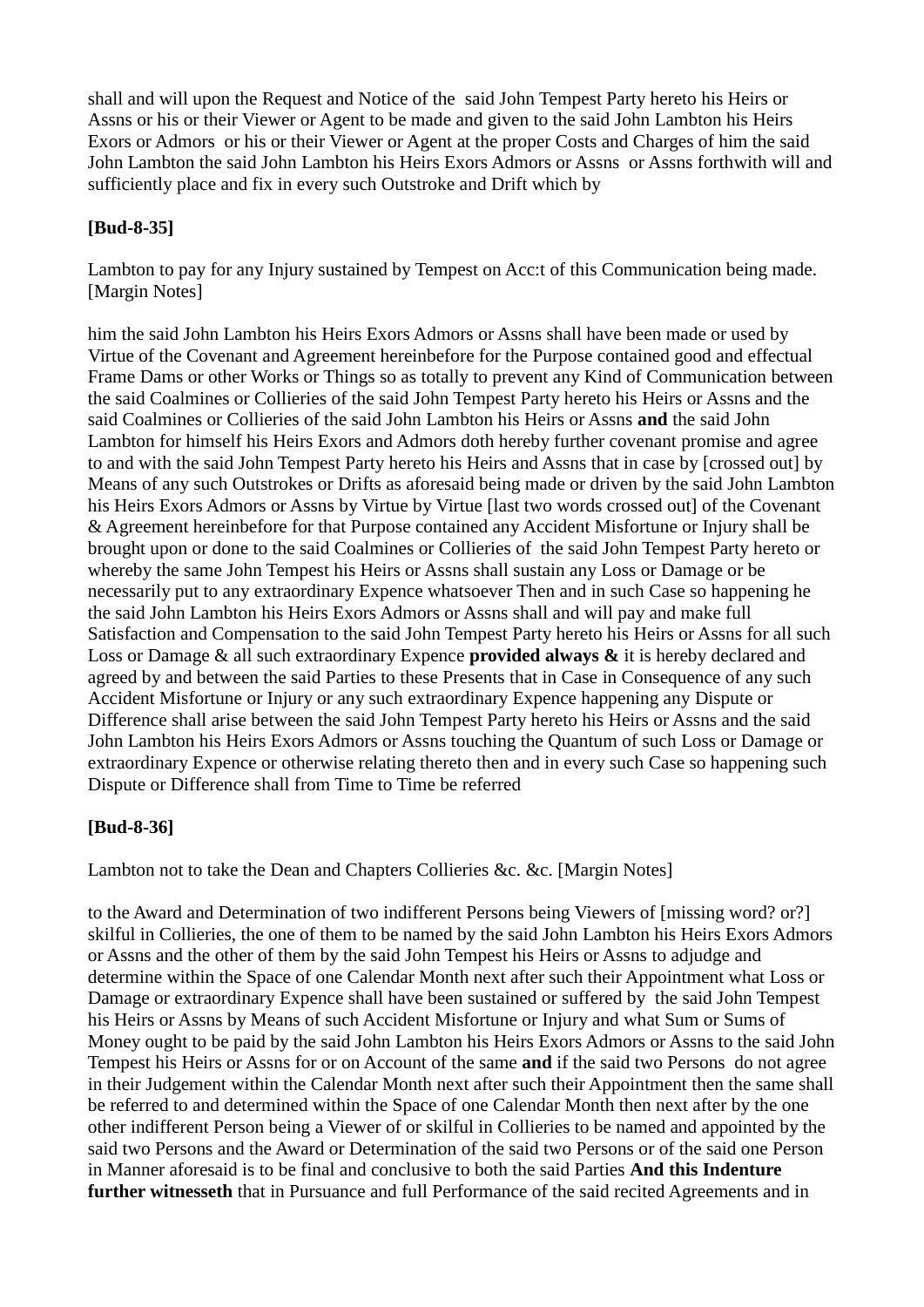Consideration of the Covenants hereinbefore contained on the Part of the said John Tempest Party hereto his Heirs Exors Admors and Assns to be done and performed He the said John Lambton for himself his Heirs Exors Admors & Assns doth hereby covenant promise and agree to and with the said John Tempest Party hereto his Heirs Exors Admors and Assns that in Case the said John Tempest Party hereto his Heirs Exors or Admors do not come to an Agreement with the said Dean and Chapter of Durham for Renewal or Renewals of his present subsisting Lease of the said Coalmines contained therein He the said John

# **[Bud-8-37]**

Lambton his Heirs Exors Admors or Assns nor any Person or Persons in Trust for him or them or for his or their Benefit or Advantage shall not nor will at any Time or Times hereafter within the Space of 31 Years from the Day of the Date hereof take to farm nor occupy win or work from or under the said Dean and Chapter or their Lessees Tenants or Assns all or any Part of the said Coalmines so hereinbefore mentioned to be demised to the said John Tempest Party hereto within the said Parishes of Houghton-le-Spring and Pittington Hall Garth or either of them nor shall or will within the Space last aforesaid grant or demise to any Person or Persons whomsoever or (save and except [last two words crossed out] the said John Tempest Party hereto his Exors Admors or Assns) any Waggon Way or other Way Way Leave or Passage or Staith or Staith Room in through over or [last word crossed out] along or upon any Lands or Grounds which he the said John Lambton is now or which he or his Heirs Executors or Admors shall or may hereafter by Purchase Descent Settlement Limitation Divise or otherwise become seized possessed of or intitled to within the said Parishes of Houghton-le-Spring and Chester-le-Street or either of them for the Leading or Conveying in Waggons Wains Carts or any other Carriages or otherwise or for the laying or placing of any Coals to be wrought or gotten forth or out of any Coalmines or Collieries of the said Dean and Chapter within the said Parishes of Houghton-le-Spring and Pittington Hall-Garth or either of them from the same Coalmines or Collieries to the said River Wear or upon any such Staith or Staiths as aforesaid contiguous or adjoining thereto, nor shall or will permit or suffer any Person or Persons whomsoever to lead carry or convey any of such Coals to the said River Wear in Waggons Wains or any other Carriages or to or place the same upon any such Staith or Staiths as aforesaid

### **[Bud-8-38]**

**In witness** whereof the said Parties to these Presents have hereunto set their Hands and Seals the Day and Year first within written.

J. Lambton (L.S.) John (L.S.) Tempest

Signed Sealed and Delivered by the within named John Lambton and John Tempest Party to the within written (being first duly stamped) in the Presence of us

Geo. Pearson Wm. Fenwick

### **[Bud-8-39]**

# **Abstracts** from **Sir John Edens' Lease of Harrington Mill Colliery** granted to **John Tempest Esq.**

Dated Nov. 22: 1793.- Term 21 Years from Nov. 22: 1793 – Expires Nov 22: 1814. Certain Rent 350L.

The Ten 420 Bolls. - Tintale [?] Rents – Five Quarter Coal 17 Sh. Main Coal 25/Sh. Maudlins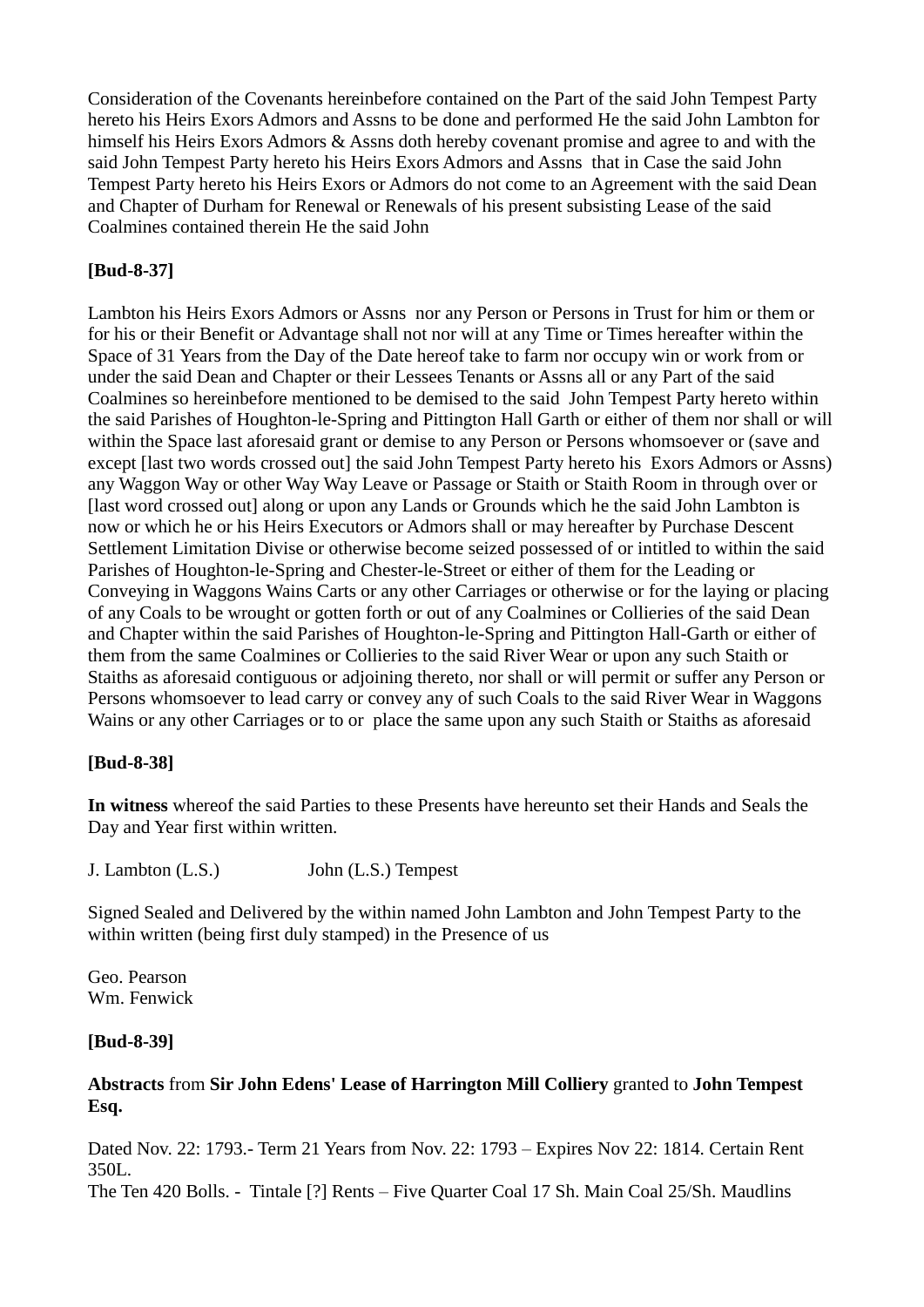17Sh. Huttons 20 Sh. No Rent for Coals consumed by the **Fire Engines. -** 15 Tons of Fire-Coal allowed for the Workmen yearly. Damages 40 Sh. Per Acre.

**Mem: The above Lease was renewed by Sir John for a Term of 21 Years from the 22 Nov: 1805: The former Rents continue for 9 Years; that is the Term in the old Lease; and from thence to the Termination of the new Lease an Advance of 2s/6d per Ten.**

### **[Bud-8-40]**

**Abstracts** from the **Leases** granted to the late **Jno. Tempest Esq**.;

| <b>Lessors</b>                                            | <b>Premises</b>                                                                                       | <b>Date</b>                      | <b>Term</b> | <b>Commencement</b> Rent |                                                                     | <b>Expiration Remarks</b> |                                         |
|-----------------------------------------------------------|-------------------------------------------------------------------------------------------------------|----------------------------------|-------------|--------------------------|---------------------------------------------------------------------|---------------------------|-----------------------------------------|
| Eliz.)<br>Wilson of)<br>Newbottle)                        | Wayleave<br>over her<br>Copyhold<br>and<br>Leasehold<br>Lands<br>there                                | 22 Jan:<br>1782                  | Years<br>21 | $12^{th}$ May 1782       | $f$ s d<br>$35 -$<br>$\overline{\phantom{a}}$                       | $12^{th}$ May<br>1803     | $\pounds$<br>Copyhold 30<br>Leasehold 5 |
| Anthony<br>Taylor of<br>Great<br>Lumley                   | Wayleave<br>over Lands<br>in<br>Newbottle<br>called<br>Dubmires<br>Moor and<br><b>Bridge</b><br>End   | $20th$ Oct:<br>1781              | 21          | $12^{th}$ May 1781       | $30 -$<br>$\overline{a}$                                            | $12^{th}$ May<br>1802     |                                         |
| Anthony<br>Storey of<br>Newbottle<br>and Mary<br>his Wife | Wayleave<br>over two<br>Closes in<br>Newbottle<br>called<br><b>Dubmires</b><br>Moor and<br>Segg Letch | 22 <sup>nd</sup><br>Dec:<br>1789 | 21          | $22nd$ Nov: 1789         | $40 - -$<br>30 F<br>[illegibl]<br>e] of<br>Coals<br>8 Bolls<br>each | $22nd$ Nov:<br>1810       |                                         |
| Thomas<br>Byers Esq.                                      | Wayleave<br>over Lands<br>in<br>Newbottle<br>called<br><b>Stotts</b><br>Close or<br>Pasture           | 25/03/81                         | 21          | 25/03/81                 | $25 - -$                                                            | 25/03/02                  |                                         |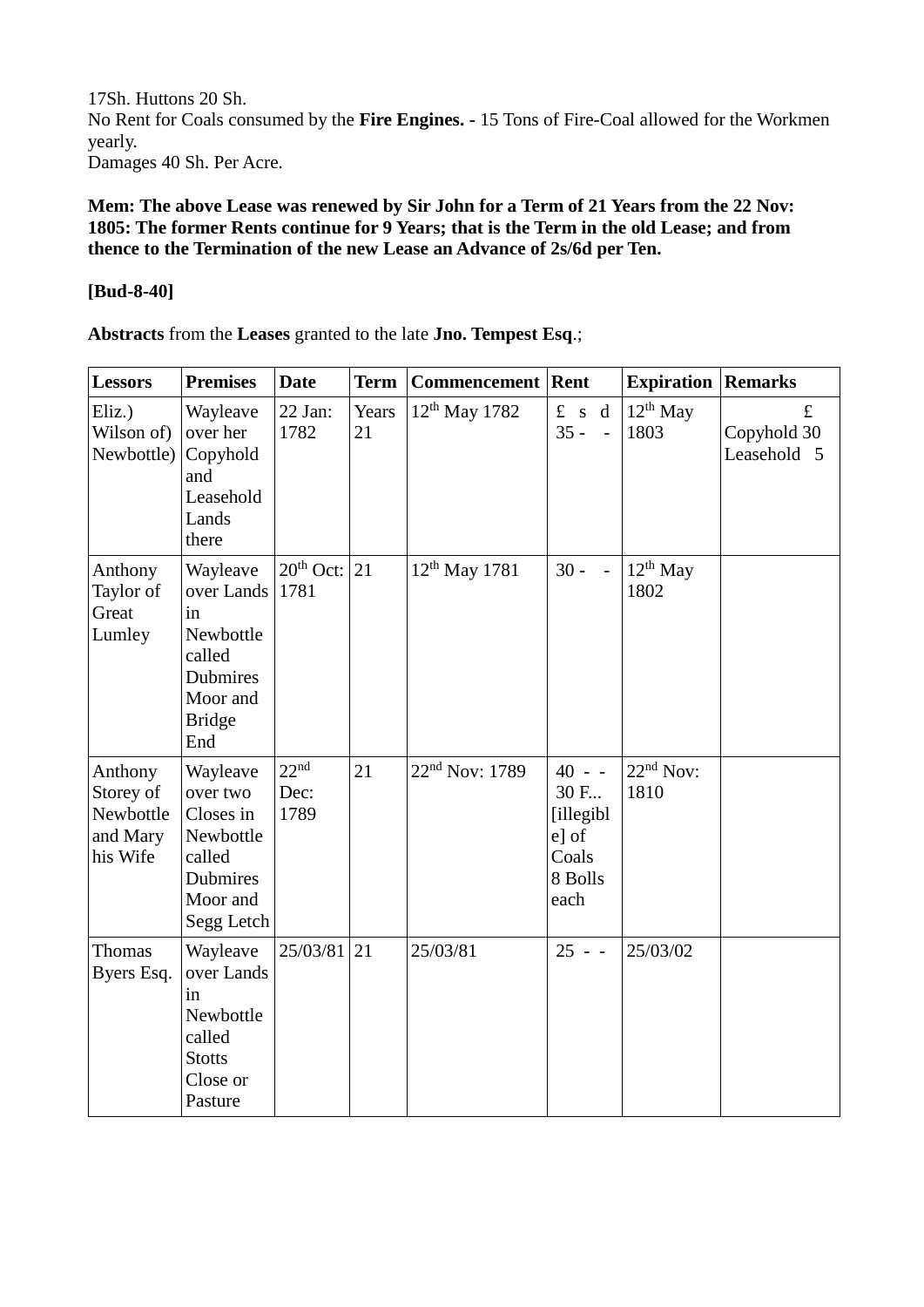# **[Bud-8-41]**

| John    | Dog-hole    | 29 <sup>th</sup> | 21 | 29 <sup>th</sup> Oct 1782 | $40 - -$     | $29th$ Oct: | For all these  |
|---------|-------------|------------------|----|---------------------------|--------------|-------------|----------------|
| Lambton | Staith      | Oct:             |    |                           | Staith and   | 1803        | Wayleaves &c   |
| Esq.    | Quay or     | 1782             |    |                           | Spouts       |             | &c see the     |
|         | Wharf in    |                  |    |                           | 20f          |             | foregoing Deed |
|         | Length 16   |                  |    |                           | Wayleave     |             | of Covenant    |
|         | Yards.      |                  |    |                           | over         |             |                |
|         | Also the    |                  |    |                           | <b>Burnt</b> |             |                |
|         | Spouts,     |                  |    |                           | Moor 20£     |             |                |
|         | &c.         |                  |    |                           | if used      |             |                |
|         | Also,       |                  |    |                           |              |             |                |
|         | Wayleave    |                  |    |                           |              |             |                |
|         | through     |                  |    |                           |              |             |                |
|         | Pensher     |                  |    |                           |              |             |                |
|         | Wood to     |                  |    |                           |              |             |                |
|         | Mr.         |                  |    |                           |              |             |                |
|         | Tempests    |                  |    |                           |              |             |                |
|         | hollowell   |                  |    |                           |              |             |                |
|         | <b>Bank</b> |                  |    |                           |              |             |                |
|         | Also        |                  |    |                           |              |             |                |
|         | Wayleave    |                  |    |                           |              |             |                |
|         | over Burnt  |                  |    |                           |              |             |                |
|         | Moor and    |                  |    |                           |              |             |                |
|         | Birds'      |                  |    |                           |              |             |                |
|         | <b>Nook</b> |                  |    |                           |              |             |                |

# **Abstracts** from **Leases** granted by the late **John Tempest Esq.**

| To John<br>Lambton<br>Esq.              | Wayleave<br>through<br>Pensher                                                        | 29 <sup>th</sup><br>Oct:<br>1782 | 21 | 29 <sup>th</sup> Oct:<br>1792 | $20 - -$                                                  | $29th$ Oct<br>1803 | See the Deed |
|-----------------------------------------|---------------------------------------------------------------------------------------|----------------------------------|----|-------------------------------|-----------------------------------------------------------|--------------------|--------------|
| The Earl of Wayleave<br>Scarborou<br>gh | through<br>Pensher &<br>Staith<br>Room<br>there                                       | 27:<br>Aug:<br>1777              | 21 | 25: Dec:<br>1779              | $320 - -$                                                 | 25 Dec:<br>1800    |              |
| Ditto                                   | Do. over<br>other<br>Lands in<br>do.                                                  | $3:$ Sep:<br>1778                | 21 | $25: Dec:1779$  280 - -       |                                                           | 25 Dec:<br>1800    |              |
| John<br>Nesham<br>Esq.                  | Dwelling,<br>Staithman<br>&c.<br>houses;<br>Staiths,<br>Wharfs,<br>Quays, 12<br>Keel- | $15^{\text{th}}$<br>June<br>1774 | 21 | 13: Feb: 1774                 | 100 for $1st$<br>2 Years $\&$<br>300 for the<br>Remainder | 13: Feb:<br>1795   |              |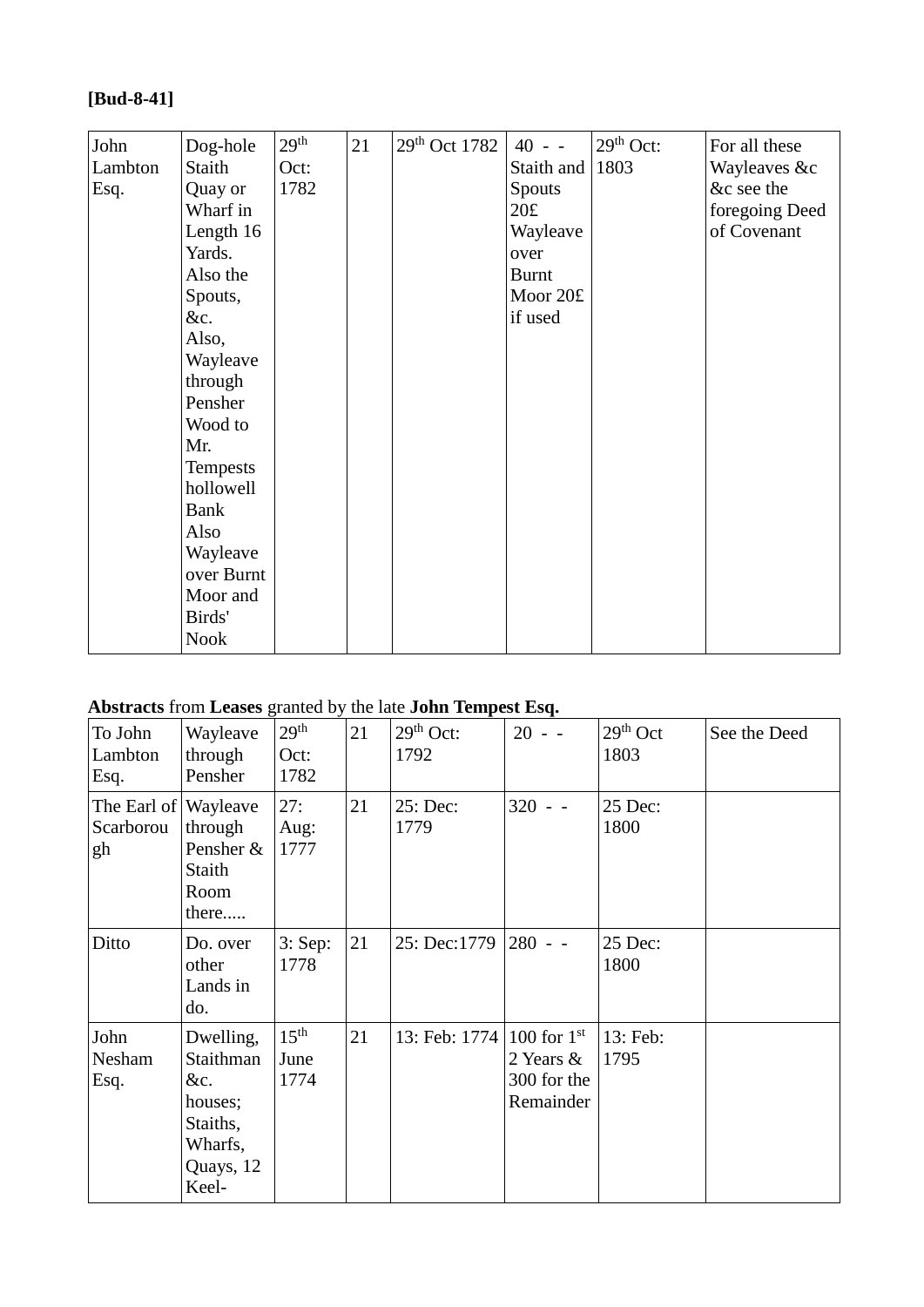| Births, and<br>Wayleave<br>over<br>Pensher |  |  |  |  |
|--------------------------------------------|--|--|--|--|
| Lands                                      |  |  |  |  |

N.B. A further Rent of 5sh per Cha: for all Surplus above 16 Thousand Chaldrons, for which the certain Rent is paid: Also to pay 10sh a Chaldron for all Coals delivered at the Ports of Great Yarmouth or Lynn Regis in Norfolk

# **[Bud-8-42]**

**Heads** of **Mr. Lewis Leggs** Contract for Working and delivering the Coals at and from the several **Collieries.**

See the annexed printed Conditions!

# **[Bud-8-42a]**

# **April 10th, 1801**

# **Conditions on which the Workings of Sir Henry Tempest Vane, Bart.'s Collieries at East-Rainton, Pensher and Harrington-Mill are to be let to an Undertaker.**

1<sup>st</sup>. The Term to be 5 Years, from the 30<sup>th</sup> Day of June next; and to terminate at the End of the 2d, 3d, or  $4<sup>th</sup> Years$ , at the option of either Party, on giving 6 Months Notice in Writing.

2d. The certain annual Quantity to be *vended,* to be fixed at 36000 Chaldrons.

3d. |The Undertaker to take the dead Stock, viz. The Fire-Engines, Machines, Waggon-Ways, Waggons, Buildings, Erections, Works, Fixtures, and Materials, and such as are particularly stated in the Valuation made on the Entry of the present Undertaker, at a fair Valuation; and at the End or other sooner Determination of the Term, the Owner and Undertaker to be accountable to each other for any Deficiency or Excess in Value, provided such Excess arises on useful Materials, to be then judged of by Arbitrators.

4<sup>th</sup>. The Undertaker to take the live and using Stock, viz. Horses, Hay, Corn, Utensils about the Stables, Rails, Sleepers, loose Timber (if useful), Deals, Ropes &c. as entered on by the present Undertaker, at a fair Valuation: One Moiety of the Amount to be paid at 6, and the Remainder at 12 Months from the Commencement of the Term.

5<sup>th</sup>. The Undertaker may make new Erections, or remove any Machines, at his own Costs and Charges.

6<sup>th</sup>. The Collieries to be fairly wrought; and no other Coals but Sir Henry's to be led along the Waggon-Ways, &c.

7<sup>th</sup>. Sir Henry may lead any other Coals along the Waggon-Ways, on paying the Undertaker after the Rate of 2s. per *Ten* (of 440 Bolls) per Mile.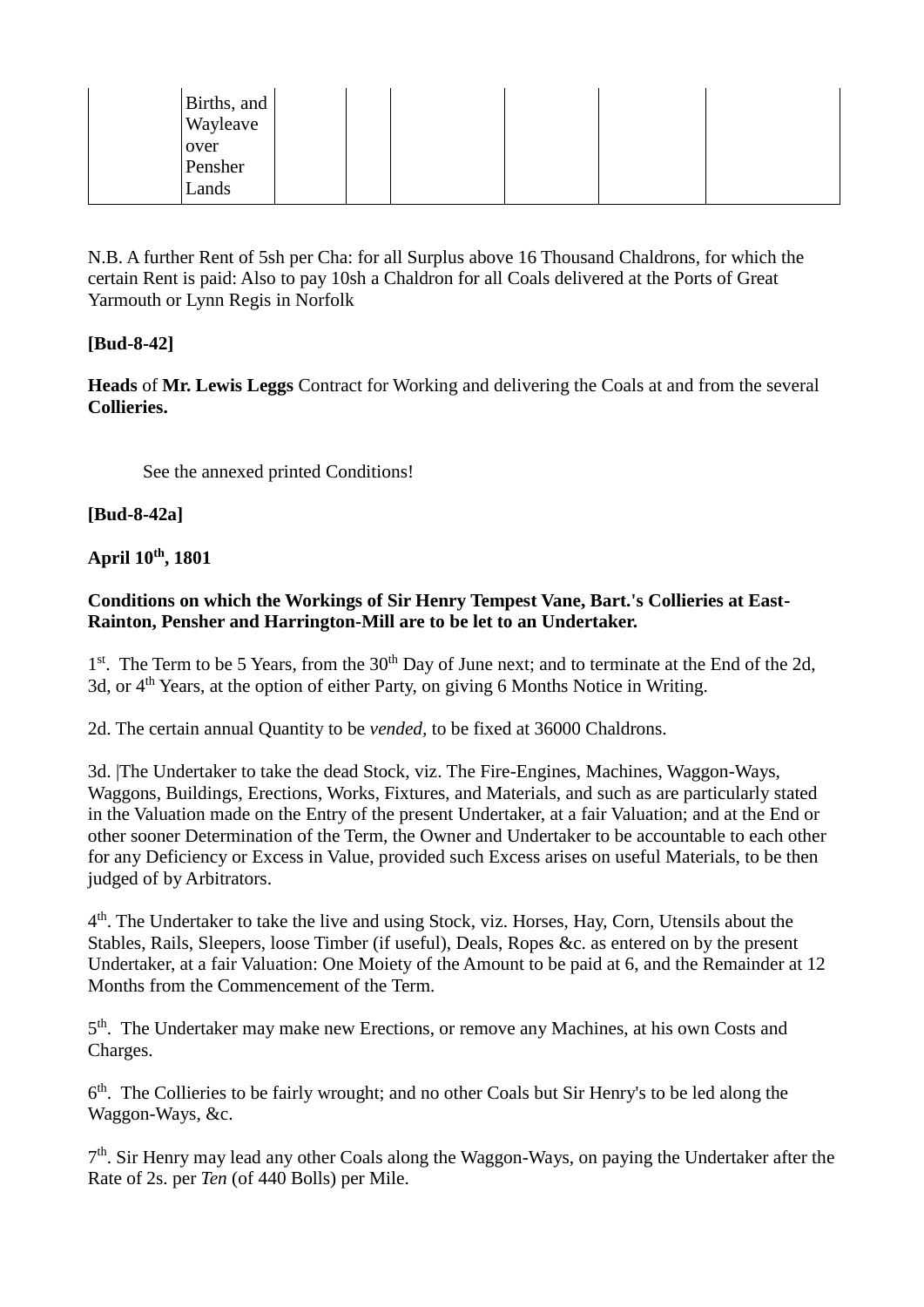8<sup>th</sup>. The Collieries to be left at the End of the Term, in a fair working State and Condition; and, during the same, to be wrought in the best Manner possible for obtaining large and clean Coals.

9<sup>th</sup>. Barriers, of 20 Yards in Breadth, to be left, as the Owner may direct, next to adjoining Collieries, and for the Security of Air and Water Courses, &c. &c.

 $10<sup>th</sup>$ . Owner to have Liberty to view, &c. &c.; and take Accounts of Leadings, Workings, &c.

# **[Bud-8-42b]**

(2)

11<sup>th</sup>. Undertaker to keep the Shafts, Air and Water Courses, in sufficient Repair, so far as relates to *his* Workings during the Term.

12<sup>th</sup>. Undertaker to give Copies of Presentments every 14 Days, properly vouched.

13<sup>th</sup> Owner may gauge Waggons, &c. &c.; and, if too little, have them enlarged.

14<sup>th</sup>. Undertaker not to leave more than 2000 Chaldrons of Coals wrought at the End of the Term.

15<sup>th</sup>. Owner may sink new Pits, drive Drifts, &c. &c. making Compensation to the Undertaker for the Use of his Machines, and other Matters and Things necessary for such Purposes, whenever required.

16<sup>th</sup>. The Prices to be paid to the Undertaker every 14 Days, for the Whole of the Coals led to the River, and for the Coals resting at the Pits, as nearly as the same can be estimated or accounted for.

 $17<sup>th</sup>$ . Undertaker to pay all Cesses and Taxes, excepting the Land-Tax.

18<sup>th</sup>. Undertaker to pay for damaged Ground, - and likewise for Trespasses, through Neglect of keeping Gates, &c.

19<sup>th</sup>. Full settlings, and clear Payments to be made to the Undertaker, at the End of every 6 Months.

20<sup>th</sup>. All usual and necessary Clauses and Provisos to be introduced into the Agreement to be executed for this Undertaking.

21<sup>st</sup>. Any matters admitting of, or liable to Dispute, to be settled by Arbitrators and Umpire, as usual.

22<sup>nd</sup>. Whenever the Expence of the Pitmen's Bindings shall exceed 3d. per Chaldron on the Year's Workings, the Owner and Undertaker shall bear the extra Charge in Moieties, provided the Undertaker binds his Men on as good Terms as they are engaged at in the neighbouring Collieries.

23<sup>rd</sup>. The average Price of Oats to be fixed at 5s. per Boll; and whatever they shall exceed that Price shall be paid in Moieties by the Owner and Undertaker: A proper Person to be appointed to fix the same, once a Month, from the Averages of the Newcastle Oat Market during that Month: If under 5s. per Boll, the Owner to be paid a Moiety of the same.

24<sup>th</sup>. New Hay to be stated at 3L. per Ton; and the Owner and Undertaker to settle the Excess or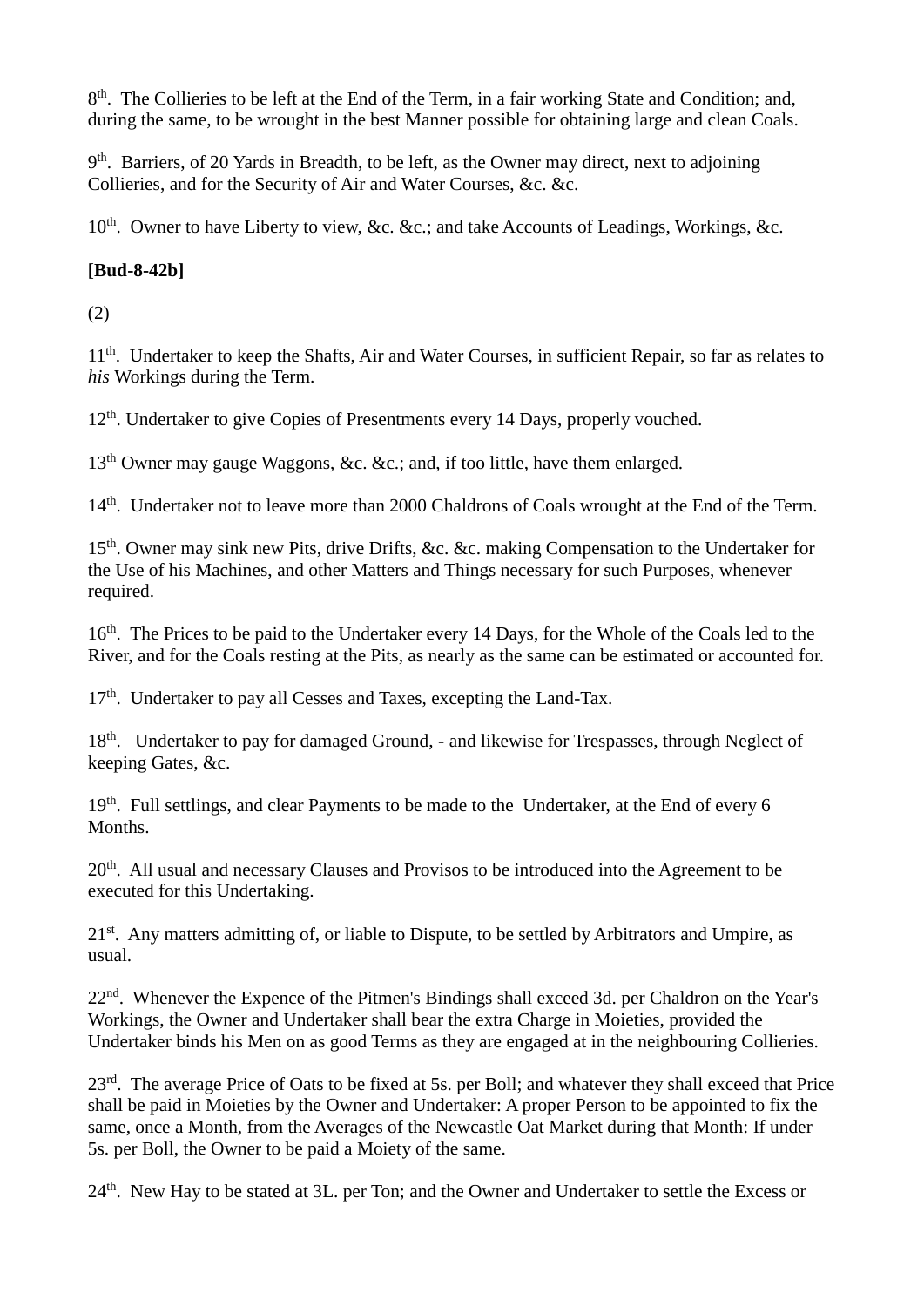Deficiency in Price, in the same Manner as for the Oats, above-mentioned. These settlings and Payments to be made every 6 Months.

25<sup>th</sup>. The Loss on finding of Rye for the Workmen to be put on the same Footing as the Finding of Oats and Hay, just mentioned.

26<sup>th</sup>. The Undertaker to have the Farms now occupied with the Collieries, at a Rent proportioned to the above standard Prices of Oats and Hay; but to have no Compensation for so many Colliery Horses as, on fair Estimation, such Farms can support.

# **[Bud-8-43]**

(3)

Undertakers, proposing, must set down, in Writing, at how much per Chaldron they will work the high-main Coal Seam in the Pensher and Harrington-Mill Pits, and deliver the same at the Staith or Spouts on the River.

As also for the Hutton Seam, at the North Pit, East-Rainton Colliery, to be wrought and delivered as above.

The Prices to be considered on a yearly Vend of 36000 Chaldrons.

If the Vend falls short of, or exceeds the said 36000 Chaldrons, the Proposer must likewise say how much per Chaldron he will take for such Deficiency, and how much per Chaldron he will abate for such Excess, whenever the same shall happen, at the different Collieries; the Vend being fixed at 24000 Chaldrons from Pensher and Harrington-Mill, and 12000 from East-Rainton Colliery.

**[Bud-8-44] 1799.**

Memorandum.

From the great Waste of Coal in the Highmain Coal Seam, in the several Collieries on the River Wear, on account of the Winnings not being large enough, whereby, on the first Attempts to work Pillars either Creeps took Place or the Ridding and Timbering necessary to obtain a second Working became so chargeable as to render Attempts of that Kind abortive: It was thought right to insist on Mr. Legg altering the Mode of Working by increasing the Winnings from 10 to 13 Yards, to bind the Headways's & narrow Bords with Coal; to turn the Bords narrow for 4 Yards; and throw them in narrow for the same Length at the Pillar, also to bind them with Coal. In Consequence of this Alteration for obtaining a valuable second Working, the following Estimate was made, for Compensating Mr. Legg for this Change from his original Agreement; viz:

| Driving 8 Yards of narrow Bord at 8d                     | 54          |
|----------------------------------------------------------|-------------|
|                                                          | $1\,0$      |
| Hewing 92 Scores of Coals, the Produce under the) at 3d. | $2\;4\;1/2$ |
|                                                          |             |
| 10 Yards of Headways driving extra under Top [?] at 2d.  | 18          |
|                                                          | 14          |
|                                                          |             |

A Bord of 22 Yards in Length under the above Circumstances & 10 Yards of Wall produces 24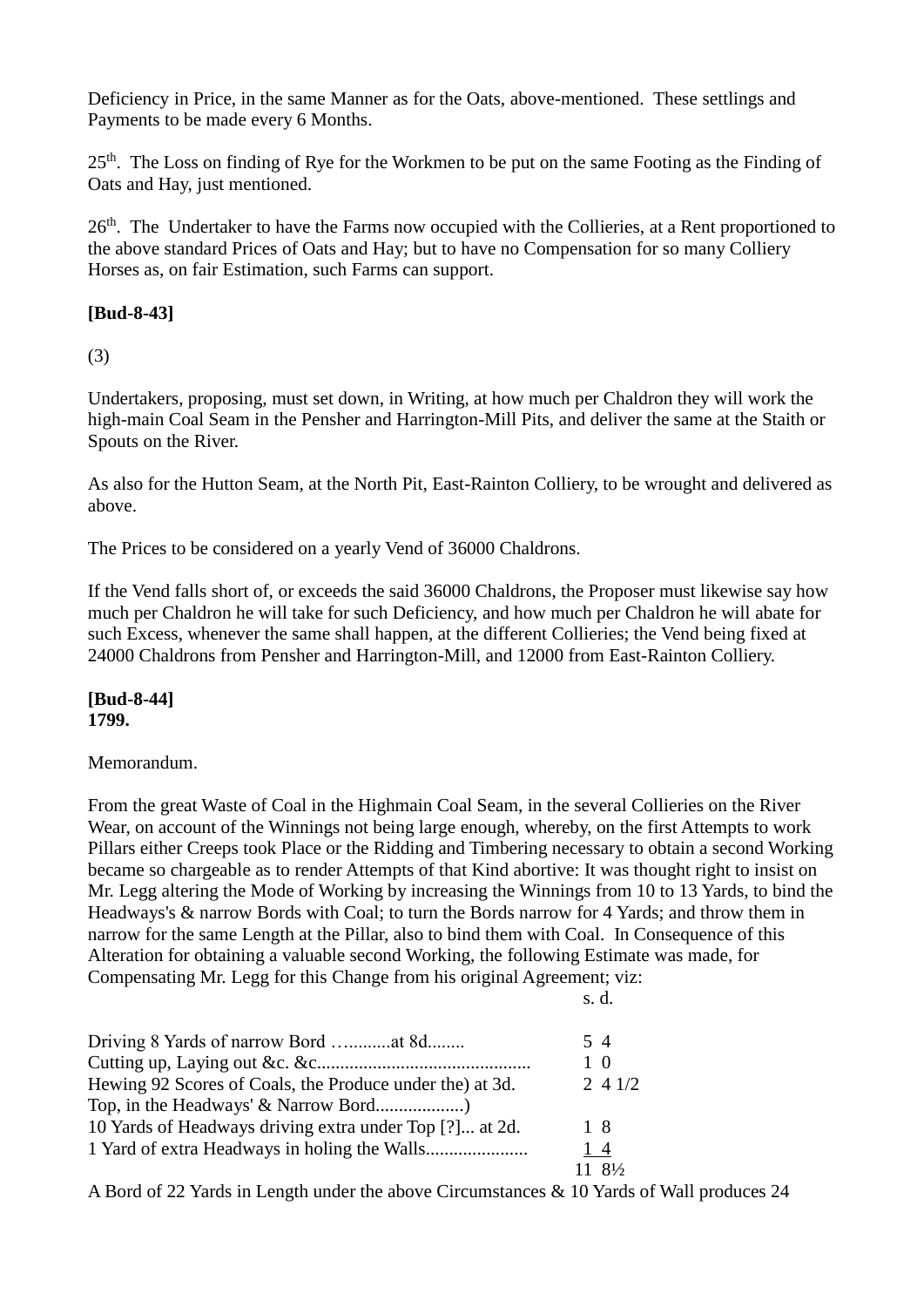Scores of 24 [illegible – Fleck?] Corves or 63 Chaldrons of Coals, which comes to 24 extra of Chaldron: But for sundry Expences & Inconveniences suffered by the Undertaker where large Winnings are adopted, I have called the same 2½ per Chaldron, as an Allowance to Mr. Legg.

N.B. Length of pillar 22 yards; Height of Seam 6 Feet; Breadth of Headway 2 Yards; Top Binding of Coal 10 Inches. Bords 14 Yards 4 Yards wide, and 8 Yards 3 Yards wide.

### **[Bud-8-45]**

**Statement of Acct.** with Miss Lambton for **Coals** wrought by **Outstrokes** from her Colliery at South Biddick; from Dec.  $7<sup>th</sup>$  1793 to and with Dec. 31: 1799.

| Wrought out of the             | Miss M. Lambton's<br>Premises |      | adjoining     | Sir H. T. Vanes Estate | Total         |     |
|--------------------------------|-------------------------------|------|---------------|------------------------|---------------|-----|
|                                | <b>Scores</b>                 | Cor. | <b>Scores</b> | Cor.                   | <b>Scores</b> | Cor |
| Dove PitHigh Main Coal         | 1509                          | 16   | 6141          | 19                     |               |     |
| <b>Restoration D Ditto</b>     |                               |      | 7894          | $\overline{2}$         |               |     |
| <b>Expectation D Ditto</b>     | 310                           | 10   |               |                        |               |     |
| Content D Ditto                | 188                           | 9    | 4169          | 9                      |               |     |
|                                | 2009                          | 3    | 18205         | 9                      | 20214         | 12  |
| Restoration do.  Hutton's Seam | 1816                          | 10   | 5845          | $\overline{2}$         | 7661          | 12  |
|                                |                               |      |               |                        |               |     |
| Content do.  Five Quarter Coal | 2207                          | 16   | 5152          | 6                      |               |     |
| Dove doDitto                   | 1441                          | 7    | 1602          | 10                     |               |     |
|                                | 3648                          | 17   | 6754          | 16                     | 10403         | 12  |
|                                |                               |      |               |                        | 38279         | 15  |

The Leadings from the above Pits, and in the Time abovementioned were as follows, Viz:

| Restoration 38706 Ditto  |  |
|--------------------------|--|
|                          |  |
|                          |  |
| <b>Total</b> 92053 Ditto |  |

The Coals from the several Seams being teemed over the Heaps abank in Mixture, and the Heaps never having been grounded; the Proportions are made as follows, on the other Side.

### **[Bud-8-46]**

Continued.

| Total Works: Tot. Leads: |         | M.C. Works: Leadings |  |
|--------------------------|---------|----------------------|--|
| Scores Cor.              | Waggons | Scores Con Wagg.     |  |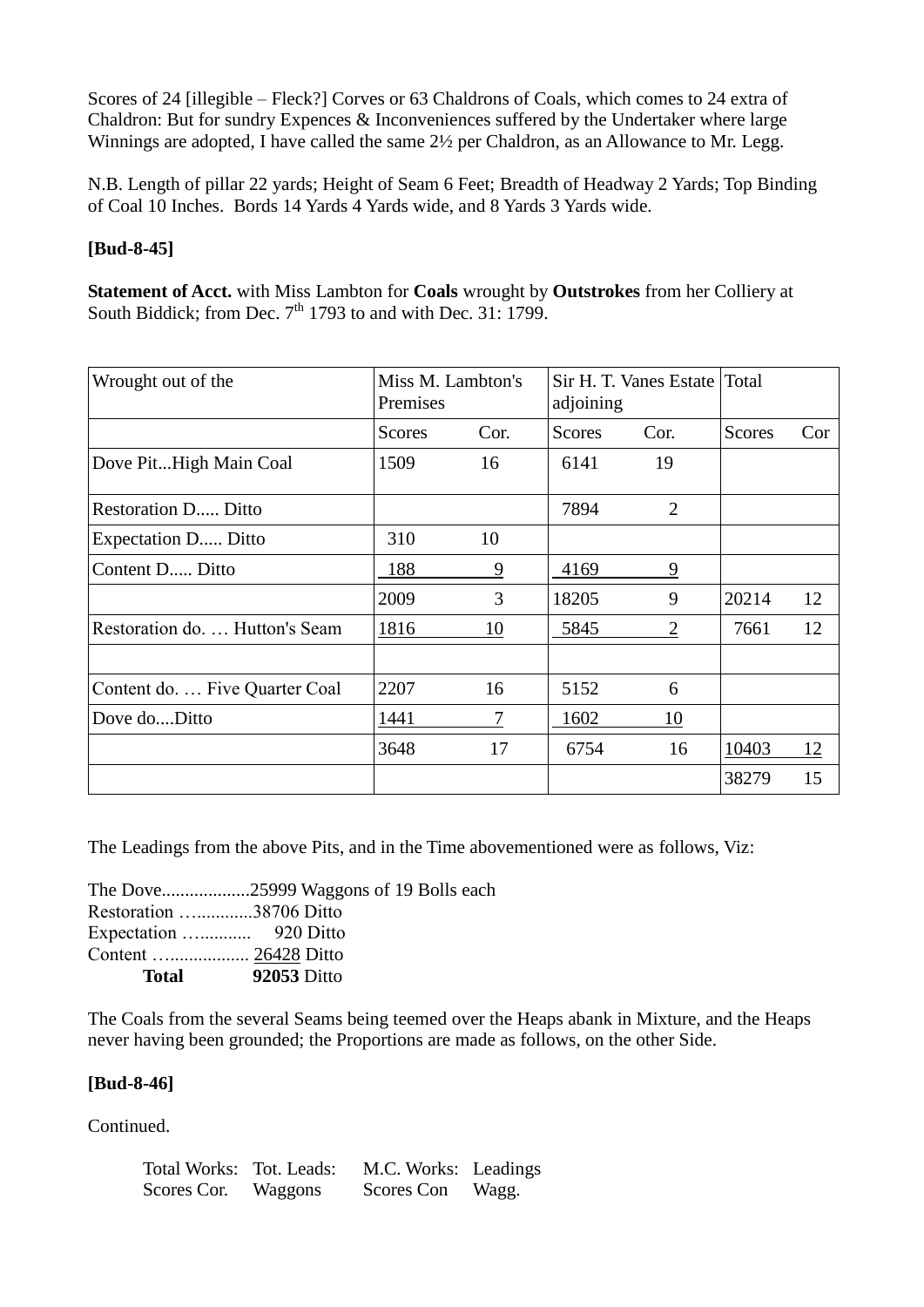| As | 38279 15 | - 92053 | 20214 12 | 48611 from Main Coal     |
|----|----------|---------|----------|--------------------------|
|    |          |         | 7661 12  | $18424$ "Hutton's do.    |
|    |          |         | 10403 12 | $25018$ " $5/4$ Coal do. |
|    |          |         |          | 92053 <b>Total</b>       |

| Main C. Works  |        | M.C. Leads.    | Sir Hen. Works |        | Sir Hen. Leads |                    |
|----------------|--------|----------------|----------------|--------|----------------|--------------------|
| Scores         | Corves | Waggons        | Scores         | Corves |                |                    |
| 20214          | 12     | 48611          | 18205          | 9      | 43780          | from Main Coal     |
| <b>Huttons</b> |        | <b>Huttons</b> | Huttons        |        |                |                    |
| 7661           | 12     | 18424          | 5845           | 2      | 14056          | From Huttons do.   |
| Five Qrs.      |        | Five Qrs.      |                |        |                |                    |
| 10403          | 12     | 25018          | 6754           | 16     | 16244          | From Five Quarters |

Estimate of Coals consumed.

| <b>Bolls</b><br>Led to the Workmen $3459$ Waggons  at 19 Bolls each = $65721$<br>534 Ballast do.  at 10 do. do. = 5340<br>Do.                                                                                                                                                                      |                                  |
|----------------------------------------------------------------------------------------------------------------------------------------------------------------------------------------------------------------------------------------------------------------------------------------------------|----------------------------------|
| The Engine drawing Water for the Machines as well as the Colly. )<br>Tenders, consumes 58 Coop Wag: of 10 Bolls each & 36 Ballast<br>$\rightarrow$ 350 Chs.<br>Waggons of $12\frac{1}{2}$ Bolls each, amounting to 42 Chaldrons in 6<br>Weeks, which being large say only P. Ann.                  |                                  |
|                                                                                                                                                                                                                                                                                                    |                                  |
| Deduction, viz:                                                                                                                                                                                                                                                                                    |                                  |
| The Engine being employed only for the Pumping of Water for the )<br>Machines up to Feb. $14th 1795$ : and allowing the Pumping of<br>Colliery Feeders to be $1/3$ of the whole; the Reduction of $1/3^{rd}$ the ) $135 \text{ Chs}$ .<br>Consumpn. Viz: 350 Chs. for $11/6$ Years will be $-$ say | $= 34560$                        |
| Total Consumption from Dec. 7:1793 to May 19th 1798<br>Consumed in 4 1/2 Years by Workmen 71061 Bolls)<br>by Engine $37800$ do. ) is 24191 p. Ann.                                                                                                                                                 | $= 105621$                       |
| From May 19: 1798 to and with Dec. 31: 1799 is 1 3/5 Years which at )<br>Or 2749 Scores with a 20 [illegible - Pick?] Corf.                                                                                                                                                                        | $= 38705$<br>Total  144326 Bolls |

# **[Bud-8-47]**

| Consumption proportioned |               |                               |                         |            |
|--------------------------|---------------|-------------------------------|-------------------------|------------|
| Total Works:             |               | Total Cons.: Sr. Hen.'s Work: | Cons. By Sr. H's. Works |            |
| <b>Scores Corves</b>     | <b>Scores</b> | Scores Corves                 | Scores Corv.            | Tons Bolls |
| As 38279 15              | 2749          | 30805 6                       | 2212<br>-5<br>$=$       | 277 356    |

**General Statement** of the Acct.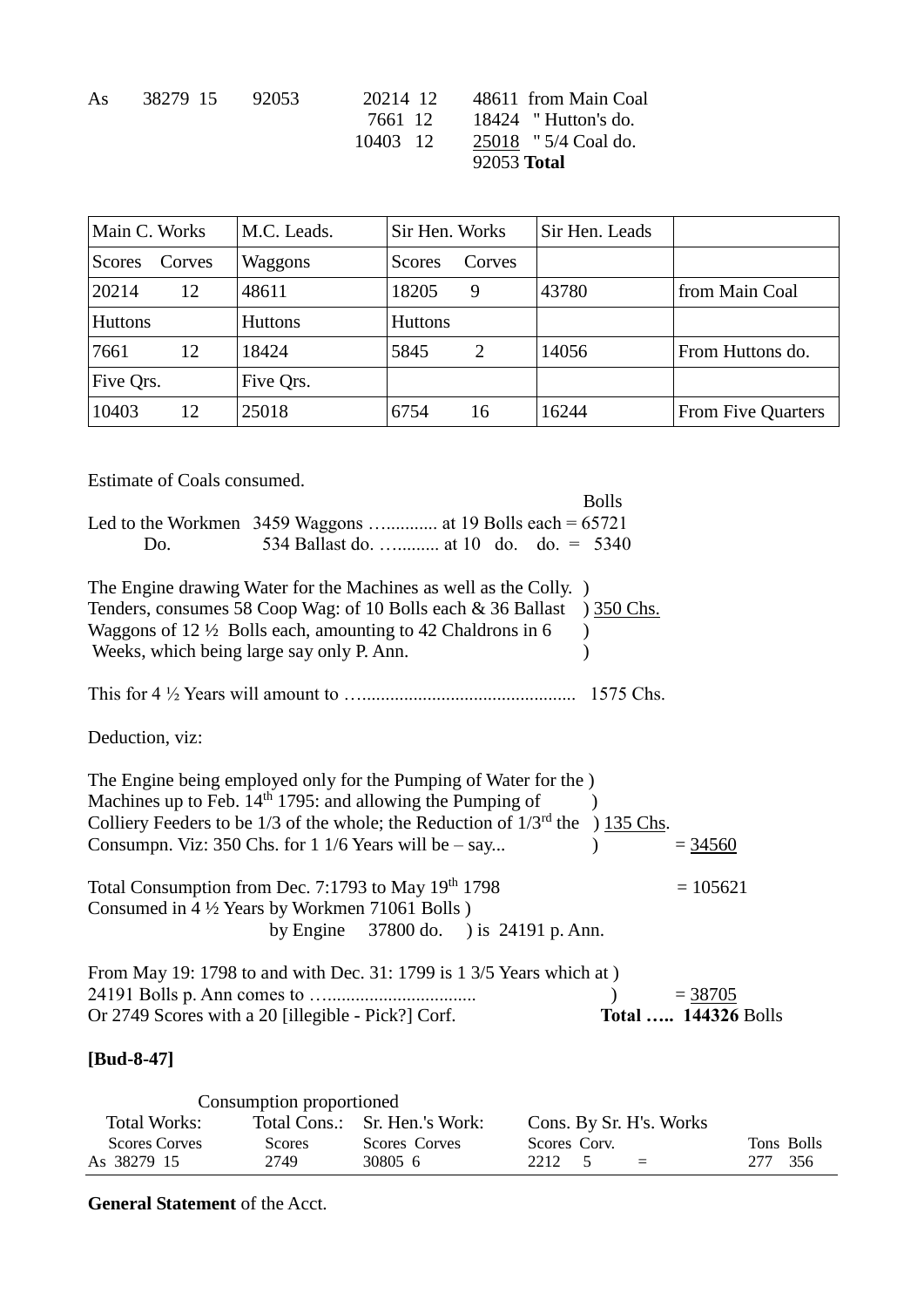### **Miss Lambton**

in Acct. with Sir H. T. Vane Bart.

For **Coals** wrought out of his Estate at Painisher [sic], from Dec. 7: 1793 to and with Dec. 31: 1799, viz:

| Tens                     | <b>Bolls</b>   |                                                    |            |      |          |                | £.    | S.             | d.             |
|--------------------------|----------------|----------------------------------------------------|------------|------|----------|----------------|-------|----------------|----------------|
| 1990                     | $\overline{0}$ | of high main Coal                                  | at $32/0p$ |      |          |                | 3184  | $\Omega$       | $\overline{0}$ |
| 638                      | 380            | of Hutton's $D: \ldots$                            | at $24/0p$ |      |          |                | 766   | 13             | $9\frac{3}{4}$ |
| 738                      | 152            | of Five Quarters d:                                | at $22/0p$ |      |          |                | 812   | $\overline{4}$ | $\theta$       |
| 277                      | 356            | of D. consumed as above                            | at $22/0p$ |      |          |                | 305   | 12             | $8\frac{3}{4}$ |
|                          |                |                                                    |            |      |          |                | 5068  | 10             | $6\frac{1}{2}$ |
| Cr.                      |                |                                                    |            | £.   | S.       | d.             |       |                |                |
| By sundry payments       |                |                                                    |            | 3600 | $\Omega$ | $\theta$       |       |                |                |
|                          |                | By Allowce. For Working Main Coal Pillars *        |            | 361  | 15       | $5\frac{1}{4}$ |       |                |                |
|                          |                | By 97 Tens and 21 Bolls of 5/4 Coal allowed for    |            |      |          |                |       |                |                |
|                          |                | 6 Years and 24 Days Consumption at 16 Tens a Year) |            | 106  | 15       | $1\frac{1}{4}$ |       |                |                |
| and at $22/0p$ Ten       |                |                                                    |            |      |          |                | 4068  | <b>10</b>      | $6\frac{1}{2}$ |
| Balance due to Sir Henry |                |                                                    |            |      |          |                | £1000 | 0              | 0              |

**\***This Allowance was made for betwixt 5 and 600 Tens wrought in the high-main Coal Pillars, under Circumstances of very bad Cover, &c. &c.

### **[Bud-8-48]**

### **Copy.**

Settling of the Charge for Drawing the Water from Sir Henry T. Vanes and Mr. Lambton's Collieries at Pensher by Sir Henry's Fire Engine there.

From Dec.  $31<sup>st</sup> 1795$  to and with Dec.  $31<sup>st</sup> 1797$ 

|                                           |     |            |  | £.                 |          | d. |
|-------------------------------------------|-----|------------|--|--------------------|----------|----|
| Engine: Mens Wages, Leather, Oil, Candles |     |            |  | 80                 | $\theta$ | 6  |
| 416 Chaldrons of Coals consumed  at 7/6   | 156 | $\theta$   |  |                    |          |    |
| Repair of all Kinds of Materials at 2L.   | 208 |            |  |                    |          |    |
|                                           |     |            |  | f444               |          |    |
|                                           | £.  | $S_{\tau}$ |  |                    |          |    |
| Paid by Lambton's Reps.                   | 222 | $\theta$   |  | 3, being a Moiety. |          |    |

### **[Bud-8-49]**

### **Copy.**

29th Oct. 1782

John Lambton Esq. To John Tempest Esq.: Lease of a Key and Spouts and Way-leave &c. in Grounds at Pensher Wood for 21 Years commencing from the Date:---- [sic] Rent 20L. Per Annum for the Key, &c. and 20L per Ann. For Wayleave through Burnt Moor and Birds' Nook to commence from the laying the Way.

**This Indenture** made the 29<sup>th</sup> Day of October, in the 23<sup>rd</sup> Year of the Reign of our Sovereign Lord George, and in the Year of Our Lord **1782. Between** John Lambton of Lambton Hall in the County of Durham Esquire of the one Part and John Tempest of Brancepeth Castle in the said County Esquire of the other Part **Witnesseth** that the said John Lambton as well for and in Consideration of the yearly Rents hereinafter reserved as of the Covenants and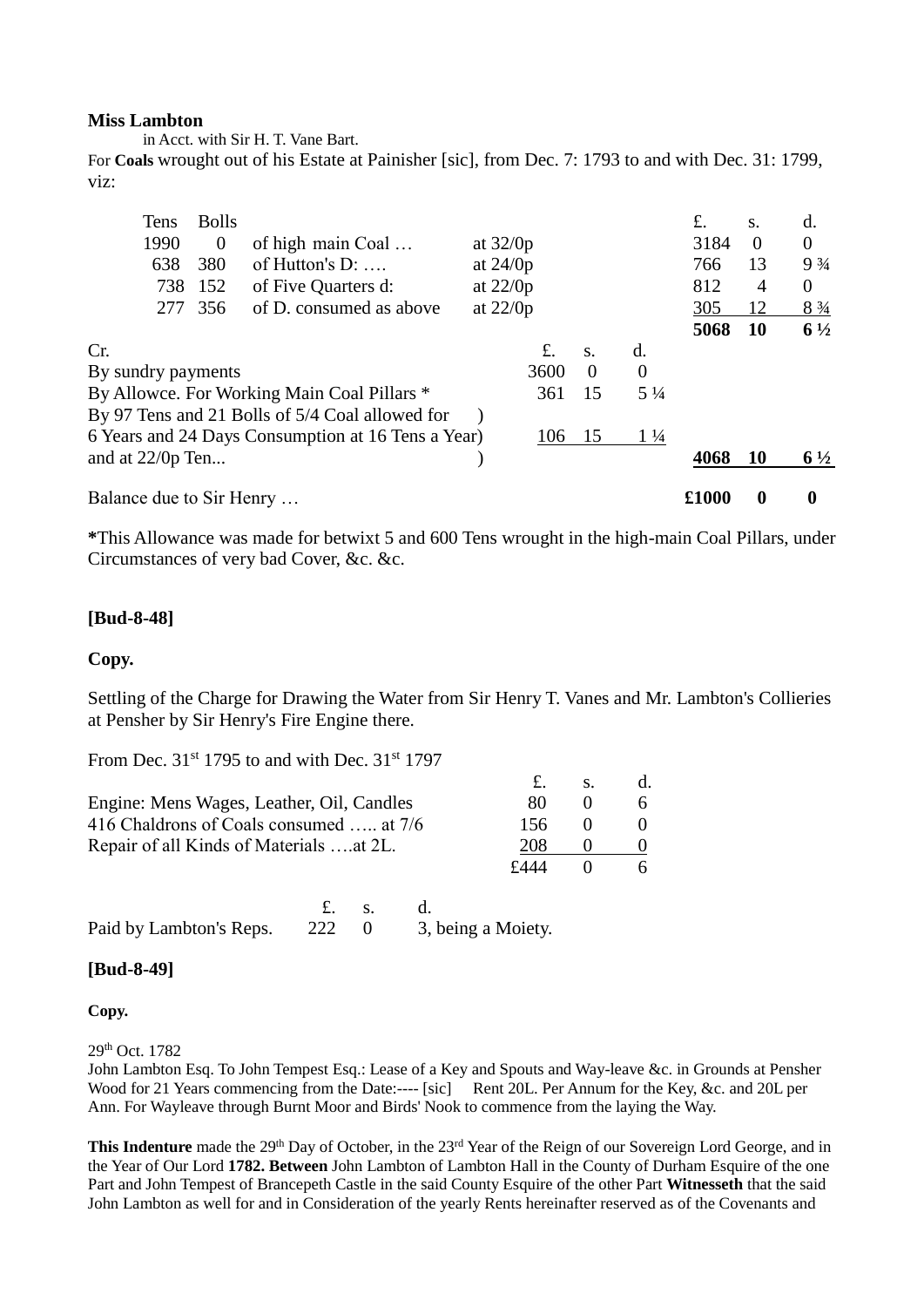Agreements hereinafter mentioned and expressed to be done and performed on the Part & Behalf of the said John Tempest his Exors Admors and Assns and for divers other good Causes and Considerations the said John Lambton hereunto moving **Hath** demised granted and to farm letter and by these Presents **doth** demise and to farm let unto the said John Tempest his Exors Admors and Assns **All** that Part of the Key Wharf or Staith commonly called or known by the Name of the Dog-hole Staith situate lying and being at or near the West

### **[Bud-8-50]**

End of Pensher Wood in the Lands and Grounds of the said John Lambton at Pensher in the said County containing in Length 16 Yards or thereabouts and now in the Possession or Occupation of the said John Tempest **and also** all those Spouts now fixed erected and used there or to be erected fixed or used by the said John Tempest for conveying and delivering of Coals forth or out of loaden Waggons into Keels and Boats lying riding or mooring in the River Wear at or near the said Staith or Spouts with Liberty and Power to moor Keels and Boats at or near the said Staith & Spouts for the Purpose aforesaid **and** also all that Waggon Way and Way-leave used and enjoyed by the said John Tempest in through over and along the Lands and Grounds of the said John Lambton called Pensher Wood to and from the Lands and Grounds of the said John Tempest at Pensher aforesaid called Hallywell Bank unto and from the said Staith called Dog-hole Staith to and for the Purpose hereinbefore and hereinafter mentioned which said Way and Passage contains in Breadth 11 Yards or thereabouts including the Gutters on each side thereof **and** also one other Way and Passage and Bye Way to contain in Breadth 13 Yards (the Gutters on each side thereof included) to be chosen and set out by the said John Tempest his Heirs Exors Admors & Assns at any Time during the Term hereinafter mentioned and to be used as a Wain Way or Wain Ways Cart Way or Cart Ways Waggon Way or Waggonways and Side Way or Side Ways in through over and along all or any of the Lands Closes and Parcels of Ground of or belonging to the said John Lambton his Heirs & Assns or any of them situate lying and being at Burnt Moor and Birds Nook or any Part thereof in the said

### **[Bud-8-51]**

County of Durham And also full and free Liberty Power and Authority to and for the said John Tempest his Exors Admors & Assns from Time to Time and at all Times during the Term hereinafter in and by these Presents thereof granted to lay place and fix within the said Limits of 13 Yards broad (including the Gutters) Timber Rails Sleepers Troughs Wood Iron and all other Materials for the making amending repairing laying and placing in upon & along the said last mentioned Lands and Grounds or any Parts thereof a sufficient and convenient Waggon Way Wain Way or Cart Way or Ways and Bye Way or Side Way with full Power and Liberty to and for the said John Tempest his Exors Admors Servants Agents Work People and Assigns from Time to Time and at all Times during the Term thereof hereby granted to lead bring and lay suitable Materials upon the several Lands and Grounds of the said John Lambton within the Limits aforesaid or any Part thereof and to enter into and upon the same or any Part thereof with Horses Cattle Carriages and all other Things and there to abide remain and continue to work for\* + the said John Tempest his Exors Admors and Assns from Time to Time and at all Times during the Term or Time hereby granted to use and employ the said several Ways and Passages either on Foot or on Horesback and to or with Carts Wains Waggons or any other Carriages whatsoever to be used and employed by the said John Tempest his Exors Admors & Assns for the Uses and Purposes hereinafter mentioned **And** also full and free Liberty at all Times during the Term hereby granted to make digg [sic] or cut Gutter or Gutters Trench or Trenches in or through any Part of the said Lands and Grounds within the Limits or Bounds of the said several Ways hereby granted for carrying away and setting off the Water from the said Ways or either of

[The following paragraph written sideways down the left-hand margin]

\*the making amending or repairing of the said Staith and Spouts and the said several Ways or Passages for Wains Waggons Carts or other Carriages as often as Occasion shall require from Time to Time during the Term thereof hereby granted And also full Power to and for +

### **[Bud-8-52]**

them or any Part thereof and to digg cut and use the Soil and Ground within the Limits aforesaid for laying fixing making and placing the said Way and for raising any Mounts or building any [last word crossed out] Bridges and to bring lead and lay Stones Rubbish Earth or Gravel for the Purposes aforesaid and full Power Liberty and Authority to alter change and remove the said Way & Passage intended to be laid and used on or over the said Lands & Grounds of the said John Lambton called Burnt Moor & Birds Nook from Time to Time as there shall be Occasion during the Term hereby granted And to do all such or the like Acts Matters or Things as aforesaid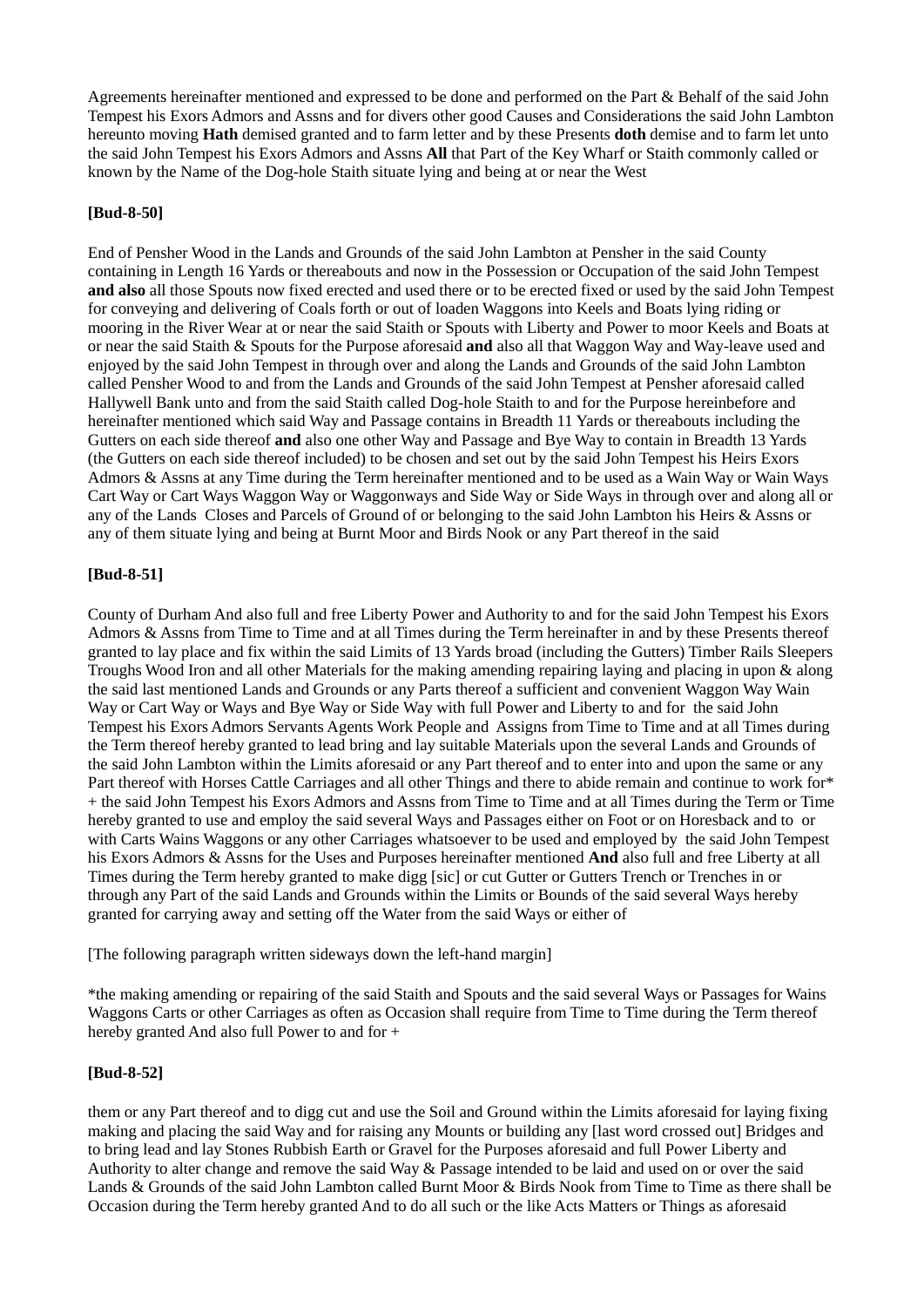necessary or convenient for the doing thereof so as only one Main Way and Bye Way be used at a Time in and through the said Lands and Grounds called Burnt Moor & Birds Nook and not two or more Way or Ways there to and for the Uses herein mentioned Which said Ways and Passages Liberties & Privileges aforesaid are so hereby granted to and for the Use & Benefit of the said John Tempest his Heirs Exors Admors and Assns for leading carrying and conveying all such Coals as he or they shall during the Term hereby granted work win get and obtain forth and out of all or any Coalmines and Collieries lying and being within and under all or any Lands Grounds Tenements and Hereditaments within the several Parishes of Houghton-le-Spring and Pittington or either of them in his and their own Right and to and for his and their own Use Benefit and Advantage only and not to and for the Use of or in Partnership with any other Person or Persons or his or his [sic] or their Collieries or Coalmines and also for leading and conveying all Sorts of Timber Deals Ropes Iron and other Things and Materials to be used and employed at or about the said Collieries or Coalmines or the Management or Carrying-on the same so as the said John Tempest his Exors Admors or Assns

### **[Bud-8-53]**

shall do as little Spoil Waste or Damage to the same Lands and Grounds of the said John Lambton as they reasonably can or may in using and enjoying the said Liberties Powers and Privileges or any of them and so as the same Way so to be chosen by the said John Tempest his Heirs and Assns as aforesaid shall not prejudice obstruct or hinder the full and free Use and Enjoyment of the Waggon Ways already laid out and now used or at any Time hereafter to be laid by the said John Lambton his Heirs or Assigns before such Choice be made by the said John Tempest in upon and along the said several Lands and Grounds of the said John Lambton or the Passage of the Waggons or other Carriages upon or along the same unless the same be only occasioned by or in crossing over the said several Waggon Ways there now laid used or enjoyed or any of them which it shall and may be lawful to and for the said John Tempest his Exors Admors and Assns and his and their Work People and [last word crossed out] or Agents to do accordingly And so as as such Place or Places of Crossing or Passing over the said Ways or either of them or any Part thereof shall be made and from Time to Time repaired and amended by the said John Tempest his Heirs Exors Admors and Assns at his and their proper Costs and Charges Except and always hereby reserved to the sais John Lambton his Heirs and Assns full Power to and for him and them from Time to Time at his and their Wills and Pleasures to give grant or demise unto any other Person or Persons for any Time Term or Number of Years Liberty Licence and Power to pass and repass over and across the said Ways hereby demised or either of them or any Part thereof with loaden and unloaden Waggons Carts Wains or other Carriages so as the Place or Places of Crossing be made repaired maintained and kept at the Costs and Charges of the Person or Persons his and their Exors Admors and Assns that shall so use the same

#### **[Bud-8-54]**

And also except Liberty and Licence to and for the said John Lambton his Heirs and Assns and his and their Tenants and Farmers of the said Lands and Grounds and their Servants and Work People by them employed to go on Foot or on Horseback or to or with Cattle Wains Carts or other Carriages loaden with any Thing (except Coal) over and along the said Ways hereby demised or any Part thereof for the Use Management Conveniency or Husbandry of his and their said Lands and Grounds or to view the same and the State or Condition thereof so as such Person or Persons shall not thereby wilfully stop obstruct or hinder the Passage of the Waggons Wains Carts or other Carriages of the said John Tempest his Heirs Exors Admors or Assns as aforesaid **To have and to hold**  the said Staith Spouts Ways Passages Liberties Privileges Powers and Premises hereby demised granted and to farm letten [?] or mentioned or intended so to be (except as before is excepted) unto the said John Tempest his Exors Admors and Assns from the Day of the Date hereof for and during and to the full End and Term of 21 Years from thenceforth next ensuing fully to be compleat and ended **yielding and paying** therefore yearly and every Year during the said Term unto the said John Lambton his Heirs and Assns for the said Staith Spouts and Way to and from the same at Pensher aforesaid unto and from the said Hallywell Close the yearly Rent or Sum of 20£ of lawful Money of Great Britain at two Days or Times in the Year (that is to say) at or upon the 29<sup>th</sup> Day of April and the 29th Day of October by even and equal Portions without any Diductions [sic] or Abatements whatsoever for or by Reason of any Taxes Assessments Impositions or Duties which now are or at any Time during the said Term shall be laid

#### **[Bud-8-55]**

charged or imposed upon the said Premises hereby demised or the said Rent or the said John Lambton his Heirs or Assns for or in Respect thereof by any Act or Acts of Parliament or otherwise howsoever the first Payment thereof to begin and be made upon the 29<sup>th</sup> Day of April next ensuing the Date hereof and so successively every Half Year during the Continuance of the said Term on the Days aforesaid **and also yielding and paying** yearly and every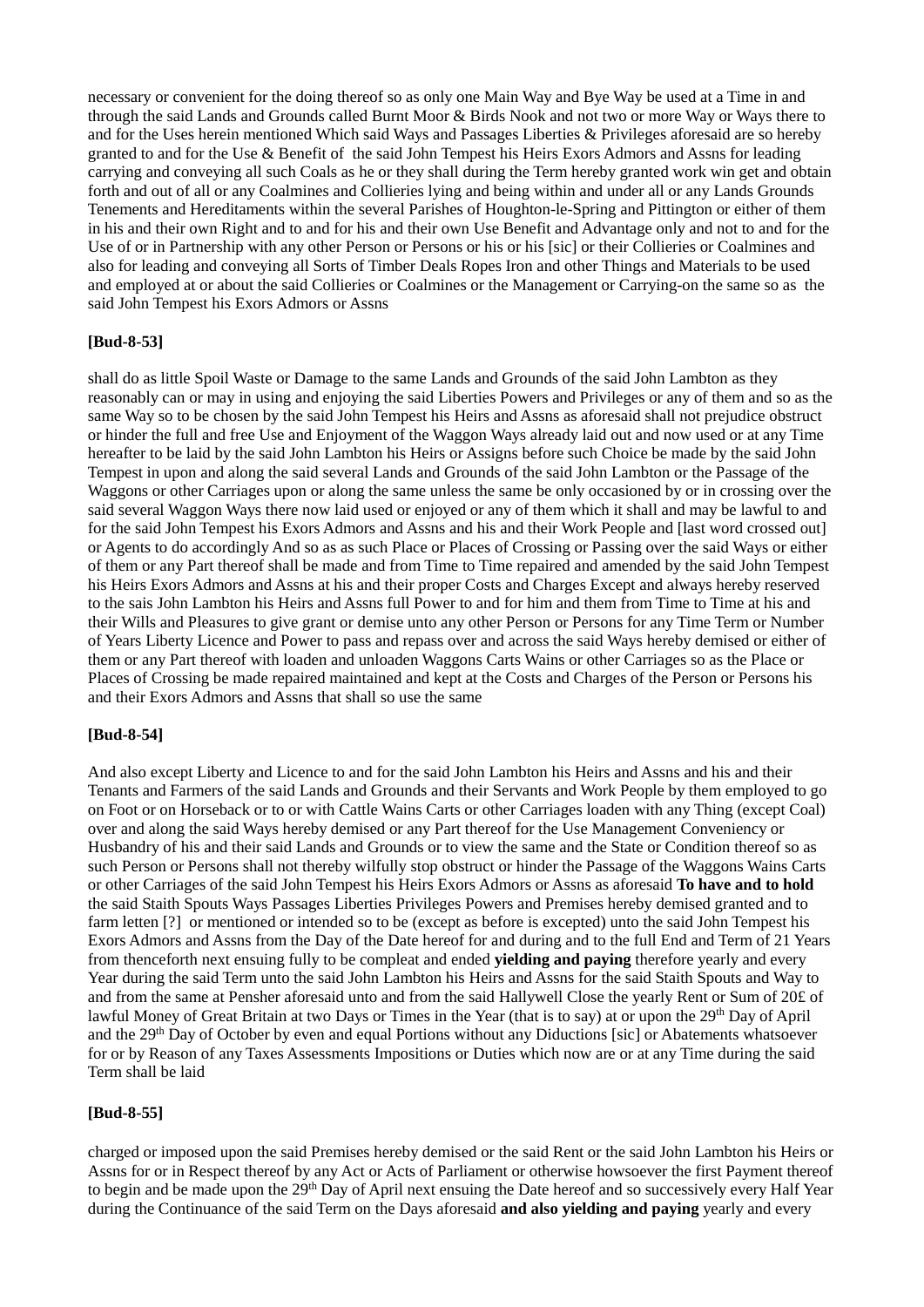Year during the said Term unto the said John Lambton his Heirs and Assns for the said Way or Passage hereby demised or intended to be made laid over and along the said Lands and Grounds called Burnt Moor and Birds Nook and other the [sic] Premises the further yearly Rent or Sum of 20£ of lawful money of Great Britain by halfyearly equal Payments at the Days and Times aforesaid without any Deduction or Abatement whatsoever as aforesaid the first Payment of the said last mentioned yearly Rent of twenty Pouunds to begin and be made at such of the said Days as shall first happen next after the said John Tempest his Exors Admors & Assns shall begin to lay or use the said last mentioned Way in over and along the said Lands and Grounds of the said John Lambton called Burnt Moor and Birds Nook and so successively every half Year at the Days aforesaid for so many Years of the said Term and for and in such Year and Years thereof only as the said John Tempest his Exors Admors and Assns shall use the said last mentioned Way and not in or for any other Year or Years of the said Term **provided**  always that if the said yearly Rents hereinbefore

#### **[Bud-8-56]**

reserved or any Part thereof shall be behind or unpaid in Part or in all by the Space of 30 Days next after either of the said Days or Times hereinbefore appointed for the Payment thereof the same being first lawfully demanded It shall & may be lawful to and for the said John Lambton his Heirs and Assns into the said Premises or any Part thereof to re-enter and the same to have again retain repossess and enjoy as in his and their former Estate until he and they shall be fully paid and satisfied the said several yearly Rents hereby reserved and all Arrears thereof and all Charges & Expences to be occasioned by non-payment thereof Or in Case Default be made in the Payment of the said several yearly Rents hereby reserved or any Part thereof by the Space of 40 Days next over or after the same ought to be paid as aforesaid Demand being first made thereof as aforesaid that then and from thenceforth it shall and may be lawful to and for the said John Lambton his Heirs and Assns to stop obstruct and hinder the said John Tempest his Heirs Exors Admors Servants Work People and Assns from Driving Passing and Repassing to or with any Horses Wags. Wains Carts or any other Carriages or to lead Coals in or along the said Ways and Premises hereby granted or any Part thereof and to do all such Acts and Things for that Purpose as to the said John Lambton his Heirs or Assns shall seem meet or convenient this Indenture or any Thing herein contained to the contrary thereof in anywise notwithstanding And the said John Tempest for himself his Heirs Exors Admors or Assns **Doth** covenant promise grant and agree to and with the said John Lambton his Heirs and Assns by these Presents in Manner and Form following (that is to say)

#### **[Bud-8-57]**

That he the said John Tempest his Exors Admors and Assns shall and will well and truly pay or cause to be paid to the said John Lambton his Heirs and Assns the said several yearly Rents above reserved at the said Days and Times at which the same ought to be paid as aforesaid in Manner and Form and according as the same are above severally reserved and made payable as aforesaid without any Deductions or Abatements whatsoever for or by Reason or Means of any Taxes Impositions or Duties as aforesaid And that the said John Tempest his Exors Admors and Assns shall and will from Time to Time during the Continuance of the said Term at his and their Costs and Charges erect and set up good & sufficient Gates in the said Ways and keep uphold and maintain all the Gates which now are or which at any Time during the said Term shall be fixed placed or set up in the said Ways hereby granted or either of them or any Part thereof and also the said Staith hereby demised in good and sufficient Repair and in such good and sufficient Repair leave and deliver up the same at the End of the said Term And shall and will carefully watch look to and keep the said Gates from Time to Time during the said Term to the End and Intent that the Goods Beasts and Cattle that shall be of Right going and depasturing n the Lands and Grounds of the said John Lambton may be prevented from straying out of or from the same or trespassing into the adjacent Lands and Grounds or the Goods or Cattle there going or depasturing from escaping and trespassing into or doing Damage in the said Lands and Grounds of the said John Lambton his Heirs or Assns And also shall and will pay satisfy and discharge all Damages that the said John Lambton his Heirs and Assns

#### **[Bud-8-58]**

and his and their Tenants Farmers or Occupiers of the said Lands and Grounds shall sustain or suffer by the trespassing of and Goods or Cattle which of Right shall go and depasture there at any Time during the said Term shall happen to stray and escape from thence into other Grounds in Default of or by the negligent Keeping or looking after the said Gates as aforesd. And that the said John Tempest his Exors Admors and Assns shall not and will not during the said Term wittingly or willingly permit or suffer any Person or Persons to drive or lead any Waggons Carts Wains or any other Carriages whatsoever loaden with Coals in upon or along the said Ways Wayleaves or Passages hereby demised or any Part thereof at any Time during the said Term without the Licence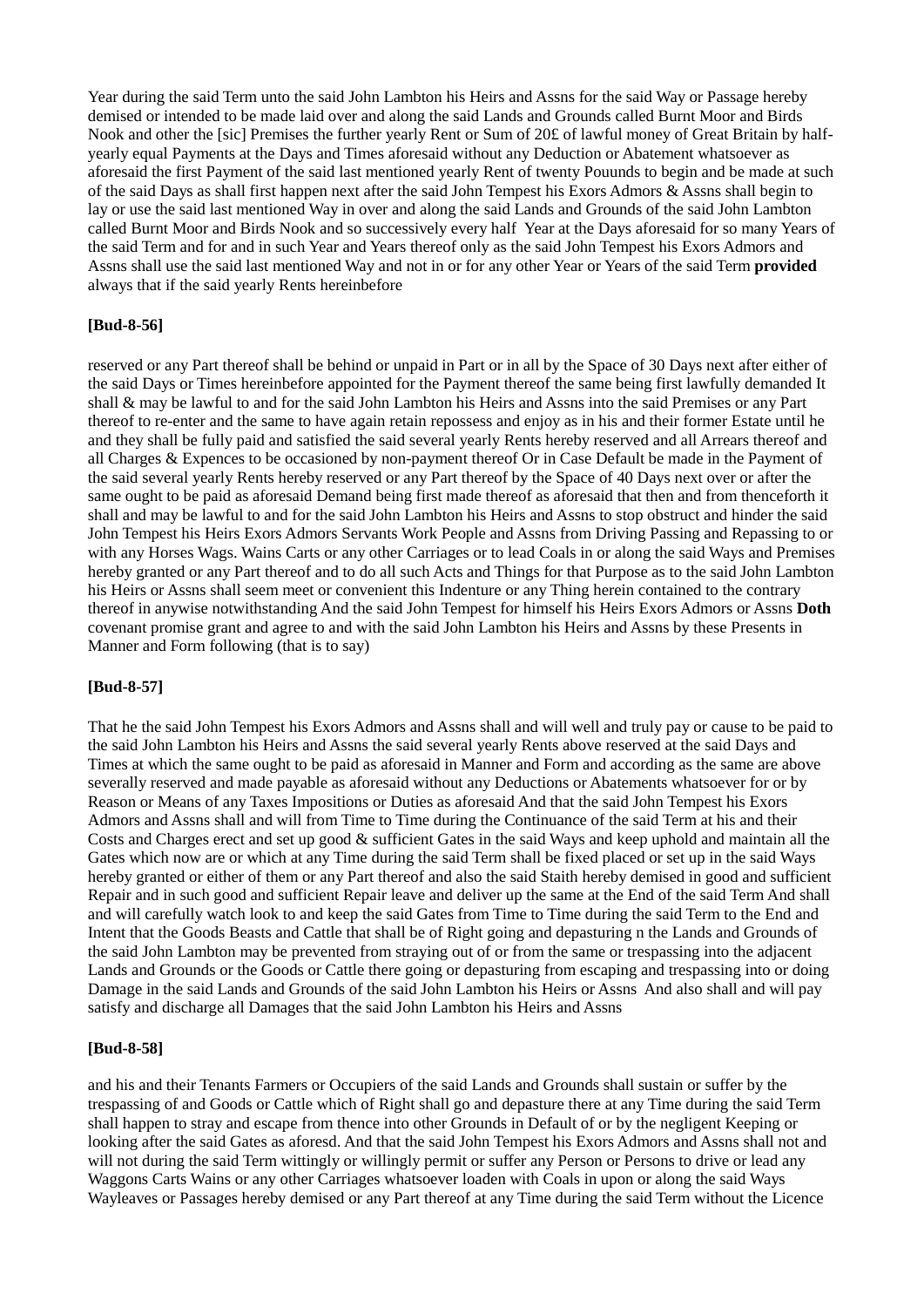and Consent of the said John Lambton his Heirs or Assns first had and obtained in Writing under his and [last word crossed out] or their Hands (other than and except the Waggons Wains Carts and Carriages of or belong. unto or employed by the said John Tempest his Exors Admors and Assns for the Purposes hereinbefore mentioned and granted as aforesaid) And that he said John Tempest his Exors Admors & Assns shall and will well and truly pay or cause to be paid to the said John Lambton his Heirs or Assns from Time to Time the Sum of One Shilling and six Pence for every Cart and two Shillings and six Pence for every Waggon Wain Load Horseload or other Carrriage of Coals that the said John Tempest his Exors Admors orAssns or any other Person or Persons claiming by from or under him or them or in Trust for him or them shall lead carry and [last word crossed out] or convey or wittingly or willingly permit or suffer to be so carried or conveyed in Carts Wains Waggons or any other Carriages with Coals in upon or along the said Ways or any Part thereof hereby granted without the Licence and

### **[Bud-8-59]**

Consent of the said John Lambton his Heirs or Assns first had and obtained in Writing (other than and except the Waggons Wains Carts and all other Carriages of or belonging unto or employed by the said John Tempest his Exors Admors and Assns for the Uses and Purposes hereinbefore granted mentioned and expressed as aforesaid And the said John Lambton for himself his Heirs and Assns **Doth** covenant promise grant and agree to and with the said John Tempest his Exors Admors and Assns by these Presents in Manner and Form following (that is to say) That he the said John Lambton hath good Right full Power and lawful absolute Authority to demise grant and to farm lett [sic] unto the said John Tempest his Exors Admors and Assns the said Staith Spouts Ways Libertys Privileges and Premises hereinbefore granted and demised as aforesaid and that it shall and may be lawful to and for the said John Tempest his Exors Admors and Assns (under the Payment of the Rents and Performing the Covenants Grants and Agreements herein contained on his and their Parts to be paid done and performed) lawfully peaceably and quietly to have hold use occupy possess and enjoy the said Staith Spouts Ways Passages Liberties Privileges and Premises hereby granted and [last word crossed out] or demised in Manner and under the Restrictions aforesaid (except as before excepted) without the lawful Let Suit Trouble Denial Eviction Ejection & Molestation Interruption or Disturbance of the said John Lambton his Heirs or Assns or any other Person or Persons whatsoever lawfully claiming or to claim by from or under him them or any of them or by from or under William Lambton Esquire his late Uncle Henry Lambton William Lambton and Ralph Lambton his late Brothers

#### **[Bud-8-60]**

deceased And that it shall and may be lawful to and for the said John Tempest his Exors Admors and Assns under the Payment of the Rents and performing the Covenants as aforesaid) [closing bracket, but no opener!] at any Time within 3 Calendar Months next after the End Expiration or other sooner Determination of the the said Term to unfix carry away remove and convert to his and their own Use and Uses the said Spouts and all  $\&$  singular the Timber Troughs Wood Sleepers Iron and all other Materials that shall be then found to be fixed and placed by the said John Tempest his Heirs Exors Admors and Assns in and about the said Ways or any Part thereof provided always and it is hereby declared and agreed by and between the Parties hereunto and it is the true Intent and Meaning hereof That if the said John Tempest his Exors Admors or Assns shall at any Time during the said Term think fit or be aminded or desirous to determine or put an End to the present Leave Grant or Demise and of such his or their Mind Desire or Intention shall and do upon any of the said Rent Days give Warning or Notice in Writing to the said John Lambton his Heirs or Assns or deliver or leave such Notice to or for him or them at his or their Dwelling House or Place of Abode with one of the principal Servants thereof that then and in such Case from and after the End and [last word crossed out] or Expiration of six Calendar Months next after such Notice given or delivered as aforesaid This Indenture and every Clause Matter [last word crossed out]Article and Thing hereincontained shall from and after the End of the said six Calendar Months cease determine and be utterly void and of none Effect any Thing herein contained to the contrary in anywise notwithstanding so as all the Rents be fully paid and satisfied and the Covenants & Agreements hereincontained be observed performed and kept

#### **[Bud-8-61]**

until the End of the said six Months and not otherwise **And whereas** by a certain Indenture of Lease or Demise duly executed bearing Date the 23<sup>rd</sup> Day of December 1768 and made or expressed to be made between Elizabeth Chilton Spinster as therein described of the one Part and John Tempest deceased as therein also described of the other Part for the Considerations therein mentioned she the said Elizabeth Chilton Did demise to the said John Tempest deceased his Exors Admors and Assns All that WaggonWay as the same was then used and enjoyed by the said John Tempest deceased in through over and along a certain Part or Parcel of a Close or Parcel of Ground belonging to the said Elizabeth Chilton called the Hall Moor situate lying & being in the Township Townfields and Territories of Newbottle in the Parish of Houghton in the Spring [sic] in the said County of Durham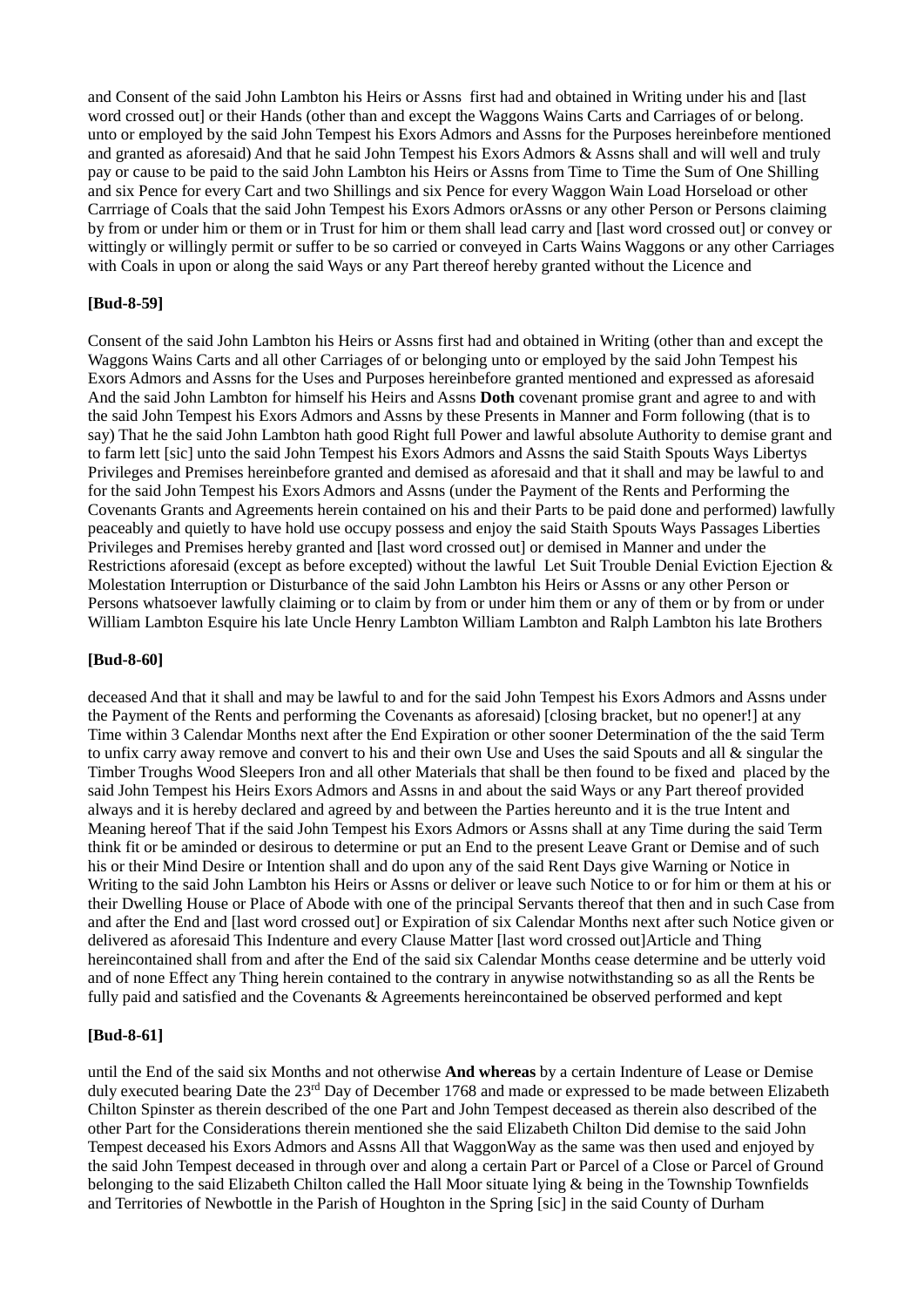containing in Breadth 12 Yards including the Gutters thereof and in Length 680 Yards or thereabouts be the same more or less with full and free Licence Power & Authority to and for the said John Tempest deceased his Exors Admors Work People Servants and Assns to pass and repass either on Foot or on Horseback or with Waggons in upon and along the said Waggon Way unto and from his Staiths at Pensher and full Power Licence and Authority to lead and carry in by and with Waggons in upon and along the said Waggon Way unto and from the said Staiths the Coals that were then wrought obtained or gotten or which should be wrought obtained and gotten by the said John Tempest deceased his Heirs Exors Admors or Assns or any of them forth and out of the Colliery and Coalmines lying and being within and under the Lands Closes and Grounds at West Rainton East Rainton Pittington Moorsley or any other Lands Closes or Grounds in the Possession of the said John Tempest deceased

### **[Bud-8-62]**

and wherein he had then a Power or Right to work the said Mines **and also** full Power and Liberty Licence and Authority to lead and carry in the said Waggons in upon and along the said Way such Deals Timber Iron Wood and other Materials as should be used and employed in and about the said Collieries aforesaid and full Power Liberty and Authority within the Limits of the said Waggon Way at the Costs & Charges of the said John Tempest deceased his Exors Admors & Assns to pull up and remove the Rails Sleepers Wood & Materials in the said Waggon Way when or where the same or any Part thereof should be decayed and worn away and place and fix new or other Rails Sleepers Wood & Materials therein in Order to amend and repair the said Waggon Way or any Part thereof from Time to Time as Occasion should require And for the repairing and amending thereof to take digg [sic] get and use Earth Gravel Sand Stones or Rubbish within the Limits of the said Way and the Gutters lying on each Side of the same & not elsewhere in the Lands and Grounds in the Hall Moor aforesaid doing thereby as little Damage to the same Lands & Grounds as they possibly could or might except and always reserved unto the said Elizabeth Chilton or her Assns full Power and Authority to stop obstruct and hinder all and every other Person and Persons from passing or going upon or along the said Waggon Way and to take distrain and impound all such Carts Wains Waggons Cattle and Carriages whatsoever which the said Elizabeth Chilton or her Assns or her or their Stewards Tenants or Servants at any Time during the Term thereby granted should find going upon or along the said Waggon Way either empty or loaden with or carrying Coals from any other Colliery or Collieries or other Matter or Thing whatsoever other than and except such Coals Deals Wood and Materials only which the said John Tempest deceased his Exors

### **[Bud-8-63]**

Admors or Assns were thereby empowered to lead upon or along the said Way aforesaid **and also** except full Power to & for the said Elizabeth Chilton and her Assns to take distrain and impound and keep such Carts Wains Waggons Cattle & Carriages by her them or any of them or by her their or any of their Stewards Agents or Servants so stopped hindered or obstructed by Virtue of this Reservation or Exception **and** also except and reserved to the said Elizabeth Chilton and her Assns full Power & Authority to lead carry and drive and to pass and repass over and across the said Waggon Way or any Part thereof either on Foot or Horseback or with Waggons or any other Carriages for and during such Time and Term as the said Elizabeth Chilton or her Assns should think fit and convenient so as such Place or Places of Crossing over the said Waggon Way as aforesaid for leading Coals or other Materials should be made maintained repaired and kept at the Costs and Charges of the Person or Persons his and their Exors Admors or Assns who should make & use the same **and also** except and reserved unto the said Elizabeth Chilton and her Assns full Power and Authority to and for her and them or her and their Tenants and Farmers at Pleasure to pass and repass over and along the said Waggon Way or any Part thereof from the Lands and Grounds lying on the one Side of the same unto or from the Lands and Grounds lying on the other Side thereof and to and for the Use and Convenience of her Farmers and the better Management and Improvement thereof so as not thereby to stop or obstruct the Waggons from passing and [last word crossed out] or repassing upon and along the said Waggon Way **To hold** the said Waggon Way Licence Liberties Powers Privileges Authorities and Premises thereby granted (except as excepted) unto the said John Tempest deceased his Exors Admors & Assns from the 24<sup>th</sup> Day of March then next ensuing unto the full End and Term of 21 Years thenceforth next and immediately following fully to be compleat and ended in Case the said Elizabeth

#### **[Bud-8-64]**

Chilton should so long live under and subject nevertheless to the Payment of such yearly Rent at such Times and to the Performance of such Covenants Provisoes and Agreements as are therein contained As in and by the said Indenture of Demise or Lease Relation being thereunto had more fully will appear **And whereas** the said John Lambton is intitled [sic] to the Reversion of the said Premises upon or through which the said Waggon Way is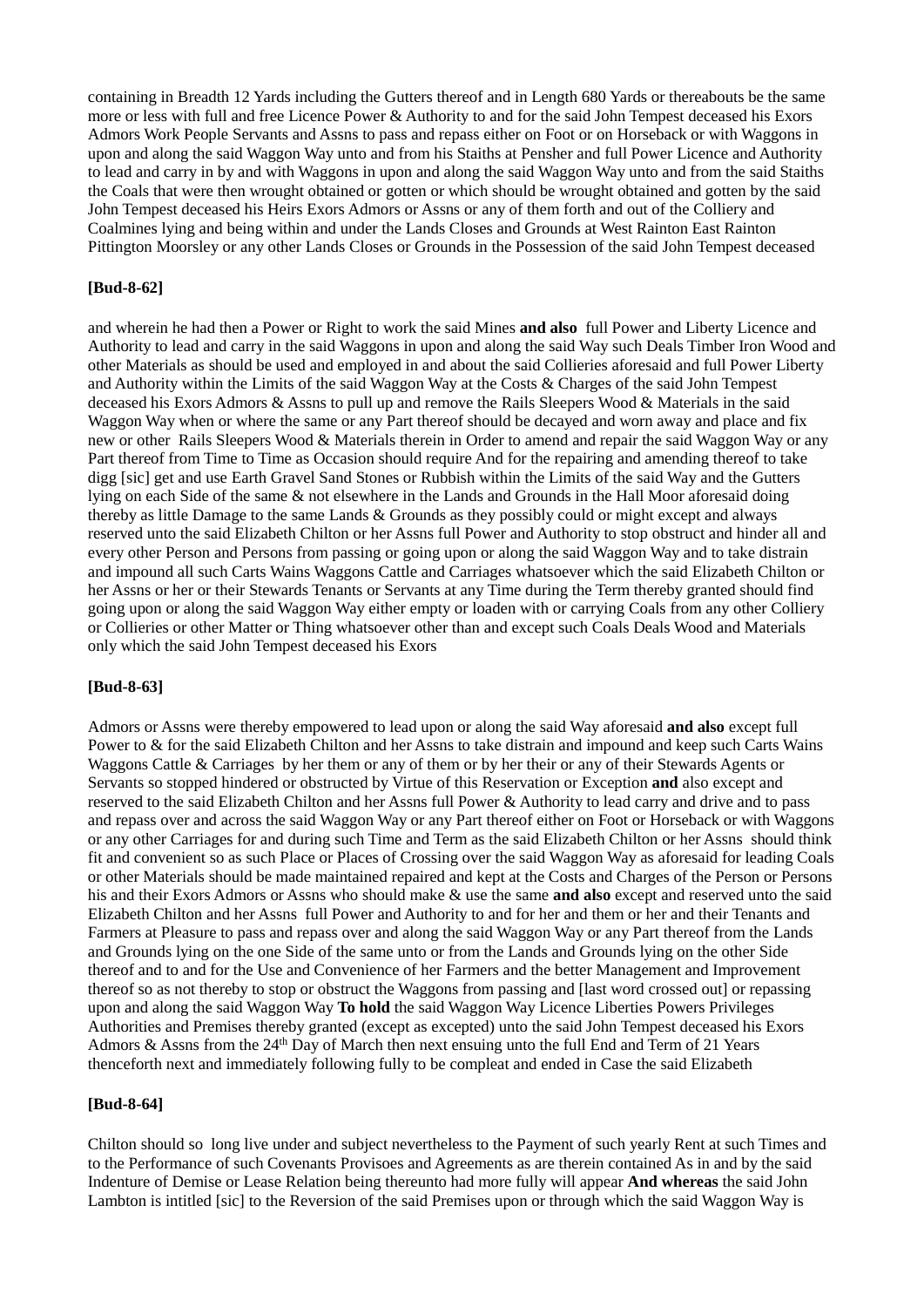made and the said Liberties and Privileges granted by the said Elizabeth Chilton expectant upon her Death **and whereas** the said John Lambton has come to an Agreement with the said John Tempest Party hereto to grant and make him a Lease or Demise of the Premises comprized [sic] in the said hereinbefore in Part recited Indenture of Lease upon the Death of the said Elizabeth Chilton for such Term of Years to be computed from the Death of the said Elizabeth Chilton (in Case a Licence can be obtained from the Lord of the Manor in which the said Grounds lie for that Purpose) as with the Number of Years that the said Elizabeth Chilton shall have lived will make up the Term of 21 Years in Case she die within that Time and to enter into a Covenant with the said John Tempest Party hereto for the doing thereof **Now this Indenture** further witnesseth that for and in Consideration of the Premises and of the Covenant hereinafter contained on the Part and Behalf of the said John Tempest Party hereto his Exors Admors or Assns to be performed and for other Considerations him thereunto moving **he** the said John Lambton for himself his Heirs Exors Admors and Assns **doth** covenant promise and agree to and with the said John Tempest Party hereto his Exors Admors and Assns by these Presents that he the said John Lambton his Heirs or Assns shall and will upon the Death of the said Elizabeth Chilton at the Request Costs and Charges of the said John Tempest Party hereto his ExorsAdmors and Assns execute a Lease or Demise to him or them of

#### **[Bud-8-65]**

the said Waggon Way and of all such Licences Liberties Powers Privileges and Authorities as are given and granted to him & them in and by the hereinbefore in Part recited Indenture of Demise or Lease for such Term of Years as together with the Number of Years the said Elizabeth Chilton shall have lived will compleat [sic] and make up the said Term of 21 Years (N.B. OPENING BRACKET FOLLOWS, BUT NO CLOSING BRACKET) (in Case such Licence as aforesaid can be obtained to commence and be computed from the Death of the said Elizabeth Chilton under the like Exceptions and under such yearly Rents as in the said hereinbefore in Part recited Indenture of Demise are mentioned and under and subject to such or the like Covenants Provisoes and Agreements as are before specified and expresed in and by these Presents with Respect to the Premises hereby demised **and** the said John Tempest Party hereto in Coinsideration of the Premises for himself his Heirs Exors Admors and Assns and every of them **doth** hereby covenant promise and agree to and with the said John Lambton his Heirs & Assns that he the said John Tempest Party hereto his Exors Admors or Assns shall and will take and accept the said Lease or Demise upon the Death of the said Elizabeth Chilton upon the Terms and Conditions aforesaid And also shall and will execute a Counterpart of the said Lease upon such Lease being granted **In Witness** whereof the said Parties have hereunto set their Hands and Seals the Day and Year first within written

John Lambton [Representation of stamp?]

Signed sealed and delivered (being first legally stampt [sic]) in the Presence of G. Fenwick Smith Burke

#### **[Bud-8-66]**

**Memorandum.** It is agreed by and between the within named John Lambton and John Tempest before the Sealing and Delivery of the within written Indenture That he the said John Lambton (in Case of the Death of the within named Elizabeth Chilton before the Expiration of the Lease by her granted and within mentioned) at the Request Costs and Charges in the Law of the said John Tempest his Exors or Admors upon his or their paying the Rents reserved and performing the Covenants specified in the said Lease so granted by the said Elizabeth Chilton as within mentioned and yielding and surrendering up the said Lease and the Term therein and thereby granted (if a Licence can be obtained for the Purpose) make seal execute and deliver a new Lease Grant or Demise unto the said John Tempest his Exors & Admors of all the Premises Liberties and Privileges granted in and by the said Lease of the said Elizabeth Chilton to commence from the making and sealing thereof for and during such Term or Number of Years as shall be then to come of the Lease within granted by the said John Lambton to the said John Tempest Under and subject nevertheless to the same yearly Rents Covenants Exceptions Restrictions Provisoes Clauses and Agreements which are in the said Indenture of Lease so granted by the said Elizabeth Chilton as aforesaid expressed and contained So as the said John Tempest his Exors or Admors shall and do at the same Time seal execute and deliver unto the said John Lambton a Counterpart thereof any Thing within contained to the Contrary thereof in anywise notwithstanding **Witness** our Hands the Day & Year first within written

#### J. Lambton

Witnesses to the signing hereof G. Fenwick Wm. Irwin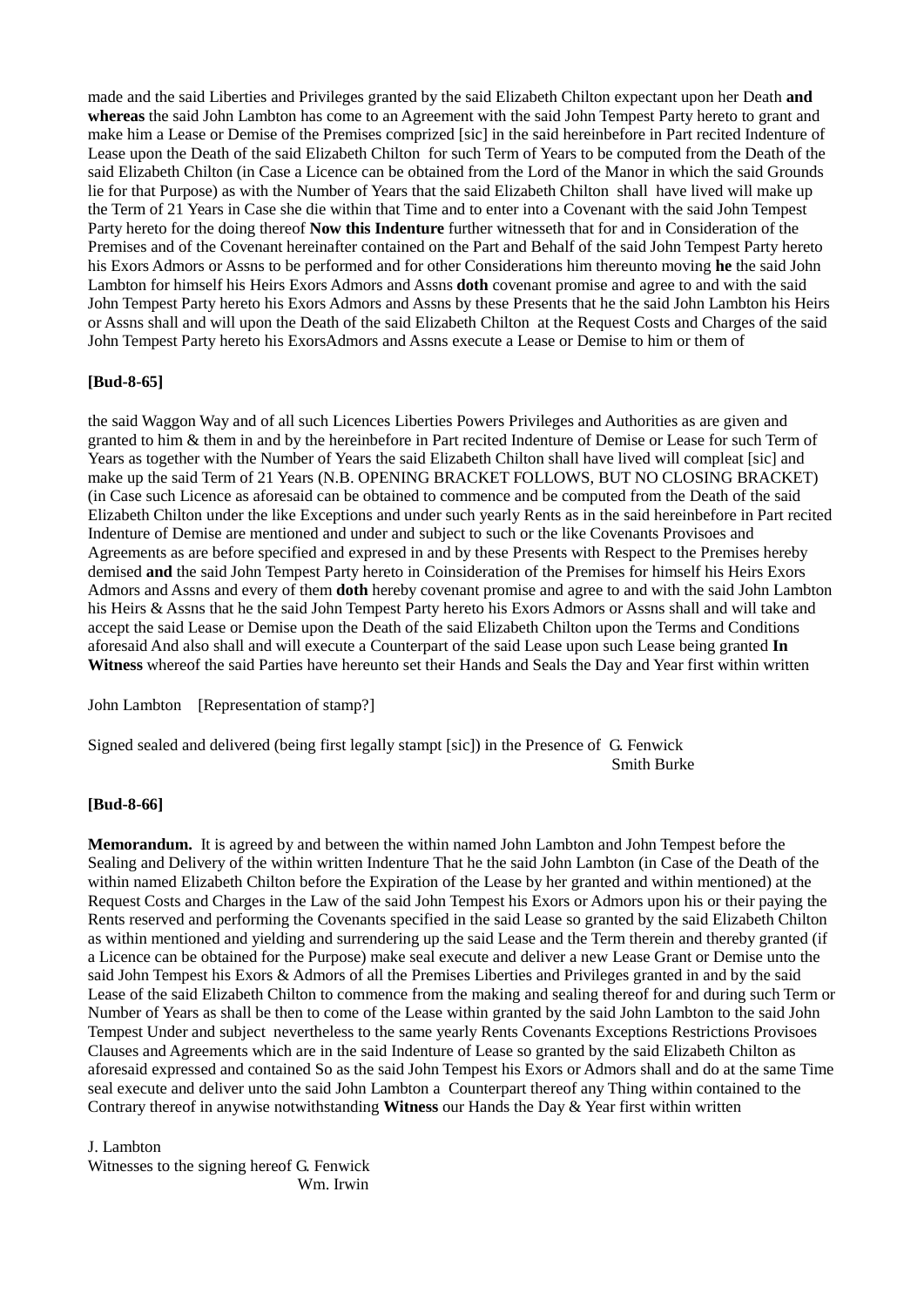### **[Bud-8-67]**

Case on the foregoing Leases

### To **Rt. Hopper Williamson Esq.**

### **Sir**

On behalf of Sir Hen. Tempest Vane Bart.: You are requested to cast your Eye over the Wayleave Lease from John Lambton Esq. To John Tempest Esq. dated 29<sup>th</sup> Oct. 1782 and also a Deed of Covenants between the same Parties dated 23rd May 1792; but more particularly the Clauses marked N.B. with a Pencil on the Margins: And to give your Opinion, by Way of Answers, to the two following Questions.

N.B. These Instruments accompany this Letter.

- Can Sir Henry Tempest Vane use the Wayleave demised to the late Mr. Tempest, over Mr. Lambton's, late Chilton's Ground, called the Hall Moor for the Leading of Coals from any new Colliery that he may purchase or take hereafter, during the Residue of his Term, without the Consent of the Trustees of the late Mr. Lambton?
- 2. Can the Trustees of the late Mr. Lambton lead Coals over the Grounds of the late Mr. Tempest, now Sir Henry's, from any other Collieries than those particularly specified by Name, or in the Township of Newbottle, as recited in the Deed of Covenant, without Sir Henry's Consent?

### **Opinion.**

I have perused the Wayleave Lease and Deed of Covenant left herewith, bearing Date respectively the 29th Oct. 1782 and 23rd May 1792; and am of Opinion that Sr. H.T.V. cannot use the Wayleave demised to the late Mr. Tempest over the Ground (late Chilton's) called the Hall Moor for Leading of Coals from any new Colliery that he may purchase or take hereafter during the Residue of his Term without the Consent of the Trustees of the late Mr. Lambton.

### **[Bud-8-68]**

I think that the Trustees of the late Mr. Lambton cannot without thr Consent of Sr. H.T.V. lead Coals over the Grounds of the late Mr. Tempest from any other Collieries than such as are situate within the respective Townships or Places particularly enumerated for that Purpose. But I conceive that they may lead Coals from any Collieries so locally situated, whether the same were in the Possession of General Lambton at the Time of the Execution of the Instruments referred to, or have since been, o

### **Rt. Hopper Williamson**

17<sup>th</sup> March 1800.r may at any Time hereafter during the Continuance of the Term be acquired.

### **[Bud-8-69]**

**Messrs. Longridge Leviss and Watkin** undertook the Collieries to work and lead according to the printed Conditions, annexed, viz:

| Pensher and Edens Main Collieries at 9 |  |
|----------------------------------------|--|
|                                        |  |

Mr. James Potts was fixed to give the monthly average Prices of Rye and Oats, as paid for a [at?] Willington and Biggs' Main Collieries.

His  $1<sup>st</sup>$  Report thereon from June  $30<sup>th</sup>$  to Dec. 31: 1801.

|         | Rye   | Oats  |
|---------|-------|-------|
|         | s. d. | s. d. |
| In July | 17.6  | 10.0) |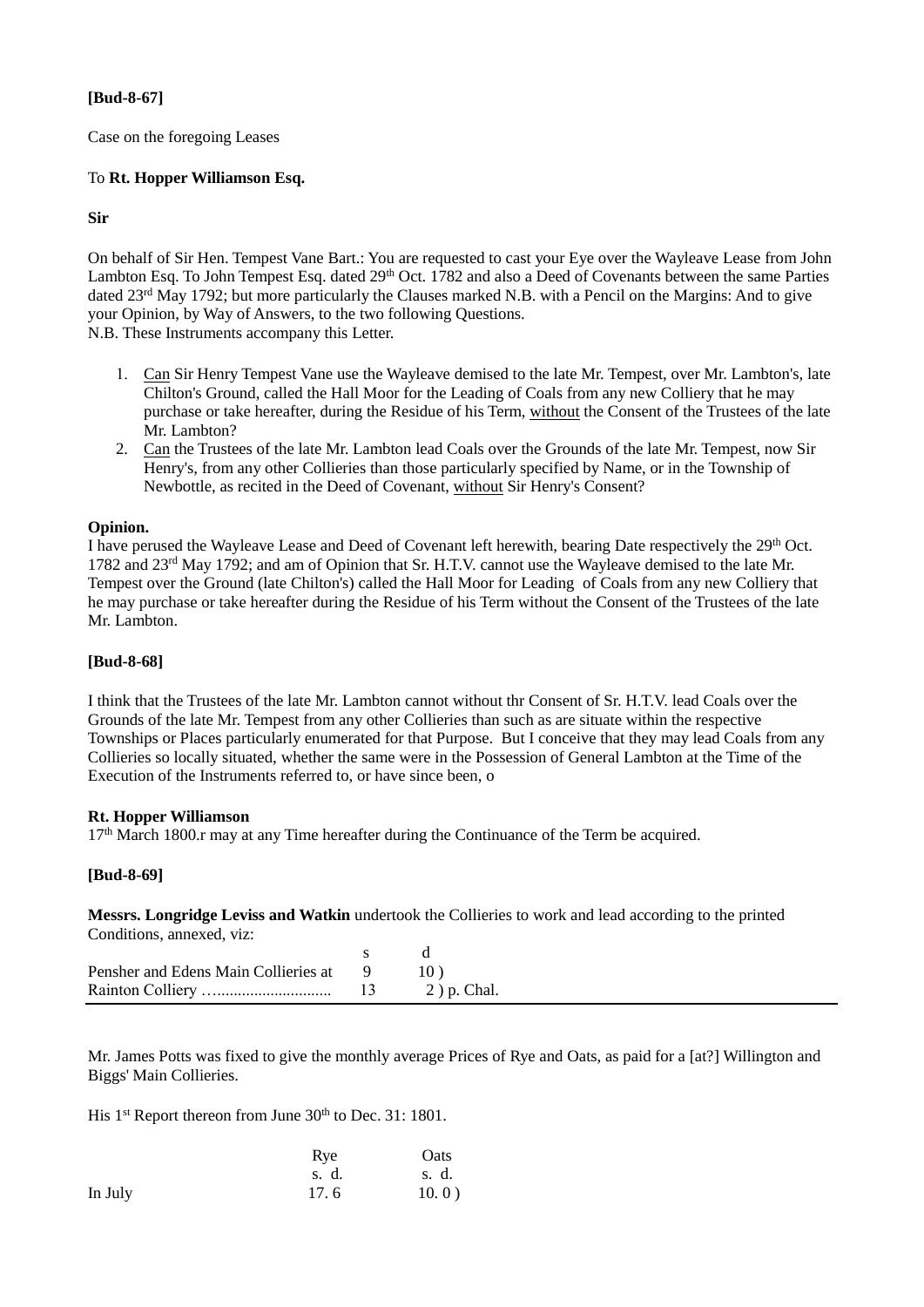| Aug. | 10.0 | 8.6)             |
|------|------|------------------|
| Sep. | 10.0 | 5.9)             |
| Oct. | 10.0 | 5. 0 ) Per Boll. |
| Nov. | 10.3 | 5.3)             |
| Dec. | 12.0 | 5.2)             |
|      |      |                  |

Signed James Potts.

Mr. John Cook was fixed on to state a fair Price per Chaldron for Keeping the Waggon Ways, and upholding the Waggons for Leading the Stocks of Coals at the Pits when the present Undertakers entered, viz:

 $\_$  , and the set of the set of the set of the set of the set of the set of the set of the set of the set of the set of the set of the set of the set of the set of the set of the set of the set of the set of the set of th

| From Rainton Colliery | 10 <sub>2</sub> |
|-----------------------|-----------------|
| - Harrington Mill     | 4) p. Chaldron  |
| - D Pit, Pensher      | 3)              |

Signed John Cook.

### **[Bud-8-70]**

Acct. of Oats consumed at the Collieries in the half-Year ending Dec. 31<sup>st</sup> 1801, viz:

| 2505 Bolls, which being cast up according to Mr. Potts') |      |     | $6\frac{1}{2}$ |
|----------------------------------------------------------|------|-----|----------------|
| 2505 Ditto, as above deduct at 5% p. Boll                | 626. | 5.  | O.             |
| Difference                                               | 205. | 16. | $6\frac{1}{2}$ |
| Moiety                                                   | 102. | 18  | $3\frac{1}{4}$ |
|                                                          |      |     |                |

Average Price bought at 6s. 7 ¾ d. p. Boll

Acct. of the Loss sustained by supplying the Pitmen with Rye for the Half-Year ending Dec. 31<sup>st</sup>. 1801.

\_\_\_\_\_\_\_\_\_\_\_\_\_\_\_\_\_\_\_\_\_\_\_\_\_\_\_\_\_\_\_\_\_\_\_\_\_\_\_\_\_\_\_\_\_\_\_\_\_\_\_\_\_\_\_\_\_\_\_\_\_\_\_\_

|                                                                                                                                        |        | £.       | S.         | d.             |
|----------------------------------------------------------------------------------------------------------------------------------------|--------|----------|------------|----------------|
| 1303 Bolls of Rye, according to Mr. Potts' Prices )<br>as on last Page, amount to<br>1303 Ditto Grinding at 6; and bringing Home at 8) |        | 765.     | 5.         | 3.             |
| together $14$ p;                                                                                                                       |        | 76.      | $\theta$ . | 2.             |
|                                                                                                                                        |        | £841. 5. |            | 5.             |
| Then supposing the above to average $7\frac{1}{4}$ Stones p. Boll)                                                                     |        |          |            |                |
| of Meal, the total Quantity will be 9447 Stones delivered)                                                                             |        | 708.     | 10.        | 6.             |
| to the Pitmen at $1/6$ p.;                                                                                                             |        |          |            |                |
|                                                                                                                                        |        | 132.     | 14.        |                |
|                                                                                                                                        | Moiety | 66.      | 7.         | $5\frac{1}{2}$ |
|                                                                                                                                        |        |          |            |                |

### **[Bud-8-71]**

An Acct. of Hay bought in June and July 1801.

Tons cw. qrs. lb.  $\qquad \qquad$  £. s. d.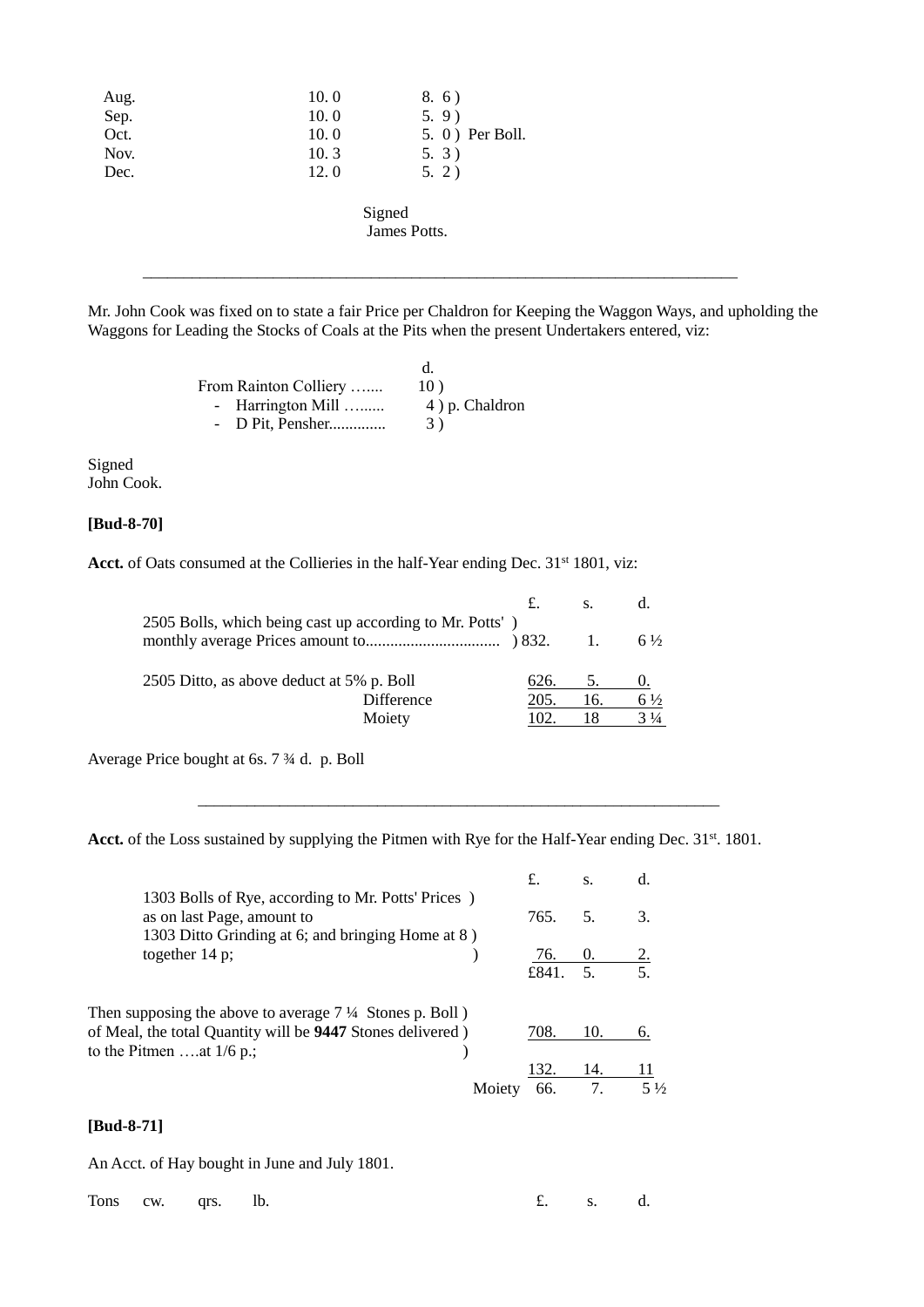| 3<br>63<br>2<br>25 of Sundries for  (old Hay)<br>Supposing the new Hay to be $3£$ per Ton, or when in its $)$                   |     |    |                                                                                                                                    |          | 378.  | 15.               | 6.              |
|---------------------------------------------------------------------------------------------------------------------------------|-----|----|------------------------------------------------------------------------------------------------------------------------------------|----------|-------|-------------------|-----------------|
|                                                                                                                                 |     |    | old State at 4 Guineas, comes to                                                                                                   |          | 265.  | 7.                | $7\frac{1}{2}$  |
|                                                                                                                                 |     |    |                                                                                                                                    | Remains  | 113.  | 7.                | $10\frac{1}{2}$ |
|                                                                                                                                 |     |    |                                                                                                                                    | A moiety |       | $\frac{56.}{13.}$ | $11\frac{1}{4}$ |
|                                                                                                                                 |     |    | Average of old Hay nearly 6£ a Ton.                                                                                                |          |       |                   |                 |
|                                                                                                                                 |     |    |                                                                                                                                    |          |       |                   |                 |
|                                                                                                                                 |     |    | An Acct. of Coals led by Carriagemen only, viz<br>Amount thereof from June 30 <sup>th</sup> to and with Aug. 5 <sup>th</sup> ----) |          | £.    | S <sub>1</sub>    | d.              |
| f(x)                                                                                                                            | S.  | d. |                                                                                                                                    |          | 80.   | 8.                | 1.              |
| 160.                                                                                                                            | 16. |    | d.<br>2. ----------------Advance at 10/-                                                                                           |          |       |                   |                 |
|                                                                                                                                 |     |    | Amount from Aug. 5 <sup>th</sup> to and with Dec. 31 <sup>st</sup> ---------------)                                                |          |       |                   |                 |
| £.                                                                                                                              |     | d. | s. d.<br>2. 11 ----------------Advance at 5/6 p.                                                                                   |          | 129.  | 5.                | $9\frac{1}{2}$  |
| 470.                                                                                                                            |     |    |                                                                                                                                    |          | £209. | 13.               | $10\frac{1}{2}$ |
|                                                                                                                                 |     |    |                                                                                                                                    |          | 104.  | 16.               | $11\frac{1}{2}$ |
|                                                                                                                                 |     |    | A further moiety of the Poundage on 191 Chaldrons )                                                                                |          |       |                   |                 |
| of the resting Coals led from the Pensher Pit; the first Moiety)<br>being included in the above, as the Undertakers had nothing |     |    |                                                                                                                                    |          |       | 18.               | 9               |
|                                                                                                                                 |     |    | to do with the Leading of these resting Coals under their                                                                          |          |       |                   |                 |
| Contract.                                                                                                                       |     |    |                                                                                                                                    |          |       |                   |                 |
|                                                                                                                                 |     |    |                                                                                                                                    |          | £105. | 15.               | $8\frac{1}{4}$  |

#### **[Bud-8-72]**

#### **Mr. Crowthers' Proposal for Building a Machine for Drawing Coals at the Nicholson Pit, Rainton Colliery. Dec. 12:1804**

"I agree to build at the Pit, East Rainton Colliery in the County of Durham, a double-powered Steam Engine (and Machine for flat or round Ropes) which shall consist of a Cylinder 30in. In Diameter: the Piston to have a 5 Feet Stroke; Also Engine and Machine House of Fir Timber; and finding all other Materials and Labourage for setting the same to work: Except Injection Water, Ropes and Leading of Materials."

"The Engine and Machine shall be capable of drawing and delivering to Bank 30 Scores of 24 Peck Corves of Coals in 12 Hours (by one or two Corves at one Time) from the Depth of 120 Fathoms.

"To be completed and set to Work in 8 Months for the Sum of 1500£ ----To be paid One-third at 4 Months, One-Third when the Engine and Machine is completed, and One-Third in four Months from the Machinery being completed."

Phin. Crowther

**[Bud-8-73]**

**[Blank page]**

**[Bud-8-74] [Double page spread with Bud-8-75 - financial tables]**

**Dr: Messrs. Longridge and Co; in Acct. with Sir. H.V. Tempest Bt. Cr.** For the **Half Year** ending **Dec. 31st 1801**

**[Bud-8-76]**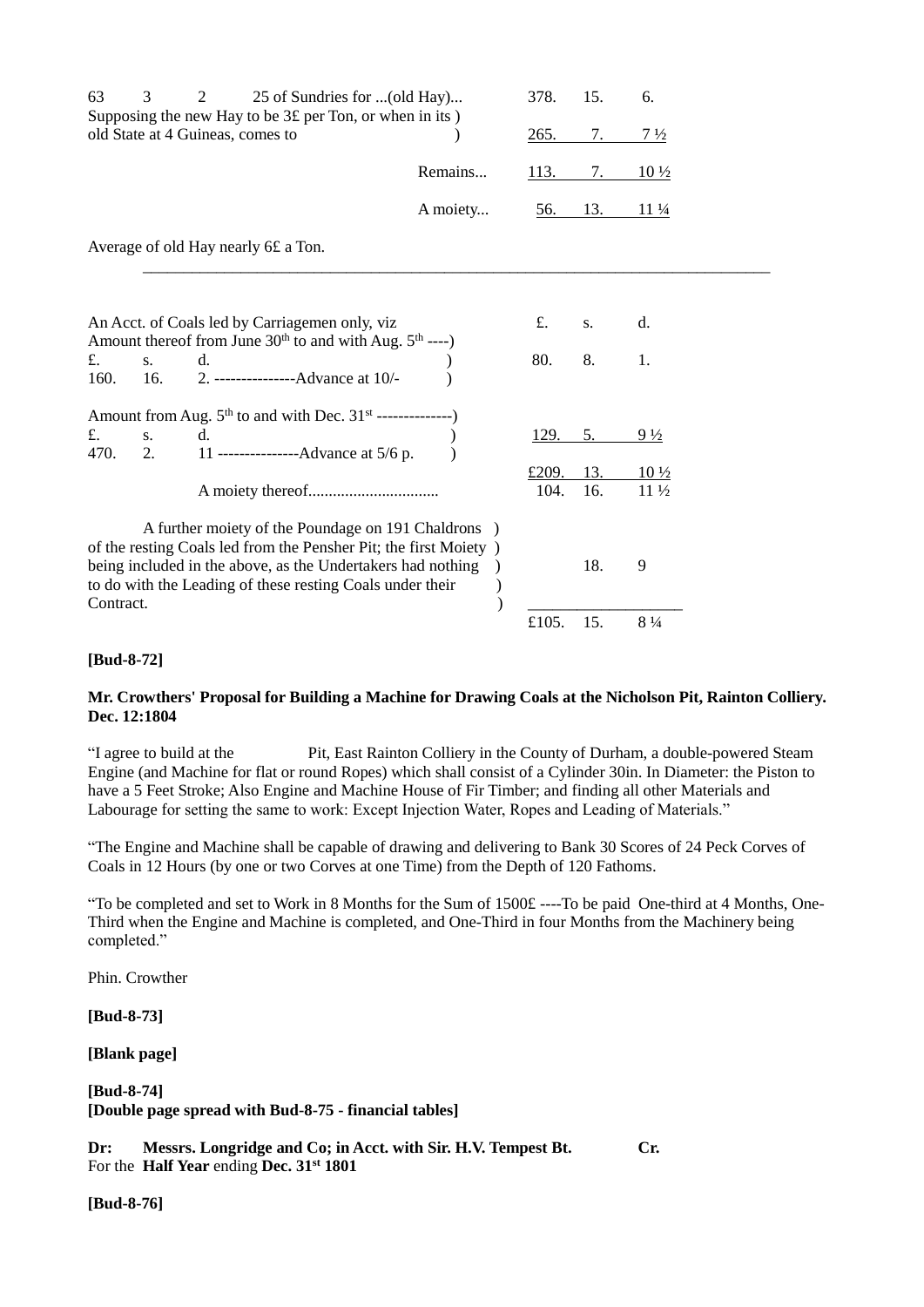**Considerations** on the **Propriety** of **Sir. H.V. Tempest's** Application to the **Dean** and **Chapter** for a Renewal of his Lease of **Rainton Colliery.** Anno **1802.**

**\_\_\_\_\_\_\_\_\_\_\_\_\_\_\_\_\_\_\_\_\_\_\_\_\_\_\_\_\_\_\_\_\_\_\_\_\_\_\_\_\_\_\_\_\_\_\_\_\_\_\_\_\_\_\_\_\_\_\_\_\_\_\_**

**Vend** annually 12000 Ch:.

|                                                                                                                                                                                                       | £ | S  | d              | £ | S              | d              |
|-------------------------------------------------------------------------------------------------------------------------------------------------------------------------------------------------------|---|----|----------------|---|----------------|----------------|
| The principal Seam now remaining to be wrought is the Huttons;<br>which affords very small Coals, but being mixed with the Pensher<br>Coals, are sold under that favourable Circumstance for per Cha: |   |    |                |   | 17             | $1\frac{1}{2}$ |
| The Charge of Delivering the same stands Sir Henry in, as below,<br>viz:                                                                                                                              |   |    |                |   |                |                |
| Messrs. Longridge & Co. Undertakers  p. Cha:                                                                                                                                                          |   | 13 | $\overline{2}$ |   |                |                |
| Rents, thereon<br>£, s, d.                                                                                                                                                                            |   |    |                |   |                |                |
| 22.0.0.<br>To the Dean & Chapter Colly. Rent                                                                                                                                                          |   |    |                |   |                |                |
| 350.0.<br>General Maxwell, Way-leave                                                                                                                                                                  |   |    |                |   |                |                |
| 30 0. 0. ) p Ann<br>Anthony Taylor Ditto                                                                                                                                                              |   |    |                |   |                |                |
| $45$ 0. 0. $)$<br>Anthony Storey Ditto                                                                                                                                                                |   |    |                |   |                |                |
| $25$ 0. 0. )<br>Mr. Byers Ditto                                                                                                                                                                       |   |    |                |   |                |                |
| 157 0. 0. p Cha.                                                                                                                                                                                      |   |    | $3\frac{1}{4}$ |   |                |                |
| Keeping the Waste and Agency, with Contingents                                                                                                                                                        |   |    | $2\frac{3}{4}$ |   |                |                |
| Staith Charges, with Repairs, &c. &c.                                                                                                                                                                 |   |    | 3              |   |                |                |
| <b>River Dues</b>                                                                                                                                                                                     |   |    | 3              |   |                |                |
| A Moiety of Risk on Dearness of Hay, Corn, &c. &c.                                                                                                                                                    |   |    | 3              |   |                |                |
| Unforeseen Accidents to Engine, Shafts, &c. &c.                                                                                                                                                       |   |    | $2\frac{1}{2}$ |   |                |                |
|                                                                                                                                                                                                       |   |    |                |   | 14             | $7\frac{1}{2}$ |
| Profit p Ch:                                                                                                                                                                                          |   |    |                |   | $\overline{2}$ | 6              |
| Mem: The above Statement has Reference only to the present<br>Undertaking, and the present Way-leave Rents, &c.                                                                                       |   |    |                |   |                |                |

### **[Bud-8-77]**

|                                       |  |                | S. |  |
|---------------------------------------|--|----------------|----|--|
|                                       |  | 6 p Chaldron   |    |  |
|                                       |  |                |    |  |
| Deduct for opening other Pits  p Cha: |  | $1\frac{1}{2}$ |    |  |
| for Interest on Colliery Stock do.    |  | $2\frac{1}{2}$ |    |  |
| for Do. On the last Fine  do.         |  |                |    |  |
|                                       |  |                |    |  |
| Profit p Chaldron                     |  |                |    |  |
|                                       |  |                |    |  |

N.B. The Application was not made, at this Time: - But see Page 81, for another Application.

### **[Bud-8-78]**

**Preparatory Steps** towards Settling the 2<sup>nd</sup> Half Year's Account with the Undertakers, ending June 30<sup>th</sup> 1802.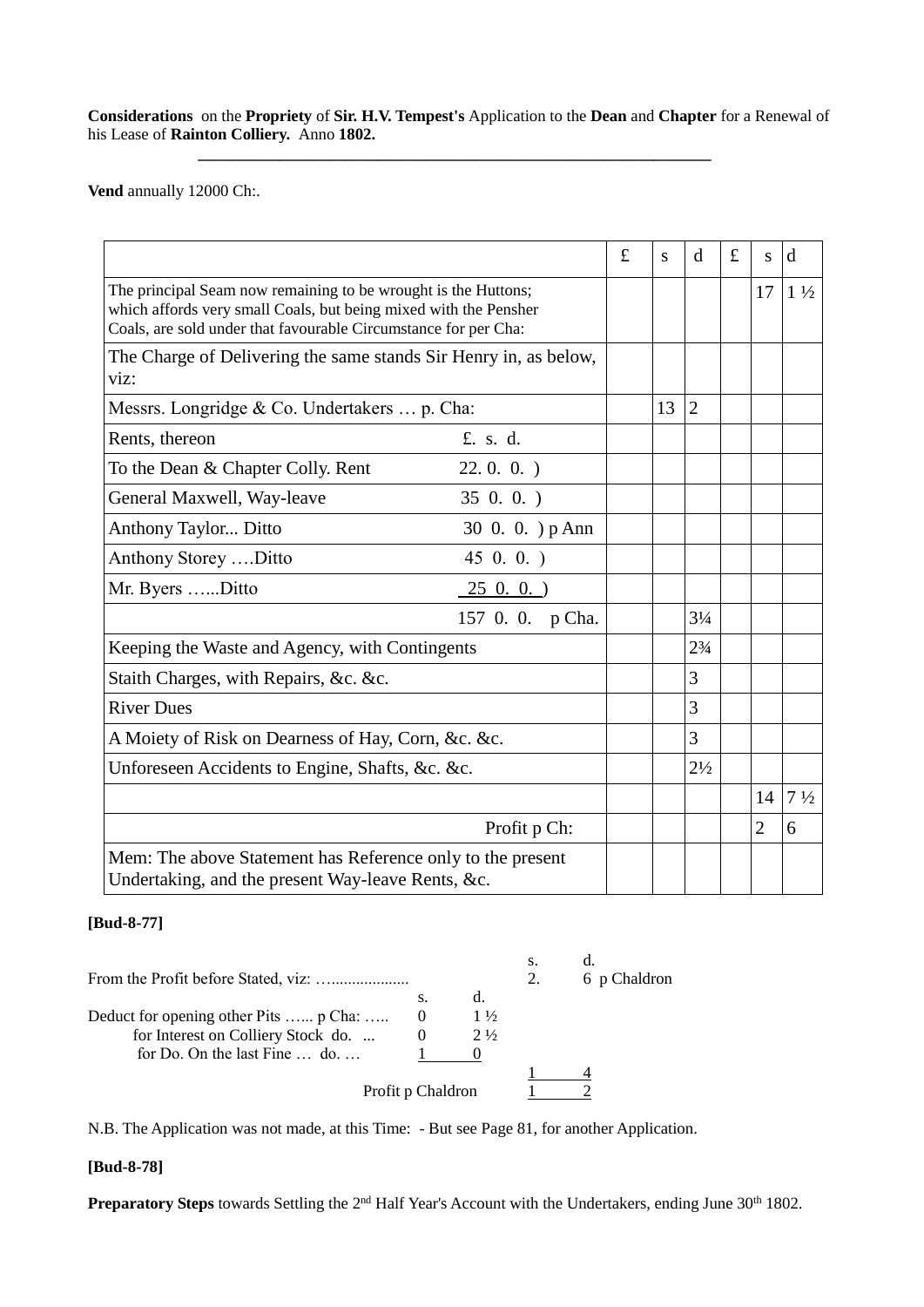Mr. James Potts' Second Report on the Average Prices of Oats and Rye in Newcastle Market (see his first Report on P. 69)

|               | Oats. Rye. |          |
|---------------|------------|----------|
| 1802. January |            |          |
| February      |            |          |
| March         |            |          |
| April         |            | P. Boll. |
| May           |            |          |
|               |            |          |
|               |            |          |

#### **[Bud-8-79]**

#### **Copy**

Phineas Crowthers Proposal for Building a Steam Machine for Drawing Coals at the Wharton Row Pit.

"**Estimate** for Building, Completing and Setting to Work on the new Pit, Eden Main Colliery, in the County of Durham a double powered Steam Engine with a Cylinder 30 Inches Diameter, the Piston to have a 5 Feet Stroke; and a Machine finding all Materials and Labour for setting the same to work; except Injection Water, Ropes, and Leadings of Materials.

The Engine and Machine to be capable of Drawing and Delivering to Bank 30 Scores of 20 Peck Corves of Coals in 12 Hours; by one or two Corves at once; from the Depth of 120 Fathoms: To be completed and set to Work in 7 Months for the Sum of **1500£** to be paid, One-Third in 4 Months; One-Third when set to Work; and the other Third and last Payment at 4 Months.

**I also** propose to Build the above Engine & Machine exclusive of Boiler, Mason or Brickwork for **1200£** to be paid as before. Phin. Crowther Newcastle,  $30<sup>th</sup>$  Nov. 1803.

N.B. The above Proposal agreed to for the Sum of 1200£. Sr. Henry to build the Boiler, House, &c. &c.

Look back to Page **72.**

#### **[Bud-8-80]**

Mr. Potts reported the Prices of Corn, as under, for the Year 1803 viz:

|           | Oats |                | Rye              |                                 |  |
|-----------|------|----------------|------------------|---------------------------------|--|
|           | S.   | d.             | $S_{\cdot\cdot}$ | d.                              |  |
| January   | 4    | 10             | 10               | 6 per Boll                      |  |
| February  | 4    | 9              | 10               | 6                               |  |
| March     | 4    | 8              | 9                | 6                               |  |
| April     | 4    | 8              | 9                | 6                               |  |
| May       |      | 6              | 9                | 6                               |  |
| June      | 6    | $\overline{2}$ | 9                | 6                               |  |
| July      | 6    | 4              | 9                | 6                               |  |
| August    | 6    | 4              | 9                | 6                               |  |
| September | 6    | 2              | 9                | $\Omega$                        |  |
| October   | 6    | $\overline{2}$ | 9                | 0 none required since by Pitmen |  |
| November  | 6    | $\theta$       |                  |                                 |  |
| December  |      | 10             |                  |                                 |  |

#### **[Bud-8-81]**

**Dec. 1803.**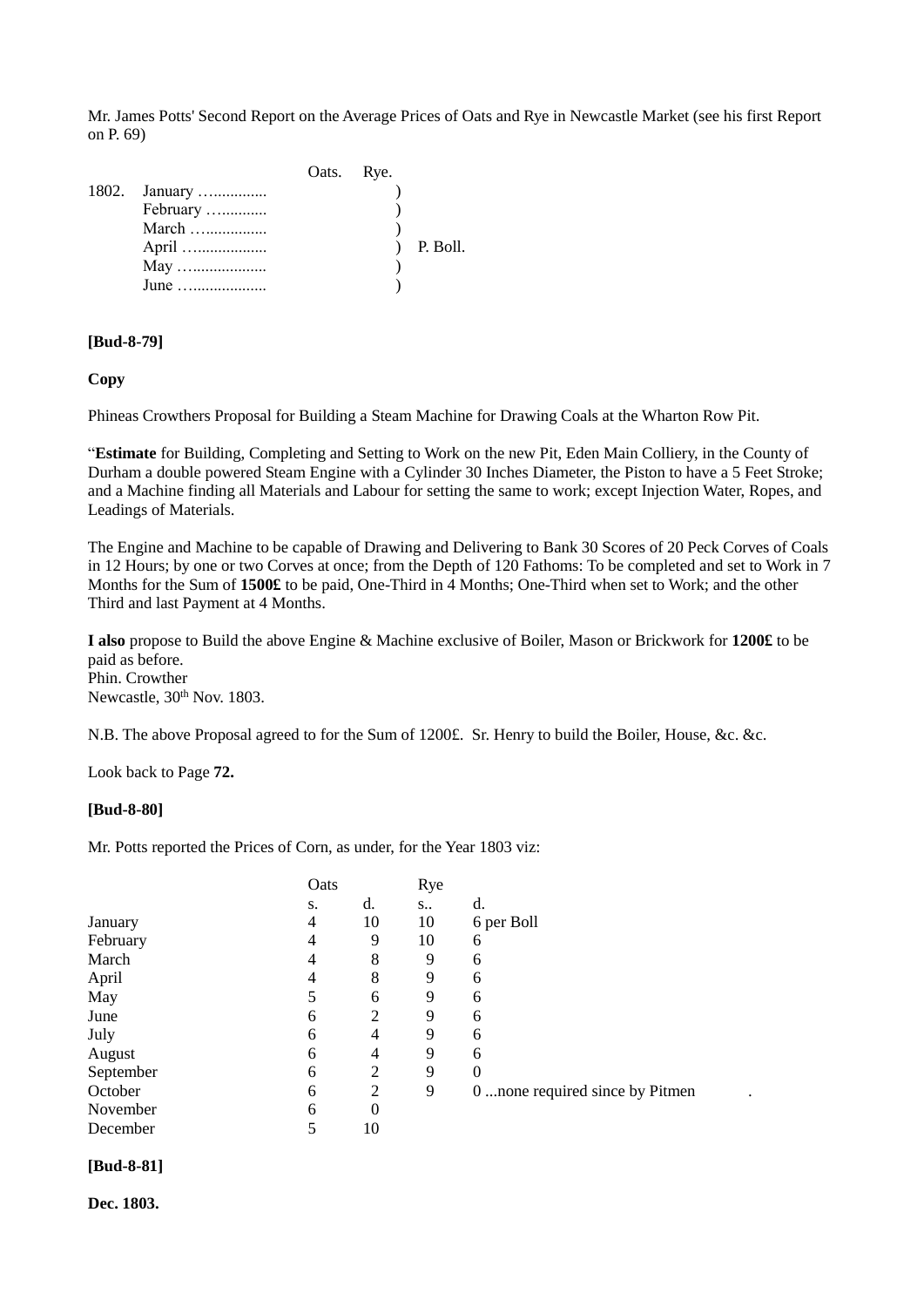**Application** having been made on Behalf of Sir Hen. Vane Tempest to the Dean and Chapter for a Renewal of the Rainton Colliery Lease, the following Estimate was made.

**Estimate** of the Profit arising on the Working of a Chaldron of Coals at **East Rainton Colliery; £. s. d.**

| Suppose Sir Henry's next Receipt ,,,,,,p. Cha. | $-190$ |  |
|------------------------------------------------|--------|--|

Deductions for all Charges in Working Loading and Delivering the same... £. s. d.

| The present Undertaker's Price                         | p. Cha. | 13 2                |          |
|--------------------------------------------------------|---------|---------------------|----------|
|                                                        | do.     | 3                   |          |
| Increase in the Prices of Hay, Corn, Rye for Pitmen, ) |         |                     |          |
| Binding Money, and various unforeseen Accidents )      | do.     | 3                   |          |
| Way-leave, Colliery & Staith Rents, Damages, &c &c.    | do.     | 10                  |          |
| River Duty                                             | do.     | 3                   |          |
| Salaries, Staith Charges, Collecting, &c.              | do.     | 3                   |          |
| Fund appropriated to the Sinking of a new Pit, laying) | do.     | 6                   |          |
| Waggon Way, &c.                                        |         |                     |          |
| Interest on the Colliery Stock                         | do.     | 3                   |          |
|                                                        | do.     | $1\quad$            |          |
|                                                        | do.     | $\overline{3}$      |          |
|                                                        |         |                     | $\theta$ |
|                                                        |         | Profit  p. Chaldron | 2 0      |
|                                                        |         |                     |          |

Sir Henry's Profit on the Coals as above stated is p. Cha. 2s. 0d. Give the Dean and Chapter 1/3 there of as Rent, viz. 8d. p. Chaldron, Which comes to 12s. 3d. p. Ten of 18 1/3 Chaldrons.

#### **[Bud-8-82]**

|                                                                            | <b>1260</b> | 10           | 10              |
|----------------------------------------------------------------------------|-------------|--------------|-----------------|
|                                                                            | 680         | 1            | $11\frac{1}{2}$ |
|                                                                            | 580         | 8            | $10\frac{1}{2}$ |
|                                                                            | £.          | S.           | d.              |
| <b>Binding Charges, stated, viz:</b>                                       |             |              |                 |
| $[Bud-8-83]$                                                               |             |              |                 |
|                                                                            | 695         | 3            | $6\frac{1}{2}$  |
|                                                                            | 379         | 3            |                 |
|                                                                            | <u>22</u>   | $\mathbf{0}$ | $\frac{0}{9}$   |
|                                                                            | 401         | 3            | 9               |
|                                                                            | £.          | S.           | d.              |
|                                                                            |             | 3            |                 |
|                                                                            | <u>6</u>    | 3            | 07              |
|                                                                            | Y.<br>8     | qrs.<br>2    | mo.<br>17       |
| He wishes to renew by adding 9 Years to fill up the 21.                    |             |              |                 |
| Sir Henry's Term in the Lease is 12 Years from Sep. 27 <sup>th</sup> 1803. |             |              |                 |
| Rent on 655 Tons at 12s. 3d. p Ton amounts to                              | 401         | S.<br>3      | d.<br>9         |
| This Quantity is $= 655$ Tons in round Numbers.                            | £.          |              |                 |
| Taking the average Vend at 12000 Chaldrons                                 |             |              |                 |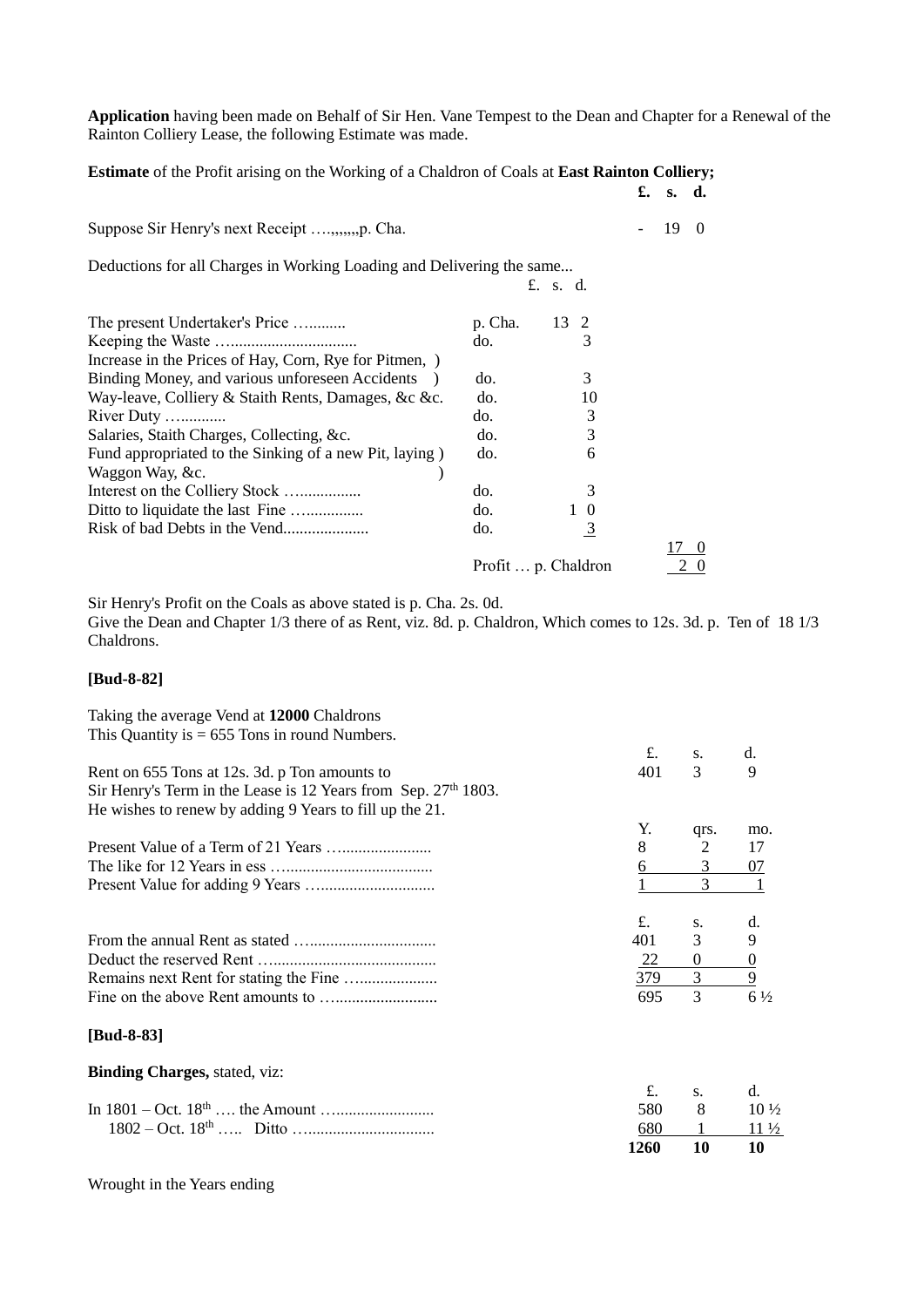|                            | Cha. B.  |  |
|----------------------------|----------|--|
| Oct. 18 <sup>th</sup> 1802 | 42690 12 |  |
| Oct. 18th 1803             | 45339 21 |  |
|                            | 88030 9  |  |

| Cha. | Bolls.                                  |               |                         |  |
|------|-----------------------------------------|---------------|-------------------------|--|
|      |                                         | 1100          | 7                       |  |
|      |                                         | $Loss \& 160$ | $\overline{\mathbf{3}}$ |  |
|      | Charged a Moiety in the following Acct. | 80            |                         |  |

### **[Bud-8-84]**

**[**Double-page spread with **[Bud-8-85]**

#### **Dr. The Representatives of the late Thomas Longridge Esq., &c, with Sr. H.V. Tempest Bt. Cr.**

[Financial Tables]

#### **[Bud-8-86]**

**[**Double-page spread with **[Bud-8-87]**

### **Continued.**

[Financial Tables]

#### **[Bud-8-88]**

### **The Charge of Binding Pitmen, Oct. 18th 1803. At Pensher and Eden Main**

|                         | $\pounds$ | S              | $\mathbf d$              | £    | S              | d              |
|-------------------------|-----------|----------------|--------------------------|------|----------------|----------------|
| <b>Binding Money</b>    | 636       | 6              | $\overline{0}$           |      |                |                |
| Earnests                | 25        | 11             | $\overline{0}$           |      |                |                |
| Drink Bills             | 249       | 17             | 6                        |      |                |                |
| <b>Sundry Expenses</b>  | 19        | 6              | $\overline{\phantom{a}}$ |      |                |                |
| <b>Parchment Stamp</b>  | <u>1</u>  | $\overline{1}$ | $\underline{6}$          |      |                |                |
|                         |           |                |                          | 932  | 8              | $\overline{0}$ |
| Lt. Money £115 18s. 6d. |           |                |                          |      |                |                |
| <b>Rainton Colliery</b> |           |                |                          |      |                |                |
| <b>Binding Money</b>    | 406       | 7              | $\Omega$                 |      |                |                |
| Earnests                | 11        | $\overline{2}$ | $\overline{0}$           |      |                |                |
| Drink Bills             | 46        | 19             | 5                        |      |                |                |
| <b>Sundry Expenses</b>  | 12        | $\overline{1}$ | $\underline{6}$          |      |                |                |
| Lt. Money £39. 18. 0d.  |           |                |                          | 476  | $\overline{9}$ | 11             |
|                         |           |                |                          | 1408 | 17             | 11             |

#### **[Bud-8-89]**

**Contingent Charges** paid in **1803.**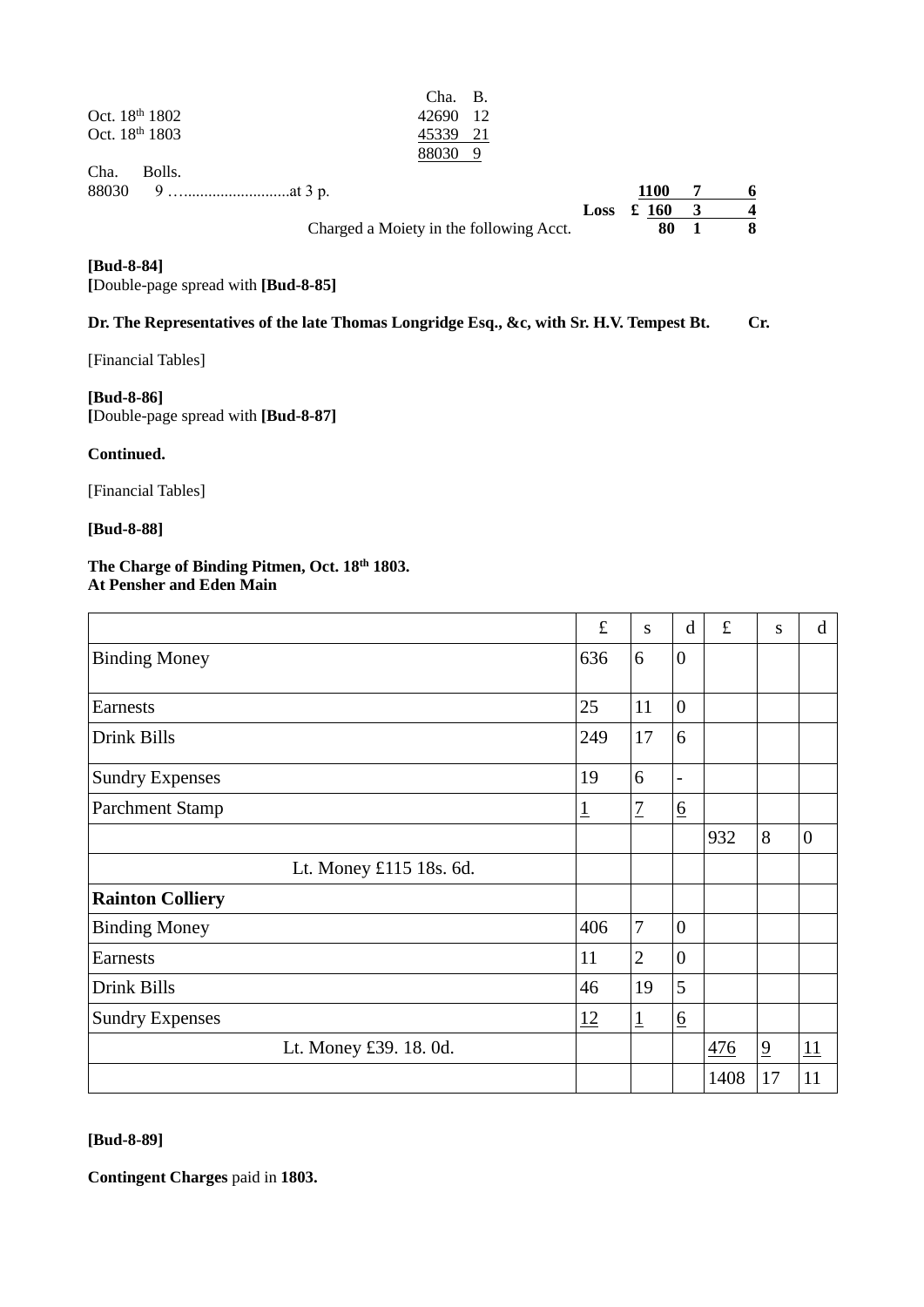|                                            | $\mathbf f$ | S  | d        |
|--------------------------------------------|-------------|----|----------|
| Keeping Pensher and Harrington Mill Wastes | 174         | 12 | $\theta$ |
| The like at Rainton                        | 152         | 6  | O        |
| The Staith Charges                         | 127         | 7  |          |
| Sinking and Walling the New Pit            | 396         | 10 |          |
| Drifting and Stappels to the Bowen         | 251         | 7  |          |
| Building New Houses, &c. &c. &c.           | 1143        | 5  |          |
|                                            | 2245        |    | 3        |

### **[Bud-8-90]**

**[**Double-page spread with **[Bud-8-91]**

**Dr.: the representation of the late Thos. Longridge Esq; and Co. with Sir H.V. Tempest Bart.: Cr.**

**[Financial tables]**

**[Bud-8-92]**

**[**Double-page spread with **[Bud-8-93]**

**Dr: The Undertakers Acct. with Sir Henry Vane Tempest Bart.: Contin. Cr.**

**[Financial tables]**

#### **[Bud-8-94]**

**Statement** of the **Consumption** and **Prices** of Oats, from June 30<sup>th</sup> to and with Dec. 31: 1804

|                                            |     |    | <b>Bolls</b>    | at p. | £     | s. | d.       |
|--------------------------------------------|-----|----|-----------------|-------|-------|----|----------|
| In July                                    |     |    | 656             | 6/3   | 205   |    |          |
| August                                     |     |    | 690             | 6/4   | 218   | 10 |          |
| September                                  |     |    | 651             | 6/6   | 211   | 11 | 6        |
| October                                    |     |    | 637             | 6/9   | 214   | 19 | 9        |
| November                                   |     |    | 686             | 6/9   | 231   | 10 | 6        |
| December                                   |     |    | 704             | 6/3   | 220   |    |          |
|                                            |     |    |                 |       | £1301 | 11 | 9        |
|                                            |     |    | 4024            | 5/0   | 1006  |    |          |
|                                            |     |    |                 |       | 295   | 11 | 9        |
| Expence in Leading from the Market & Tolls |     |    |                 |       | 50    | 6  | $\theta$ |
|                                            |     |    |                 |       | 345   | 17 | 9        |
|                                            | £   | S  | d               |       |       |    |          |
| A Moiety of this is                        | 172 | 18 | $10\frac{1}{2}$ |       |       |    |          |

### **Statement** of the **Distances** of the several Pits from the River and **Leading Prices**

|                          |     | <b>Distances</b> |       | Prices in $1803$ , &c. | Given in 1804  |                                               |  |  |
|--------------------------|-----|------------------|-------|------------------------|----------------|-----------------------------------------------|--|--|
|                          |     | Miles            | Yards | $\omega$               |                |                                               |  |  |
| <b>Rainton North Pit</b> |     | 3                | 1578  | 15 p Wag.              | 17             |                                               |  |  |
| Herrington Mill do.      |     |                  | 814   | do.                    |                | $8\frac{1}{2}$ ) Advance to Drivers 1 p. Gait |  |  |
| E ---------              | do. |                  | 436   | do.                    | $8\frac{1}{2}$ |                                               |  |  |
| $D$ ---------            | do. |                  | 1452  | - do.<br>h.            |                |                                               |  |  |

### **[Bud-8-95]**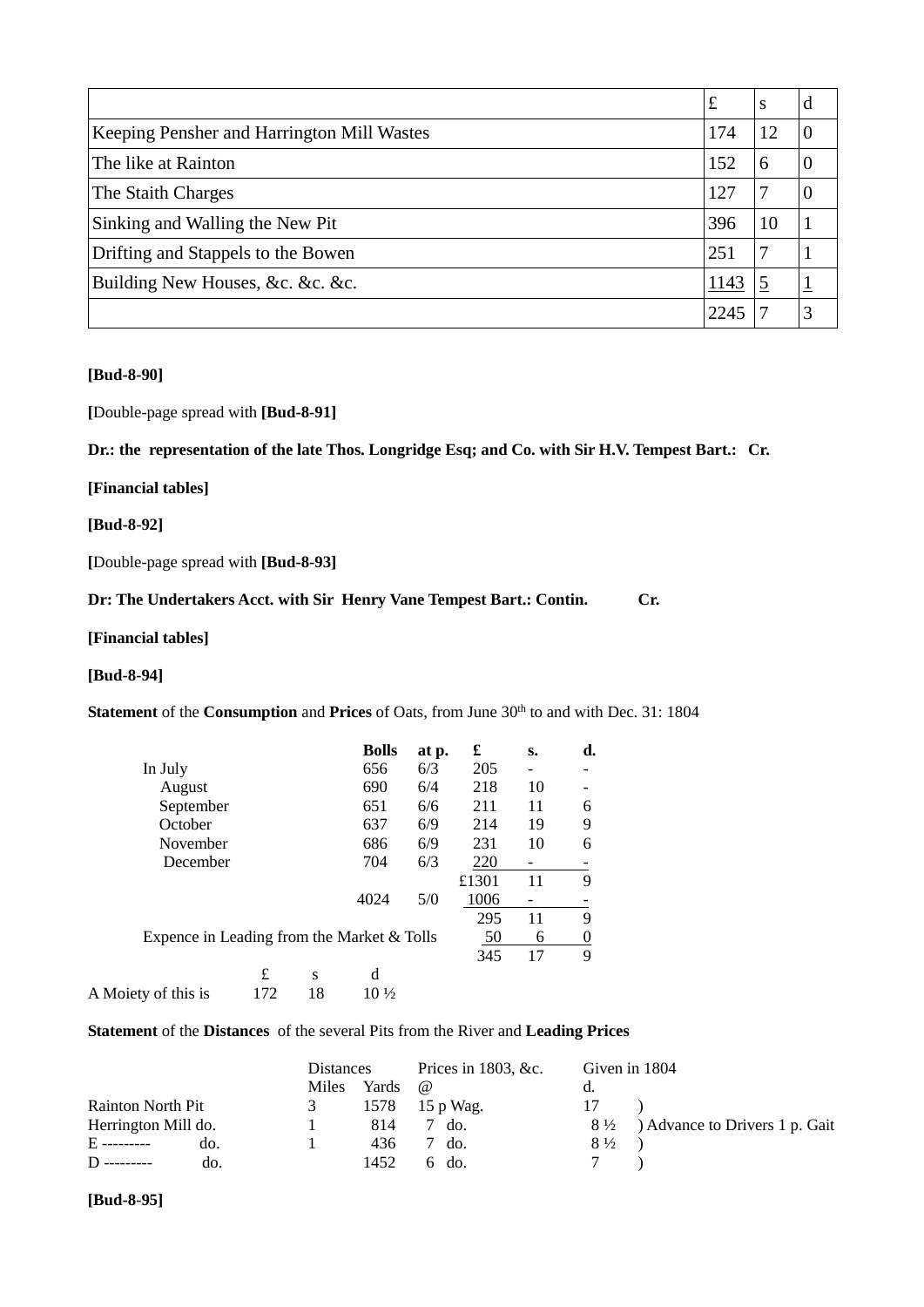Comparative Statement of the Working Prices paid in 1801, and in 1805.

|                                        |                | In 1801                  |                          |                          | In 1805                  |                              |                          | In 1801        |                          |                          | In 1805        |                          |
|----------------------------------------|----------------|--------------------------|--------------------------|--------------------------|--------------------------|------------------------------|--------------------------|----------------|--------------------------|--------------------------|----------------|--------------------------|
|                                        | $\pounds$      | S                        | d                        | $\pounds$                | S                        | $\mathbf d$                  | $\pounds$                | S              | d                        | $\mathbf f$              | S              | d                        |
| Hewing under the Top p. Score          |                | 5                        | $\overline{a}$           | $\overline{a}$           | 6                        | 9                            | $\frac{1}{2}$            | $\overline{4}$ |                          |                          | 5              |                          |
| Do. at the Stone p. do.                | $\overline{a}$ | $\overline{4}$           | 9                        | $\overline{a}$           | 6                        | 3                            | $\overline{a}$           | 3              | 6                        | $\overline{a}$           | $\overline{4}$ | 6                        |
| Headways ----- p. Yd.                  | $\overline{a}$ |                          |                          | $\overline{a}$           | $\overline{2}$           | $\frac{1}{2}$                |                          |                |                          |                          | $\mathbf{1}$   | 10                       |
| Walls ----------- p. do.               | $\overline{a}$ | $\mathbf{1}$             | 6                        | $\overline{a}$           | $\mathbf{1}$             | 10                           | $\blacksquare$           | $\overline{a}$ | 10                       |                          | $\mathbf{1}$   | 8                        |
| Narrow Bord ---p. do.                  | $\frac{1}{2}$  | $\overline{\phantom{0}}$ | 10                       | $\overline{a}$           | $\mathbf{1}$             | $\overline{4}$               | $\frac{1}{2}$            | $\overline{a}$ | 10                       |                          | $\mathbf{1}$   | $\overline{4}$           |
| Laying-out Bords ---- each             | $\overline{a}$ | $\mathbf{1}$             | $\overline{\phantom{0}}$ | $\overline{a}$           | $\mathbf{1}$             | $\overline{4}$               |                          |                |                          |                          |                |                          |
| Overmen ------- p Week                 | $\overline{a}$ | 13                       | $\overline{a}$           | $\overline{a}$           | 12                       | $\frac{1}{2}$                | $\blacksquare$           | 13             | $\overline{a}$           | $\overline{\phantom{0}}$ | 14             | $\frac{1}{2}$            |
| Driving with Rollies p.do.             | $\overline{a}$ | $\mathbf{1}$             | $\overline{4}$           | $\overline{a}$           | $\mathbf{2}$             | $\qquad \qquad -$            | $\frac{1}{2}$            | 1              | $\overline{a}$           | $\overline{a}$           | $\mathbf{1}$   | 6                        |
| p. do.                                 | $\overline{a}$ | $\mathbf{1}$             | 6                        | $\overline{a}$           | $\overline{2}$           | 6                            | $\overline{a}$           | $\mathbf{1}$   | $\overline{4}$           |                          | $\overline{2}$ |                          |
| p. do.                                 | $\overline{a}$ | 1                        | 8                        | $\overline{a}$           | 3                        | $\frac{1}{2}$                | $\frac{1}{2}$            | $\overline{2}$ | $\overline{a}$           | $\overline{a}$           | 3              | $\overline{\phantom{0}}$ |
| Setting on at Shaft - p.Day            | $\frac{1}{2}$  | $\overline{2}$           | 6                        | $\overline{a}$           | $\overline{3}$           | 6                            | $\blacksquare$           | 3              | $\overline{a}$           | $\overline{a}$           | $\overline{4}$ | $\overline{\phantom{0}}$ |
| Horsekeepers -<br>p. do.               | $\overline{a}$ | $\overline{2}$           | $\overline{2}$           |                          |                          |                              |                          |                |                          |                          |                |                          |
| Trap Doors Keeping p. do.              | $\overline{a}$ | $\overline{a}$           | 6                        | $\overline{a}$           | $\mathbf{1}$             | $\frac{1}{2}$                | $\overline{a}$           | $\overline{a}$ | 6                        |                          | $\mathbf{1}$   | $\overline{a}$           |
| p. do.                                 | $\blacksquare$ | $\overline{a}$           | 8                        |                          |                          |                              |                          |                |                          |                          | $\mathbf{1}$   | 6                        |
| p. do.                                 | $\overline{a}$ | $\overline{a}$           | 9                        |                          |                          |                              |                          |                |                          |                          |                |                          |
| <b>Drawing Props</b><br>p. Score       | $\blacksquare$ | $\overline{a}$           | 8                        | $\overline{\phantom{0}}$ | $\mathbf{1}$             | $\overline{\phantom{0}}$     |                          |                |                          |                          |                |                          |
| Building Stoppings – each              | $\overline{a}$ | $\mathbf{1}$             | $\overline{\phantom{0}}$ | $\overline{a}$           | $\mathbf{1}$             | $\overline{\phantom{m}}$     |                          |                |                          |                          | $\mathbf{1}$   | $\overline{\phantom{0}}$ |
| Finding Oil and Drivers<br>Candles &c. | $\overline{a}$ | $\overline{a}$           | $4\frac{3}{4}$           | $\overline{a}$           | $\mathbf{1}$             | $\overline{\phantom{0}}$     | $\overline{\phantom{0}}$ | $\overline{a}$ | $5\frac{1}{2}$           |                          | $\overline{a}$ | $4\frac{1}{2}$           |
| Corving<br>p. do.                      | $\blacksquare$ | $\overline{a}$           | 5                        | $\overline{a}$           | $\overline{\phantom{0}}$ | $\qquad \qquad \blacksquare$ | $\qquad \qquad -$        | -              | $4\frac{3}{4}$           | $\overline{\phantom{0}}$ | -              |                          |
| Sledding<br>p. do.                     |                |                          | 3                        |                          |                          | $\overline{4}$               |                          |                | $2 \frac{1}{2}$          |                          |                | 3                        |
| Smithwork<br>p. do.                    | $\overline{a}$ | $\overline{a}$           | 3                        | $\overline{a}$           | $\overline{\phantom{0}}$ |                              | $\qquad \qquad -$        |                | $2\frac{1}{4}$           |                          |                |                          |
| Upholding Machine p. do.               | $\frac{1}{2}$  | $\overline{\phantom{0}}$ | $\overline{4}$           | $\overline{a}$           | $\overline{\phantom{0}}$ | $\overline{4}$               | $\blacksquare$           |                |                          |                          |                |                          |
| Boring in the Coal<br>p. Yard          | $\blacksquare$ |                          | $2\frac{1}{2}$           |                          | $\overline{\phantom{0}}$ | $\overline{a}$               | $\overline{a}$           |                |                          |                          | $\overline{a}$ |                          |
| Driving with Waggons p. Day            | $\overline{a}$ | $\overline{a}$           | $\overline{a}$           | $\frac{1}{2}$            | $\mathbf{1}$             | 6                            | $\frac{1}{2}$            |                | $\overline{\phantom{0}}$ |                          |                |                          |
| Craning<br>p. Day                      | $\overline{a}$ |                          |                          |                          |                          |                              |                          |                |                          |                          |                |                          |
| Hewing double<br>p. Score              |                |                          |                          |                          |                          |                              |                          |                | $4\frac{1}{2}$           |                          |                |                          |

D Pit, Pensher North Rainton

**[N.B. Adjacent to the 'Setting on at Shaft' line is written in the right hand margin in tiny script 'cons.']**

**[Bud-8-96]**

**Colliery Prices paid in 1801 & 1804.**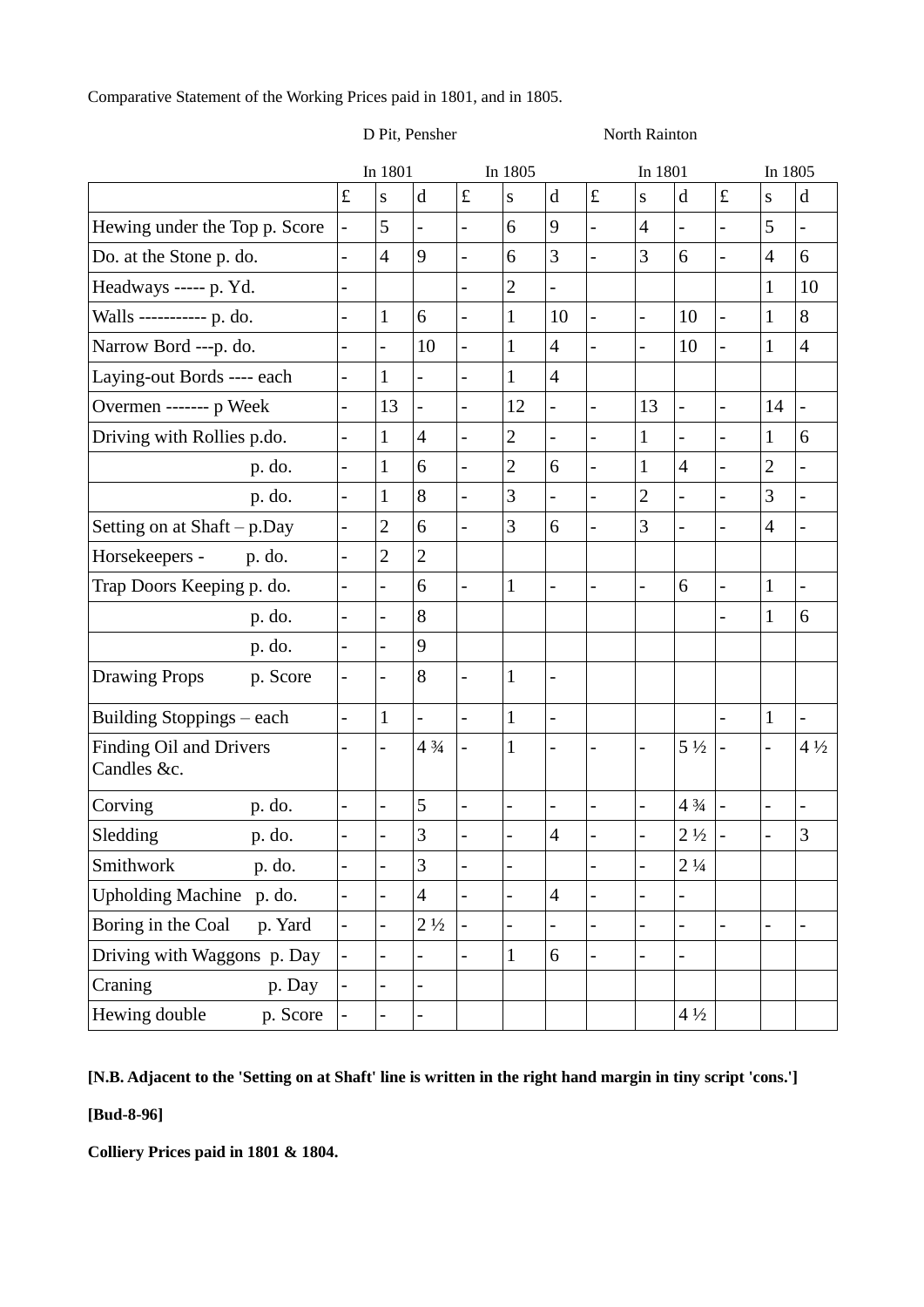|                                    |         |                          | 1801           |                | <b>Herrington Mill Pit</b><br><b>High Main</b><br><b>Maudlins</b><br>1805 |                          |                |                | E Pit<br><b>High Main</b><br>1805 |                |                |                          |
|------------------------------------|---------|--------------------------|----------------|----------------|---------------------------------------------------------------------------|--------------------------|----------------|----------------|-----------------------------------|----------------|----------------|--------------------------|
|                                    |         | £.                       | S.             | d.             |                                                                           | £.                       | S.             | d.             |                                   | £.             | S.             | d.                       |
| Hewing under the Top p. Sc.        |         | $\overline{a}$           | 5              | 6              |                                                                           | $\overline{a}$           | 6              | $\overline{a}$ |                                   | $\overline{a}$ | 6              | 9                        |
| Ditto – at the Stone, p. do.       |         | $\overline{a}$           | 5              | $\overline{3}$ |                                                                           |                          |                |                |                                   | $\overline{a}$ | 6              | 3                        |
| Headways ---- p. Yard              |         | $\overline{\phantom{0}}$ |                |                |                                                                           | -                        | $\overline{2}$ | $\overline{a}$ |                                   | -              | $\overline{2}$ | $\overline{2}$           |
| Walls<br>p. do.                    |         | $\overline{a}$           | $\mathbf{1}$   | 6              |                                                                           | $\overline{a}$           | $\mathbf{1}$   | 8              |                                   | $\overline{a}$ | $\mathbf{1}$   | 10                       |
| Narrow Bords p. do.                |         | $\overline{a}$           | $\overline{a}$ | 10             |                                                                           | $\overline{a}$           | $\mathbf{1}$   | $\overline{a}$ |                                   | $\overline{a}$ | $\mathbf{1}$   | $\overline{2}$           |
| $p.$ do.                           |         | $\overline{a}$           | $\mathbf{1}$   | $\overline{a}$ |                                                                           | $\overline{\phantom{0}}$ | $\mathbf{1}$   | 3              |                                   | $\overline{a}$ | $\mathbf{1}$   | $\overline{4}$           |
| Overman p. Week                    |         | $\overline{a}$           | 13             | $\overline{a}$ |                                                                           | $\overline{a}$           | 12             | $\overline{a}$ |                                   | $\overline{a}$ | 14             | $\overline{\phantom{0}}$ |
| Driving with Rollies p. Day        |         | $\overline{a}$           | $\mathbf{1}$   | $\overline{4}$ |                                                                           | $\overline{a}$           | $\overline{2}$ | $\overline{a}$ |                                   | $\overline{a}$ | $\overline{2}$ | $\overline{a}$           |
|                                    | Do.     | $\overline{a}$           | $\mathbf{1}$   | 6              |                                                                           | $\overline{a}$           | $\overline{2}$ | 6              |                                   | $\overline{a}$ | $\overline{2}$ | 6                        |
|                                    | Do.     | $\overline{a}$           | $\mathbf{1}$   | 8              |                                                                           | $\overline{\phantom{0}}$ | $\overline{3}$ | $\overline{a}$ |                                   | $\overline{a}$ | $\overline{3}$ | $\overline{4}$           |
|                                    | Do.     | $\overline{\phantom{0}}$ | $\overline{2}$ |                |                                                                           | -                        | $\overline{a}$ | $\overline{a}$ |                                   | $\overline{a}$ | $\overline{4}$ | $\overline{\phantom{0}}$ |
| Setting on at the Shaft p. Do.     |         |                          | $\overline{2}$ | 6              |                                                                           | $\overline{a}$           | 3              | 6              |                                   |                |                |                          |
| Horsekeeper                        | p. Week |                          | 13             |                |                                                                           |                          |                |                |                                   |                |                |                          |
| <b>Trappers</b>                    | p. Day  | $\overline{a}$           | $\overline{a}$ | 6              |                                                                           | $\overline{\phantom{0}}$ | $\mathbf{1}$   | $\overline{a}$ |                                   | $\overline{a}$ | $\mathbf{1}$   | 6                        |
|                                    | Do.     | $\overline{a}$           | $\overline{a}$ | 9              |                                                                           | $\overline{\phantom{0}}$ | $\mathbf{1}$   | 6              |                                   | $\overline{a}$ | $\mathbf{1}$   | 6                        |
| Drawing Props p. Score             |         |                          | $\overline{a}$ | 8              |                                                                           | $\overline{a}$           | $\overline{a}$ | 10             |                                   | $\overline{a}$ | $\mathbf{1}$   | $\overline{a}$           |
| Oil and Drivers Candles p. do.     |         | $\overline{\phantom{a}}$ | $\overline{a}$ | 5              |                                                                           | $\overline{a}$           | $\overline{a}$ | 5              |                                   | $\overline{a}$ | $\overline{a}$ | $3\frac{1}{2}$           |
| Corving                            | p. do.  |                          | $\overline{a}$ | $4\frac{3}{4}$ |                                                                           |                          |                |                |                                   |                |                |                          |
| Smithwork                          | p. do.  | $\overline{a}$           | $\overline{a}$ | 3              |                                                                           |                          |                |                |                                   |                |                |                          |
| Sledding                           | p. do.  |                          | $\overline{a}$ | 3              |                                                                           | $\overline{a}$           | $\overline{a}$ | 3              |                                   | $\overline{a}$ | $\overline{a}$ | $\overline{4}$           |
| Machine Keeping                    | p. do.  |                          | $\overline{a}$ | $4\frac{1}{2}$ |                                                                           | $\overline{a}$           | $\overline{a}$ | $4\frac{1}{2}$ |                                   | $\overline{a}$ | $\overline{a}$ | $3\frac{1}{2}$           |
| Double Working                     | p. do.  |                          | $\overline{a}$ | $\overline{a}$ |                                                                           | $\overline{a}$           | $\overline{a}$ | 6              |                                   | $\overline{a}$ | $\overline{a}$ | 6                        |
| Considern. For double Shift p. do. |         |                          | $\overline{a}$ | $\overline{a}$ |                                                                           | $\overline{a}$           | $\overline{a}$ | $\overline{2}$ |                                   | $\overline{a}$ | $\overline{a}$ | $\overline{c}$           |
| Turning off Bords - each           |         | $\overline{a}$           | $\overline{a}$ | $\overline{a}$ |                                                                           | $\overline{a}$           | $\mathbf{1}$   | $\overline{a}$ |                                   | $\overline{a}$ | $\overline{a}$ | $\overline{a}$           |

# **[Bud-8-97]**

**General Observations**

**[Blank Page]**

**[Bud-8-98]**

**The Charge of Binding Pitmen, Oct. 18th 1804.**

|                                           |            |        | d.             |
|-------------------------------------------|------------|--------|----------------|
| <b>Binding Money and Earnests</b>         | $*$ 5797 7 |        | 6              |
| Drink Bills                               |            | 754 12 | $8\frac{1}{2}$ |
| Expences when seeking Men in the Country) |            |        |                |
| Premiums to Pitmen for Assistance, &c.    | 278 19     |        | - 11           |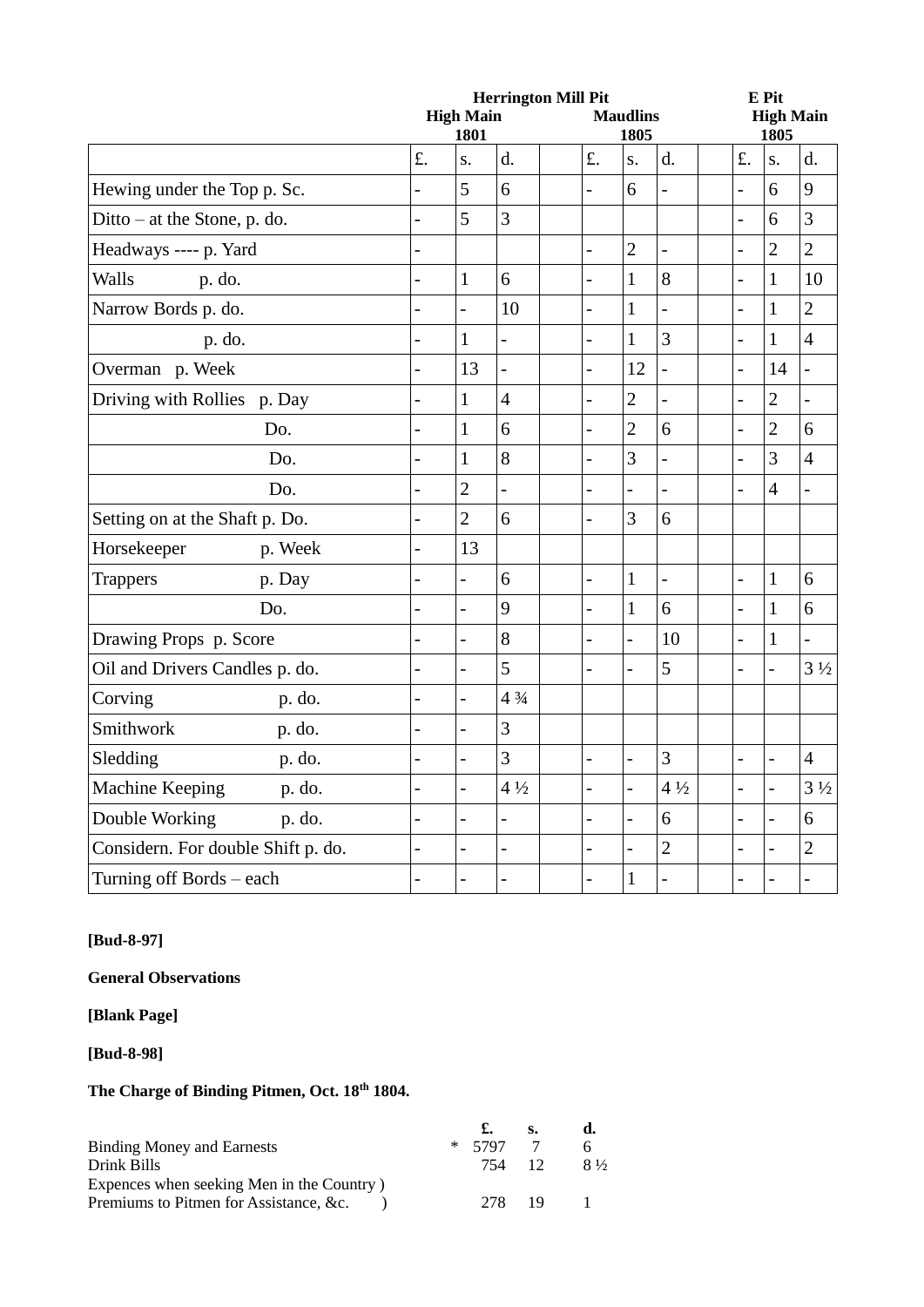| New Picks, &c. given to Sundries |              |       |    |                                                  |
|----------------------------------|--------------|-------|----|--------------------------------------------------|
| The Expence of Removing Workmen  |              | 83    | 4  | 3                                                |
| Stamps for Bond                  |              |       | 15 |                                                  |
|                                  | <b>Total</b> | £6916 | 18 | $16\frac{1}{2}$                                  |
| Numbers bound                    |              |       |    |                                                  |
| 285 Hewers                       |              |       |    |                                                  |
| 102 Drivers                      |              |       |    | Comes to 3s. 6d. p. An. on the workings in 1804. |
| 34 Crane Men, and others         |              |       |    |                                                  |
| 421                              |              |       |    |                                                  |

### **Binding-Money, &c.**

To Hewers from 16 to 20 Guineas: - Earnests from 5s. to 21s. To Drivers from 3 to 5 Do. - Do. From 2/6d. to 5/6d.

|             | £.   | S. | d.                |
|-------------|------|----|-------------------|
| *Lent Money | 38   | 18 | $\mathbf{\Omega}$ |
| Earnests    | 124  | 11 | $\mathbf{\Omega}$ |
| Bind. Money | 5633 | 18 | 6                 |
|             | 5797 | 7  | 6.                |

See Page 88.

#### **[Bud-8-99]**

**Contingents** paid in **1804.**

#### **1. To the Carriagemen.**

|                                   |                                                              |                     | £.  | s.  | d.              |
|-----------------------------------|--------------------------------------------------------------|---------------------|-----|-----|-----------------|
|                                   | Advanced the Price on 4435 Waggons from Rainton at 2p.       |                     | 36  | 19  | 2               |
| Ditto                             | on 5633 d. from Herr. Mill Pit                               |                     |     |     |                 |
| Ditto                             | on $4849$ d. from D Pit                                      | ) at $1\frac{1}{2}$ | 77  | 16. | $10\frac{1}{2}$ |
| Ditto                             | on $1973$ d. from E Pit                                      |                     |     |     |                 |
|                                   | 12455                                                        |                     |     |     |                 |
|                                   | Advance to sundry Carriagemen having small Grass Farms only, |                     | 74  | 3   |                 |
| at $2/6d$ p L, on their Earnings. |                                                              |                     | 188 | 19  | $1\frac{1}{2}$  |

-----------------------------------------------------------------------------------

**2. Advance** to the Smiths, viz.: After the Advance took Place in September last,

| At Rainton  1378 Scores        |                                                 |         |           |                |                |
|--------------------------------|-------------------------------------------------|---------|-----------|----------------|----------------|
| At D, E and H. Mill  3240 do.; |                                                 |         | $f(x)$ s. |                | d.             |
|                                | 4618 do.  at 1d. P                              |         | 19        | $\overline{4}$ | -10            |
|                                | On new Work $217 \text{ lbs.}$ at $\frac{3}{4}$ |         |           | 13             | $6\frac{3}{4}$ |
|                                |                                                 | Pa: 105 | £19       | -18            | $4\frac{3}{4}$ |

#### **[Bud-8-100]**

**[**Double-page spread with **[Bud-8-101]**

#### **Dr: The Undertakers Acct. with Sir Hen. V. Tempest Bart. Cr.**

### **[Financial tables]**

**[Bud-8-102]**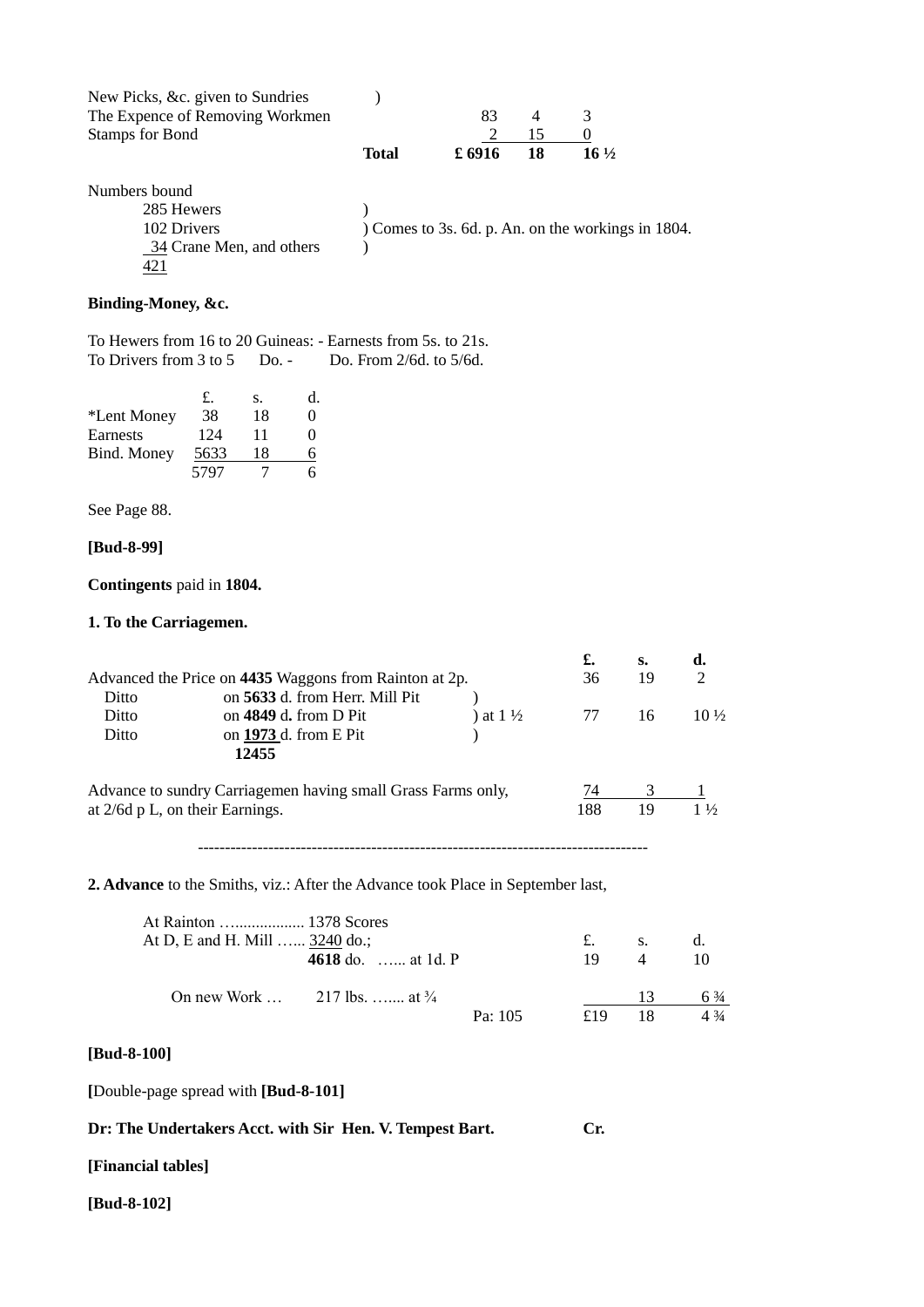| [Double-page spread with [Bud-8-103]                                                                                                                                                               |               |          |                                  |                                 |                                         |               |                |
|----------------------------------------------------------------------------------------------------------------------------------------------------------------------------------------------------|---------------|----------|----------------------------------|---------------------------------|-----------------------------------------|---------------|----------------|
| Dr: The Undertakers in Acct. with Sir Hen. Vane Tempest Bart.                                                                                                                                      |               |          |                                  |                                 | Cr.                                     |               |                |
| [Financial tables]                                                                                                                                                                                 |               |          |                                  |                                 |                                         |               |                |
| $[Bud-8-104]$                                                                                                                                                                                      |               |          |                                  |                                 |                                         |               |                |
| [Double-page spread with [Bud-8-105]                                                                                                                                                               |               |          |                                  |                                 |                                         |               |                |
| Dr: The Undertakers in Acct. with Sir Hen. Vane Tempest Bart.                                                                                                                                      |               |          |                                  |                                 | Cr.                                     |               |                |
| [Financial tables]                                                                                                                                                                                 |               |          |                                  |                                 |                                         |               |                |
| $[Bud-8-106]$                                                                                                                                                                                      |               |          |                                  |                                 |                                         |               |                |
| [Double-page spread with [Bud-8-107]                                                                                                                                                               |               |          |                                  |                                 |                                         |               |                |
| Dr: The Undertakers in Acct. with Sir Hen. Vane Tempest Bart.                                                                                                                                      |               |          |                                  |                                 | Cr.                                     |               |                |
| [Financial tables]                                                                                                                                                                                 |               |          |                                  |                                 |                                         |               |                |
| $[Bud-8-108]$                                                                                                                                                                                      |               |          |                                  |                                 |                                         |               |                |
| <b>Extra Corving Charge in 1804.</b>                                                                                                                                                               |               |          |                                  |                                 |                                         |               |                |
| <b>Rainton Colliery</b>                                                                                                                                                                            |               | £.       | $S_{\bullet}$                    | d.                              | £.                                      | $S_{\bullet}$ | d.             |
| Wrought from Dec. 31 1803, to and with )<br>June 30th 1804  2859 Scores at 3/4                                                                                                                     | $\lambda$     | 8        | 18                               | $8\frac{1}{4}$                  |                                         |               |                |
| Ditto from June 30 <sup>th</sup> , to and with Dec. 31)<br>1804 2728 at 3 1/2                                                                                                                      | $\mathcal{Y}$ | 39       | 15                               | 8                               | 48                                      | 14            | $4\frac{1}{4}$ |
| <b>Herrington &amp; Pensher</b>                                                                                                                                                                    |               |          |                                  |                                 |                                         |               |                |
| Wrought from Dec 31 <sup>st</sup> 1803 to & with<br>June 30 <sup>th</sup> 1804  5903 Scores at 1<br>Wrought from June 30 <sup>th</sup> to and with<br>Dec. 31 1804 – 5496 Scores at $3\frac{1}{2}$ | $\lambda$     | 24<br>80 | 11<br>3                          | 11<br>$\boldsymbol{0}$          | 104                                     | 14            | 11             |
| Mem: The Corver has now 8d. p Score                                                                                                                                                                |               |          |                                  |                                 | £153                                    | 9             | $3\frac{1}{4}$ |
| $[Bud-8-109]$                                                                                                                                                                                      |               |          |                                  |                                 |                                         |               |                |
| Advances on Wailers, Heap Shovellers, & Trappers' Wages from Oct. 18 to and with Dec. 31 1805.                                                                                                     |               |          |                                  |                                 |                                         |               |                |
| 1. Rainton                                                                                                                                                                                         |               |          |                                  |                                 |                                         |               |                |
| 287 Heap Shovellers and Wailers Days  amount to<br>228 Trappers, Do.                                                                                                                               |               |          | £.<br>10<br>$\overline{5}$<br>16 | $S_{\bullet}$<br>12<br>18<br>10 | d.<br>$\boldsymbol{0}$<br><u>6</u><br>6 |               |                |
| 2. D Pit                                                                                                                                                                                           |               |          | £.                               | S.                              | d.                                      |               |                |
| 314 Heap Shovellers & Wailers' Days<br>360 Trappers<br>do.                                                                                                                                         |               |          | 14<br>9                          | 14<br>11                        | 4<br>0                                  |               |                |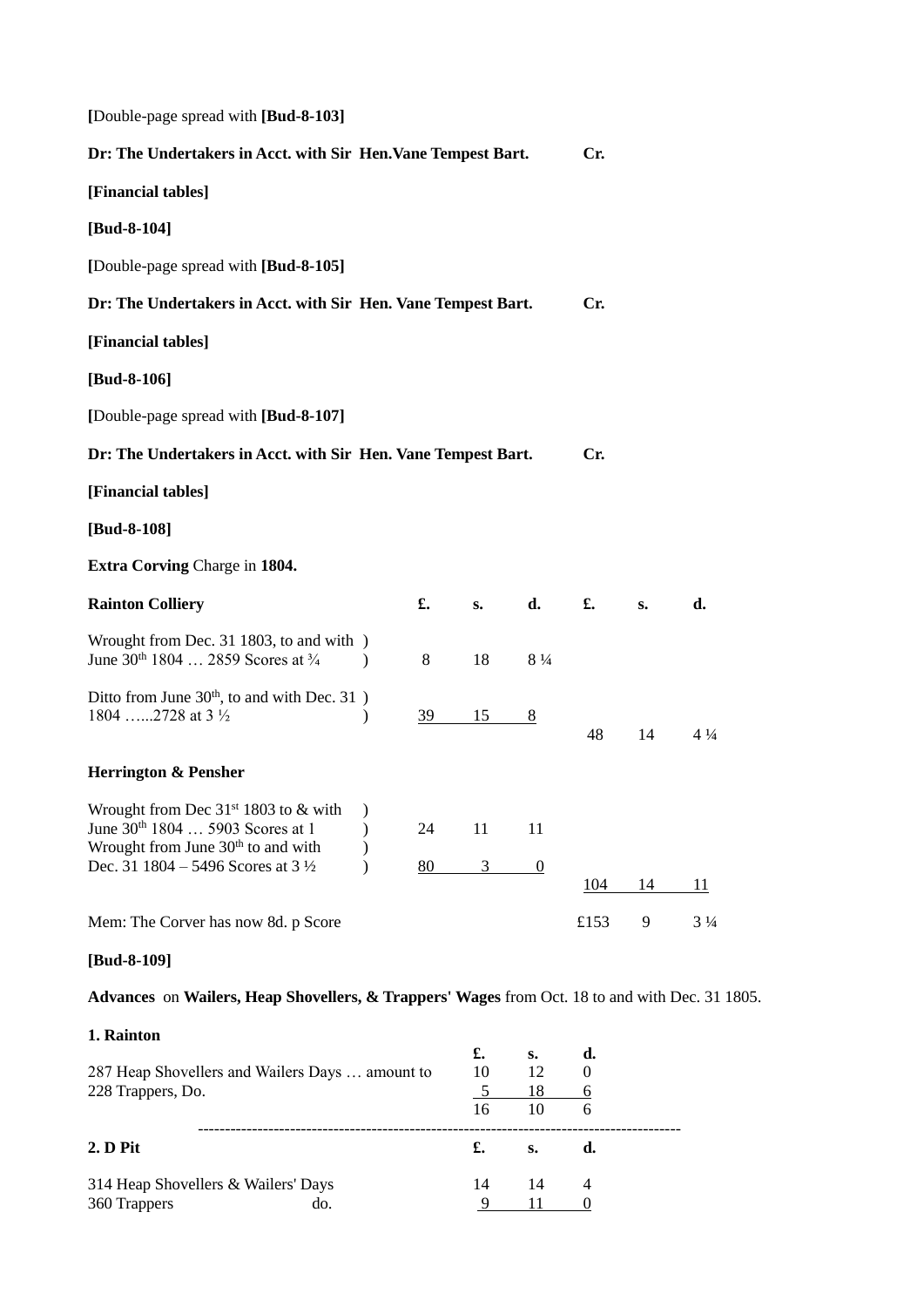|                                                            | 24                         | 5             | $\overline{4}$                               |  |
|------------------------------------------------------------|----------------------------|---------------|----------------------------------------------|--|
| 3. Herrington Mill                                         | £.                         | $S_{\bullet}$ | d.                                           |  |
| 477 Heap Shovellers & Wailers' Days<br>265 Trappers' Ditto | 17<br>$\frac{9}{2}$<br>27  | 8<br>17<br>5  | 2<br><u>6</u><br>8                           |  |
| $4. E$ pit                                                 | £.                         | $S_{\bullet}$ | d.                                           |  |
| 409 Heap Shovellers & Wailers' Days<br>50 Trappers' Do.    | 13<br>$\overline{2}$<br>16 | 15<br>8<br>3  | $\overline{4}$<br>$\theta$<br>$\overline{4}$ |  |

\_\_\_\_\_\_\_\_\_\_\_\_\_\_\_\_\_\_\_\_\_\_\_\_\_\_\_\_\_\_\_\_\_\_\_\_\_\_\_\_\_\_\_\_\_\_\_\_\_\_\_\_\_\_\_\_\_\_\_\_\_\_\_\_\_\_\_\_\_\_\_\_

Mem: The average Wages of Heap Shovellers stated at 1/6d. p Day. The like of Wailers at 6d. p Day.

# **[Bud-8-110]**

# **Statements of Makings-out in 1804.**

#### **1. Rainton Colliery**

| <b>The Transport Council</b>    |                       | Cha.  | <b>Bolls</b>    |
|---------------------------------|-----------------------|-------|-----------------|
| Resting Coals on Dec. 31 1803   |                       | 300   | $\theta$        |
| Wrought in $1804 - 5587$ Scores |                       | 12221 | $13\frac{1}{2}$ |
|                                 |                       | 12521 | $13\frac{1}{2}$ |
|                                 | Chas.                 |       |                 |
| Leadings and Landsale 1804      | 11092                 |       |                 |
| Resting at Christmas 1804       | 60                    | 11152 |                 |
|                                 | Consumption and Waste | 1369  | $13\frac{1}{2}$ |

### **2. Herrington Mill**

|                               |            | Cha.  | <b>Bolls</b> |
|-------------------------------|------------|-------|--------------|
| Resting Coals on Dec. 31 1803 |            | 610   | $\theta$     |
| Wrought in 1804  5590 Scores  |            | 14673 | -18          |
|                               |            | 15283 | - 18         |
|                               | Cha.<br>Ε. |       |              |
| Leadings and Landsale 1804    | 13802 5    |       |              |
| Resting at Christ. 1804       | 106 0      |       |              |
|                               |            | 13908 | $5^{\circ}$  |
| Consumption and Waste         |            | 1374  | -13          |
|                               |            |       |              |

### **3. The D Pit**

|                               | Cha.          | <b>Bolls</b> |
|-------------------------------|---------------|--------------|
| Resting Coals on Dec. 31 1803 | $620 \quad 0$ |              |
| Wrt. In 1804  4852 Scores     | 12736 12      |              |
|                               | 13356 12      |              |
|                               | 13023 23      |              |
| <b>Consumption and Waste</b>  | 332 13        |              |

### **[Bud-8-111]**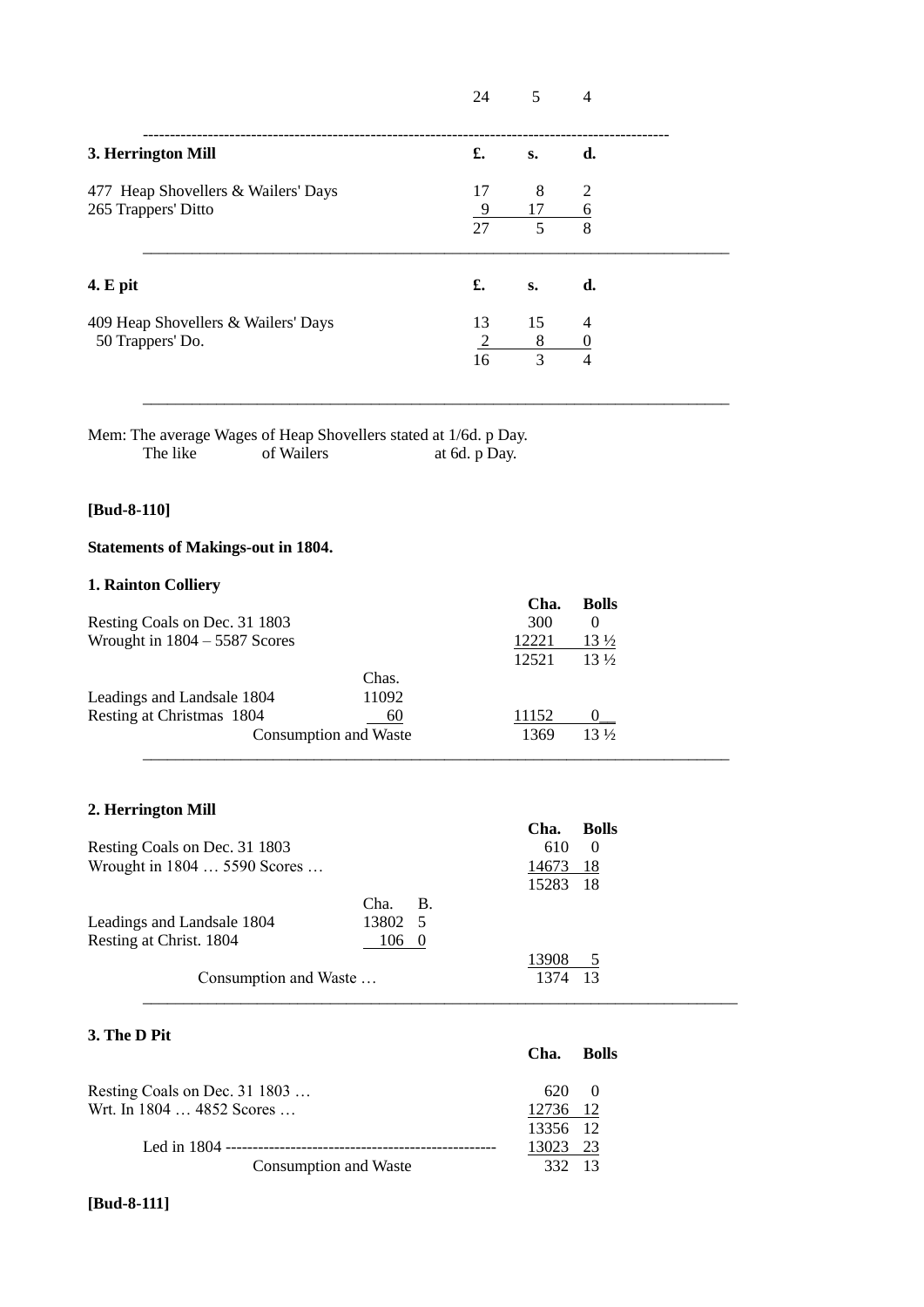|                                                 | $\mathbf f$    | S.             | d.                            | £ | S. | d. |
|-------------------------------------------------|----------------|----------------|-------------------------------|---|----|----|
| Actual Payments  p. Chaldron                    |                |                |                               |   |    |    |
| Led to Staith  11092 Cha.                       |                |                |                               |   |    |    |
| Rest. Chr. 1804 60                              |                |                |                               |   |    |    |
| 11152 Cha.<br>Dt.                               |                |                |                               |   |    |    |
| Rest. Chr. 1803 300 10852 neat Vend             |                |                |                               |   |    |    |
| To the Undertakers<br>p. Cha.                   | $\overline{a}$ | 13             | $\overline{2}$                |   |    |    |
| <b>Binding Money</b><br>do.                     |                | 3              | $\boldsymbol{0}$              |   |    |    |
| Advance on Corn<br>do.                          |                | $\overline{a}$ | 5                             |   |    |    |
| Ditto on hewing Prices<br>do.                   |                | $\overline{a}$ | 2 <sup>3</sup> / <sub>4</sub> |   |    |    |
| Ditto on Narrow Work<br>do.                     |                |                | $\overline{2}$                |   |    |    |
| Ditto on Corving<br>do.                         |                | $\overline{a}$ | $1 \frac{3}{4}$               |   |    |    |
| Ditto on Smithwork<br>do.                       | $\overline{a}$ | $\overline{a}$ | $\overline{a}$                |   |    |    |
| Ditto on Heap Shovellers & Traps. do.           |                | $\overline{a}$ | $\frac{1}{2}$                 |   |    |    |
| Ditto on the Leading<br>do.                     |                | $\overline{a}$ | $\frac{1}{2}$                 |   |    |    |
| Contingencies<br>do.                            |                | $\mathbf{1}$   | $6\frac{1}{4}$                |   |    |    |
| Wastemen<br>do.                                 |                |                | $3\frac{1}{4}$                |   |    |    |
| <b>River Duty</b><br>do.                        |                | $\overline{a}$ | 3                             |   |    |    |
| Staith Charges & Agencies<br>do.                |                | $\equiv$       | $\overline{3}$                |   |    |    |
| Paid in Money                                   |                |                |                               |   | 19 | 6  |
| Other Charges, viz:                             |                |                |                               |   |    |    |
| Liquidation of the Fines, say only p. Cha.      | $\overline{a}$ | $\mathbf{1}$   | $\overline{a}$                |   |    |    |
| Lost, by giving up Lumley Way-leaves to Lambton |                | $\mathbf{1}$   |                               |   |    |    |
| Way-Leaves, Damaged Ground &c. Income Tax       |                | $\overline{a}$ | 6                             |   |    |    |
| Interest on his Colliery Stocks, &c. &c.        | $\overline{a}$ | $\overline{a}$ | $\overline{4}$                |   |    |    |
| Keeping up Sinkings, Driftings, W. Ways, &c.    | $\overline{a}$ |                | 8                             |   |    |    |

**Statement** of the actual Expence of Working Rainton Colliery in 1804.

# **[Bud-8-112]**

**An Acct.** of Sir Hen Vane Tempests Expenditure at his Collieries in the Year 1804, and which is unconnected with his Acct. with his Undertakers.

|                                       | £   | S. | α.             |
|---------------------------------------|-----|----|----------------|
| Keeping Pensher Waste                 | 152 |    |                |
| Rainton Do.                           | 136 | 14 |                |
| <b>Staith Charges</b>                 | 152 |    |                |
| Sinking and Walling the E Pit         | 349 |    | $9\frac{1}{2}$ |
| Opening the Maudlin Coal in Her. Mill | 216 | 18 | $0\frac{1}{2}$ |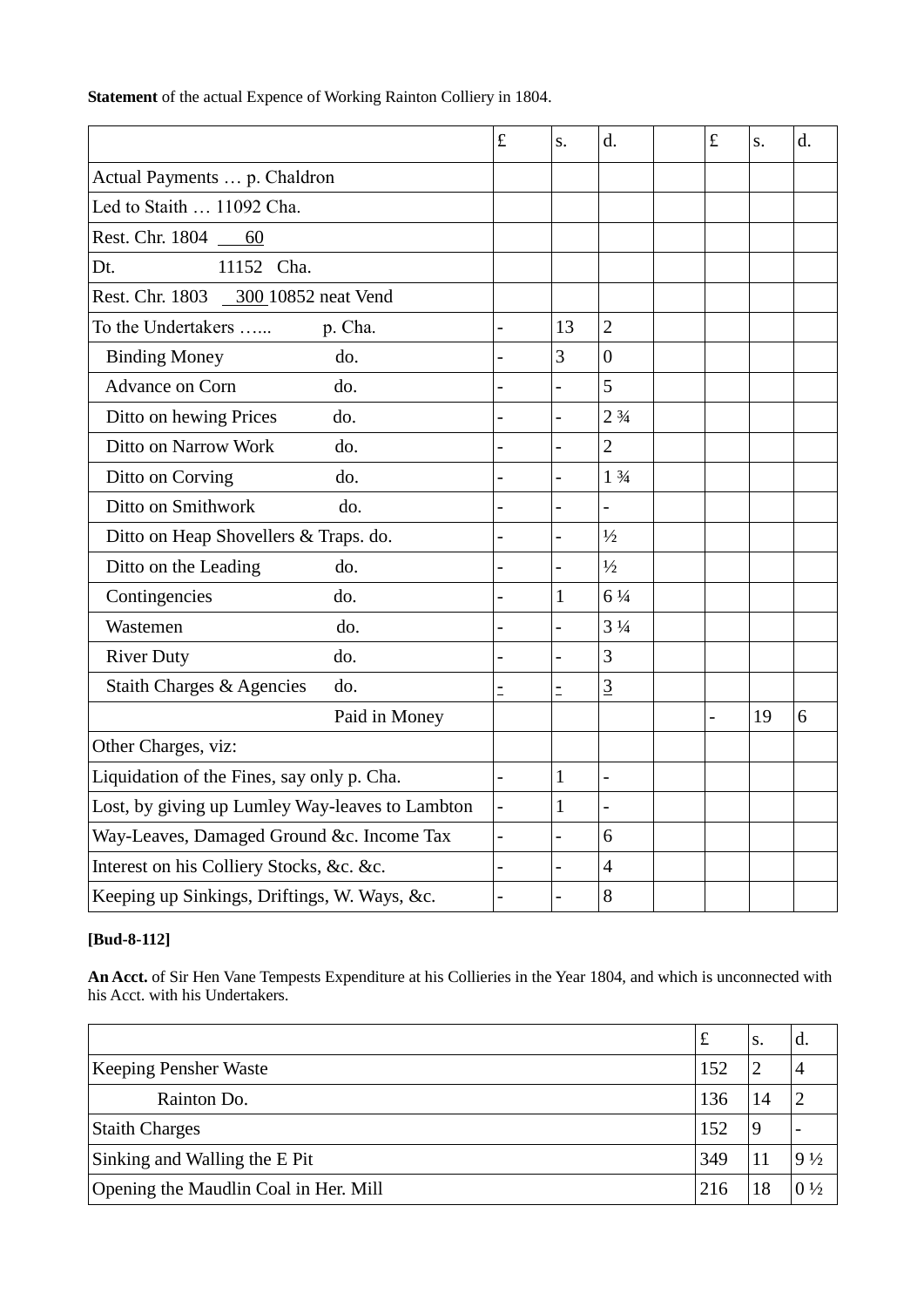| Main Coal in the E Pit, Pensher                 | 12   |  |
|-------------------------------------------------|------|--|
| Incidents, (for Particulars, see below)         | 2690 |  |
| Charge of Counteracting the Creep in D.         | 308  |  |
| Balce. for completing the Drifts from the Bourn |      |  |
|                                                 |      |  |

Mem.: The Weight of Materials from Mr. Crowther for the new Machine 288Cw 0qrs 21 ½ lbs

#### **[Bud-8-113]**

| <b>Average Prices of Oats in Newcastle Market in 1805.</b> |  |  |  |  |
|------------------------------------------------------------|--|--|--|--|
|                                                            |  |  |  |  |

|      |       |           | s.        | u.        |
|------|-------|-----------|-----------|-----------|
| 1805 | In    | January   | 6         | 3 p. Boll |
|      |       | February  | 6         | do.<br>0  |
|      | March | 5         | 10<br>do. |           |
|      | April | 5         | do.<br>6  |           |
|      |       | May       | 5         | do.<br>6  |
|      |       | June      | 6         | 9<br>do.  |
|      |       | July      | 7         | do.<br>0  |
|      |       | August    | 8         | do.<br>0  |
|      |       | September | 8         | do.<br>6  |
|      |       | October   | 7         | do.<br>0  |
|      |       | November  | 7         | do.<br>0  |
|      |       | December  | 6         | do.<br>6  |
|      |       |           |           |           |

The annual Consumption 10187 Bolls, computed on the Monthly Consumptions, at the Prices above stated, amounts to

|                                                    |      | S. | d.            |
|----------------------------------------------------|------|----|---------------|
|                                                    | 3396 | 17 | 6             |
| Then 10187 Bolls  at 5/- p.                        | 2546 |    |               |
|                                                    | 850  |    |               |
| Average of Oats bought 6/8d. p Boll                |      |    | <sub>6</sub>  |
| Add to this 3d. p Boll for Leading, Tolls, &c. &c. | 127  | h  |               |
|                                                    |      |    |               |
| A Moiety                                           | f488 | 14 | $\frac{1}{2}$ |

#### **[Bud-8-114]**

#### **Mr. Crowthers Proposal for** building a **Machine for Drawing Coals** at **Herrington Mill Pit, - 1806.**

"I hereby propose to agree to build, complete and set to work on Herrington Mill Pit, Eden Main Colliery, in the County of Durham, a double powered Steam Engine with a Cylinder of 30 Inches Diameter: The Piston in ditto to have 5 Feet Stroke, with a Machine for Drawing Coals on the following Conditions.

- 1. To build the aforesaid Engine and Machine, with House for ditto, finding all Materials and Labour for completing & setting the same to work; except Leading of Materials and Injection Water.
- 2. The Engine and Machine shall be capable of Drawing and delivering to bank 30 Scores of 24 Peck Corves of Coals in 12 Hours from the Depth of 120 Fathoms with round or flat Ropes, by one or two Corves at one Time.
- 3. The Framing of the Engine and Machine with House for ditto to be built of the best Crown Fir Timber: The whole to be completed and set to work in 8 Months for the Sum of 1500£. £

To be paid – One Third in  $4$  Months  $500$ 

-------------- One Third more when completed 500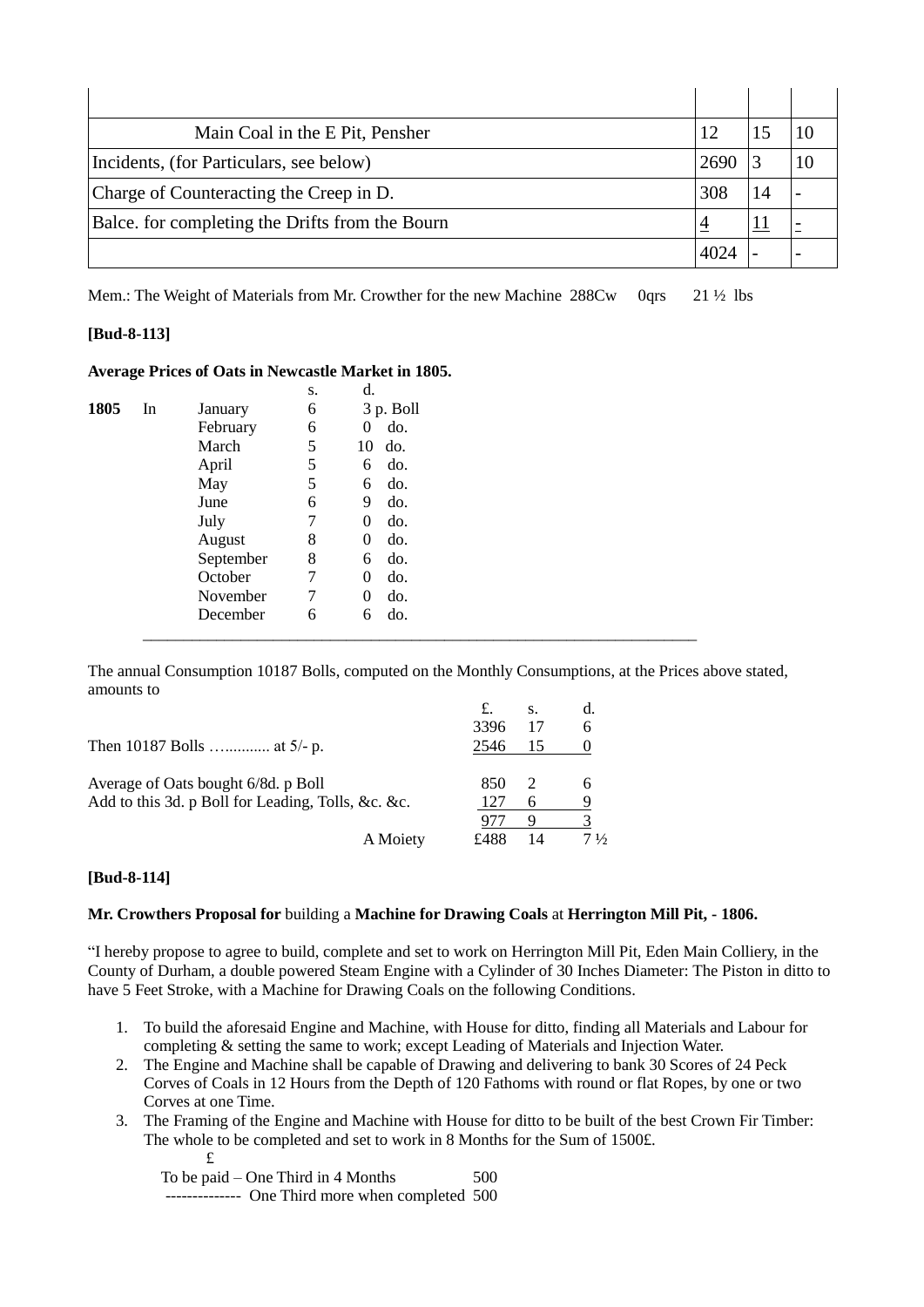| ----------------- The Remainder at 4 Months) | 500 |
|----------------------------------------------|-----|
| after the completion                         |     |

 4. I also propose to build the before mentioned Engine and Machine with House for ditto, finding all Materials & Labour for completing and settling the same to work;

#### **[Bud-8-115]**

excepting Boiler Castings for ditto, with Safety Valve, Guage [sic] Cocks and Pipes, Masonry for ditto, and Foundations; Leading of Materials, and Injection Water for the Sum of 1150£ to be paid as before mentioned.

**5.** I further propose to build the aforesaid Engine and Machine as stated in Fig: 1. 2. 3. for the Sum of 1000£ and the Machine now working on the aforesaid Pit, and to continue until the new one is built, and the Shaft-Frame and Pully [sic] Wheels now working to be applied to the new Machine. The Time of Payments as in Fig. 3d by two Instalments, and the old Machine for the last Payment: Delivered at Newcastle or elsewhere that Distance when required.

Exclusive of Boiler and Castings for ditto for the Sum of 790£.

Newcastle, March 1<sup>st</sup> 1806. Phins. Crowther.

#### **[Bud-8-116]**

### **The Charge of Binding** the **Pitmen, on Oct. 18th 1805.**

|                                                                                                                                    |                |                  |                  |           |     | £.   | $S_{\bullet}$  | d.             |  |
|------------------------------------------------------------------------------------------------------------------------------------|----------------|------------------|------------------|-----------|-----|------|----------------|----------------|--|
| <b>Binding Money</b>                                                                                                               |                |                  |                  |           |     | 1740 | 12             | 6              |  |
| Lent Money                                                                                                                         |                |                  |                  |           |     | 204  | 17             |                |  |
| Expences in Drink, &c.                                                                                                             |                |                  |                  |           |     | 636  | 15             | $\overline{2}$ |  |
| Total, exclusive of Lent Money                                                                                                     |                |                  |                  |           |     | 2377 | $\tau$         | 8              |  |
|                                                                                                                                    |                | Another Dk. Bill |                  |           |     | 115  | $\overline{2}$ | 11             |  |
| The Binding Prices                                                                                                                 |                |                  |                  |           |     |      |                |                |  |
|                                                                                                                                    | £.             | S.               | d.               |           |     |      |                |                |  |
| Hewers – householders                                                                                                              | 5              | 5                | $\boldsymbol{0}$ |           |     |      |                |                |  |
| Do. - Young Men                                                                                                                    | 6              | 6                | $\boldsymbol{0}$ |           |     |      |                |                |  |
| <b>Hewer Drivers</b>                                                                                                               | 3              | 13               | 6                |           |     |      |                |                |  |
| In-bye Drivers                                                                                                                     | $\overline{2}$ | 2                | $\boldsymbol{0}$ |           |     |      |                |                |  |
| Waggon Do.                                                                                                                         | $\mathbf{1}$   | $\mathbf{1}$     | $\theta$         |           |     |      |                |                |  |
| Earnests to each                                                                                                                   |                | 1                | $\overline{0}$   |           |     |      |                |                |  |
| Bound 244 Hewers.                                                                                                                  |                |                  |                  |           |     |      |                |                |  |
| Mem: When Harraton Outside Colliery was on Fire, a Number of these Men were employed at Sir Henry's<br>Collieries. They were paid, |                |                  |                  |           |     |      |                |                |  |
|                                                                                                                                    |                | S.               | d.               |           |     |      |                |                |  |
| To each Man for Bed Money                                                                                                          |                | 2                |                  | 6 p. Week |     |      |                |                |  |
| -------- Lad for Ditto                                                                                                             |                | $\mathbf{1}$     |                  | 6 do.     |     |      |                |                |  |
| Some Men were Paid                                                                                                                 |                | 4                | $\Omega$         | do.       |     |      |                |                |  |
| Also, some had other Conditions.                                                                                                   |                |                  |                  |           |     |      |                |                |  |
|                                                                                                                                    |                |                  |                  |           | £.  | S.   | d.             |                |  |
| The Amount of the Bed Money, Conditions, and Boat-hire                                                                             |                |                  |                  |           | 170 | 4    | 6              |                |  |
|                                                                                                                                    |                |                  |                  |           |     |      |                |                |  |

### **[Bud-8-117]**

#### **Advance on Corving in 1805.**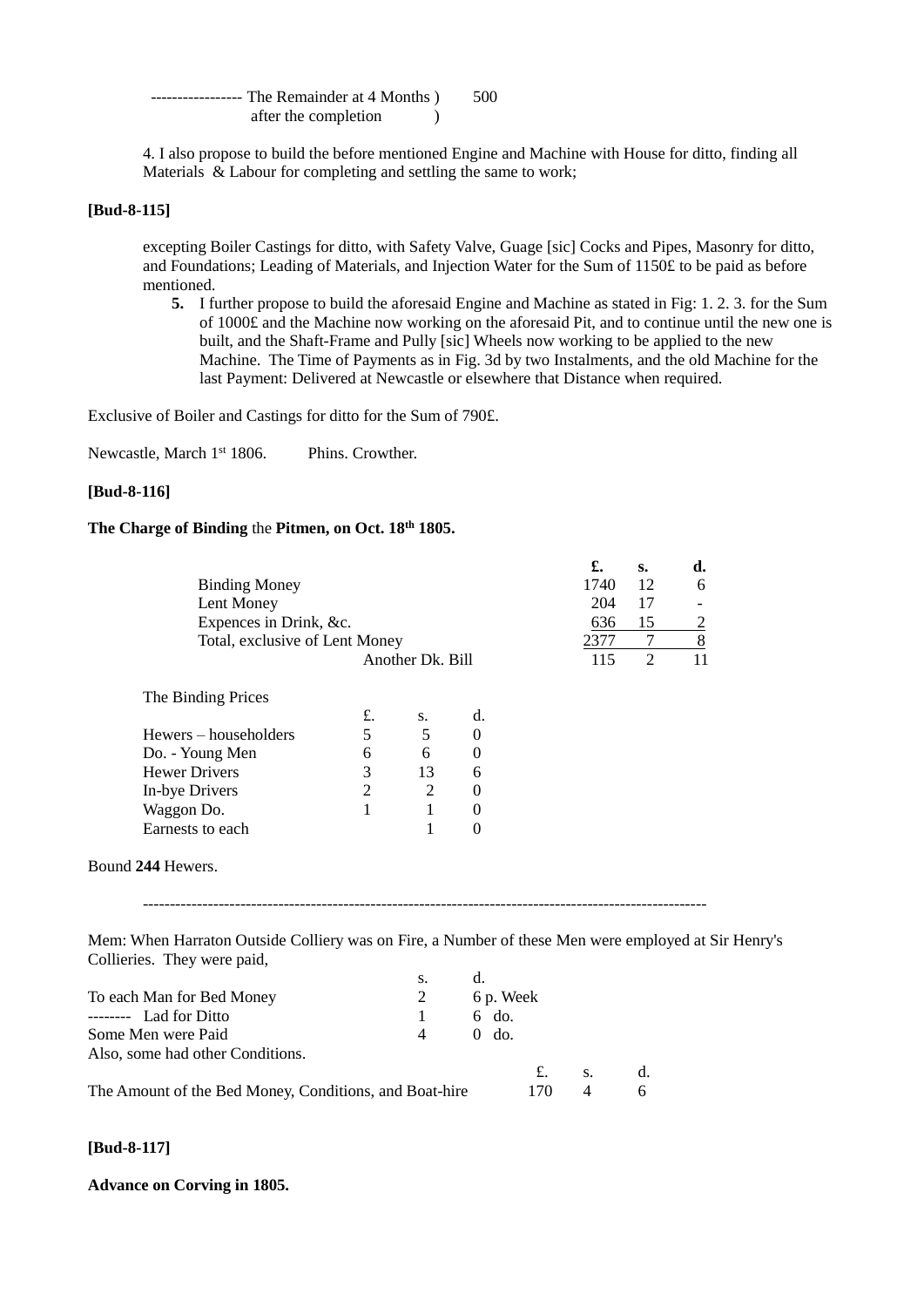|                         | <b>Scores</b>   |      |    |                          |
|-------------------------|-----------------|------|----|--------------------------|
| <b>Rainton Colliery</b> | 8886 at 5 ¼d p. | 194  |    | $7\frac{1}{2}$           |
| <b>Harrington Mill</b>  | 6636 at 6d p.   | 165  | 18 |                          |
| D:                      | 2952 at 5d p.   | 6 I  | 10 | $\overline{\phantom{a}}$ |
| E                       | 8903 at 6d p.   | 222  |    |                          |
|                         |                 | £644 |    | $1\frac{1}{2}$           |

\_\_\_\_\_\_\_\_\_\_\_\_\_\_\_\_\_\_\_\_\_\_\_\_\_\_\_\_\_\_\_\_\_\_\_\_\_\_\_\_\_\_\_\_\_\_\_\_\_\_\_\_\_\_\_\_\_\_\_\_\_\_\_\_\_\_\_\_\_

Present Prices

| Rainton    | 10d. $p.$ score       |
|------------|-----------------------|
| Harr. Mill | $10\frac{3}{4}$ d do. |
| D:         | 10d. do.              |
| E:         | 11d. Do               |

#### **Advance in Smithwork 1805.**

| Rainton<br>Harr. Mill.<br>D:<br>E; | 8886 Scores<br>6636<br>do.<br>2952<br>do.<br>8903<br>do. | £.   | S. | d.             |
|------------------------------------|----------------------------------------------------------|------|----|----------------|
|                                    | $do.$ at 1 $d.$ p.<br>27377                              | 114  |    | 5              |
| On wrought Iron                    | 9465 lbs. at 3/4d p.                                     | 29   | 11 | $6\frac{1}{2}$ |
|                                    |                                                          | £143 |    | $\frac{1}{2}$  |

#### **[Bud-8-118]**

**[Double-page spread with Bud-8-119.]**

**Drs. Messrs. Croudace & Co. Undertakers Cr.**

**[Financial Tables]**

**[Bud-8-120]**

**[Double-page spread with Bud-8-121.]**

**Dr. The Undertakers' Acct. continued. Cr.**

**[Financial Tables]**

**[Bud-8-122]**

**[Double-page spread with Bud-8-123.]**

**Dr. The Undertakers' Acct. continued. Cr.**

**[Financial Tables]**

**[Bud-8-124]**

**[Double-page spread with Bud-8-125.]**

**Dr. The Undertakers' Acct. continued. Cr.**

**[Bud-8-126]**

**Makings -out in 1805.**

**1. Rainton Colliery; Hutton's Seam; 20 Peck Corf.**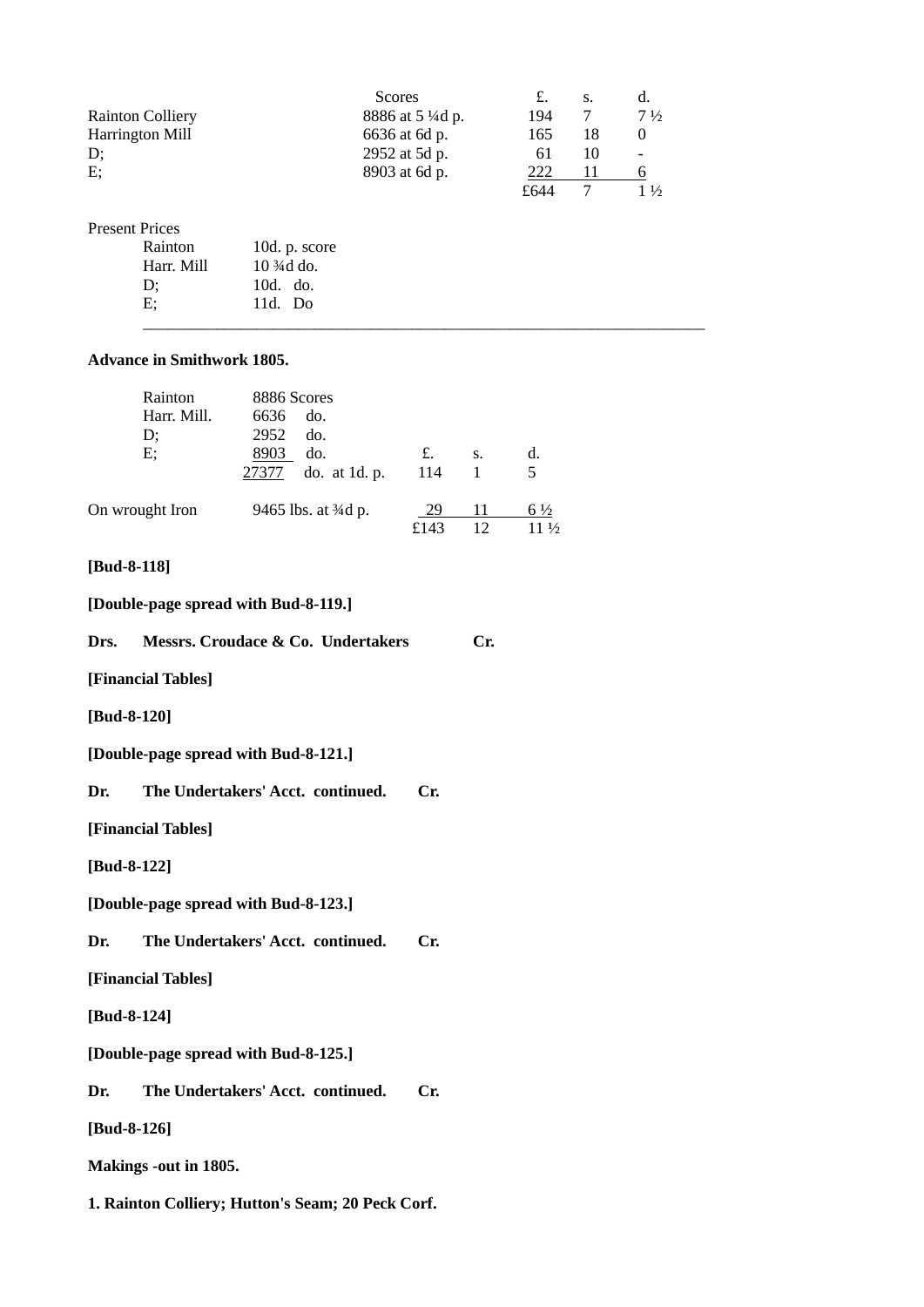|                                        |             | Cha.    | В.       |
|----------------------------------------|-------------|---------|----------|
| Resting Coals at Christmas 1804        |             | 60      | $\theta$ |
| Wrought in 1805  8886 Scores, equal to |             |         | - 3      |
|                                        | Cha. Bolls. | 19498 3 |          |
| Leadings and Land Sales<br>17290       | - 18        |         |          |
| Resting at Christmas 1805<br>453       | $\theta$    | 17743   | -18      |
| Consumption by Engine, and Workmen     |             | 9       |          |

\_\_\_\_\_\_\_\_\_\_\_\_\_\_\_\_\_\_\_\_\_\_\_\_\_\_\_\_\_\_\_\_\_\_\_\_\_\_\_\_\_\_\_\_\_\_\_\_\_\_\_\_\_\_\_\_\_\_\_\_\_\_\_\_\_\_\_\_\_\_\_\_

# **2, and 3. D and E Pits; high-main Coal; 24 Peck Corf.**

| $\rightarrow$ , and $\sigma$ , $\sigma$ and $\sigma$ into $\sigma$ , in the main $\sigma$ and $\sigma$ is a contract of $\sigma$ |                  |                          |       |              |
|----------------------------------------------------------------------------------------------------------------------------------|------------------|--------------------------|-------|--------------|
|                                                                                                                                  |                  |                          | Cha.  | <b>Bolls</b> |
| D Pit, wrought in 1805  2952 Scores, equal to                                                                                    | 7749             | $\overline{\phantom{a}}$ |       |              |
|                                                                                                                                  | Cha.             | Bolls.                   |       |              |
| Leadings, &c. in 1805<br>$\overline{\phantom{m}}$                                                                                | 6864             | -13                      |       |              |
| Resting at Christ. 1805                                                                                                          | 516              | $\overline{\phantom{a}}$ | 7380  | 13           |
| E Pit wrought in 1805 8903 Scores                                                                                                | 23370            | 9                        |       |              |
| Resting at Chr. 1804                                                                                                             |                  |                          | 23    |              |
|                                                                                                                                  | Bolls.<br>Cha.   |                          |       |              |
| Led in $1805$                                                                                                                    | 22512 15         |                          | 23393 | 9            |
| Resting Chr. 1805                                                                                                                | 616 -            |                          | 23128 | - 15         |
|                                                                                                                                  | Consumption, &c. |                          | 264   | -18          |
|                                                                                                                                  |                  |                          |       |              |

# **4. Herrington Mill Pit; Maudlins; 20 Peck Corf.**

|                                       |         |  | Ch.     | Boll.      |
|---------------------------------------|---------|--|---------|------------|
| Resting at Christmas 1804             |         |  | 106     |            |
| Wrought in 1805  6636 Scores          |         |  | 14516 6 |            |
|                                       | Cha. B. |  |         |            |
| Leadings and Landsale in 1805 11794 3 |         |  | 14622 6 |            |
| Resting at Christmas 1805             | 1117 0  |  | 12911 3 |            |
| Consumption, &c.                      |         |  |         | $1711 - 3$ |
|                                       |         |  |         |            |

### **[Bud-8-127]**

### **Statement of Walers and Trappers in 1805.**

| Pits    | Walers<br>Days |     | Amount         |                          | <b>Trappers</b><br>Days |     | Amount |                          | Shovelling<br>Days       |                          | Amount                   |                          |
|---------|----------------|-----|----------------|--------------------------|-------------------------|-----|--------|--------------------------|--------------------------|--------------------------|--------------------------|--------------------------|
|         |                | £.  | S.             | d.                       |                         | £   | S.     | d.                       |                          | £.                       | S.                       | d.                       |
| H. Mill | 2666           | 152 | 13             | $\overline{4}$           | 1521                    | 88  | 12     | 6                        | $\overline{\phantom{a}}$ | $\overline{\phantom{a}}$ | $\overline{\phantom{0}}$ |                          |
| E Pit   | 4048           | 261 | 3              | 8                        | 1622                    | 83  | 9      | 6                        | 33                       | $\overline{4}$           | 7                        | $\overline{2}$           |
| Rainton | 1886           | 96  | 13             | $\overline{\phantom{a}}$ | 2050                    | 111 | 16     |                          | $444\frac{1}{2}$         | 56                       | 11                       | 6                        |
| D Pit   | 1915           | 113 | 14             | 8                        | 1585                    | 80  | 17     | $\overline{\phantom{0}}$ | $\overline{\phantom{0}}$ | $\overline{\phantom{a}}$ | $\overline{\phantom{0}}$ | $\overline{\phantom{0}}$ |
| Total   | 10515          | 624 | $\overline{4}$ | 8                        | 6778                    | 364 | 15     |                          | $477\frac{1}{2}$         | 60                       | 18                       | 8                        |

\_\_\_\_\_\_\_\_\_\_\_\_\_\_\_\_\_\_\_\_\_\_\_\_\_\_\_\_\_\_\_\_\_\_\_\_\_\_\_\_\_\_\_\_\_\_\_\_\_\_\_\_\_\_\_

|  | Shovelling and Waling in 1805, p Score | 6d.               |
|--|----------------------------------------|-------------------|
|  |                                        | $3\frac{1}{4}$ d. |